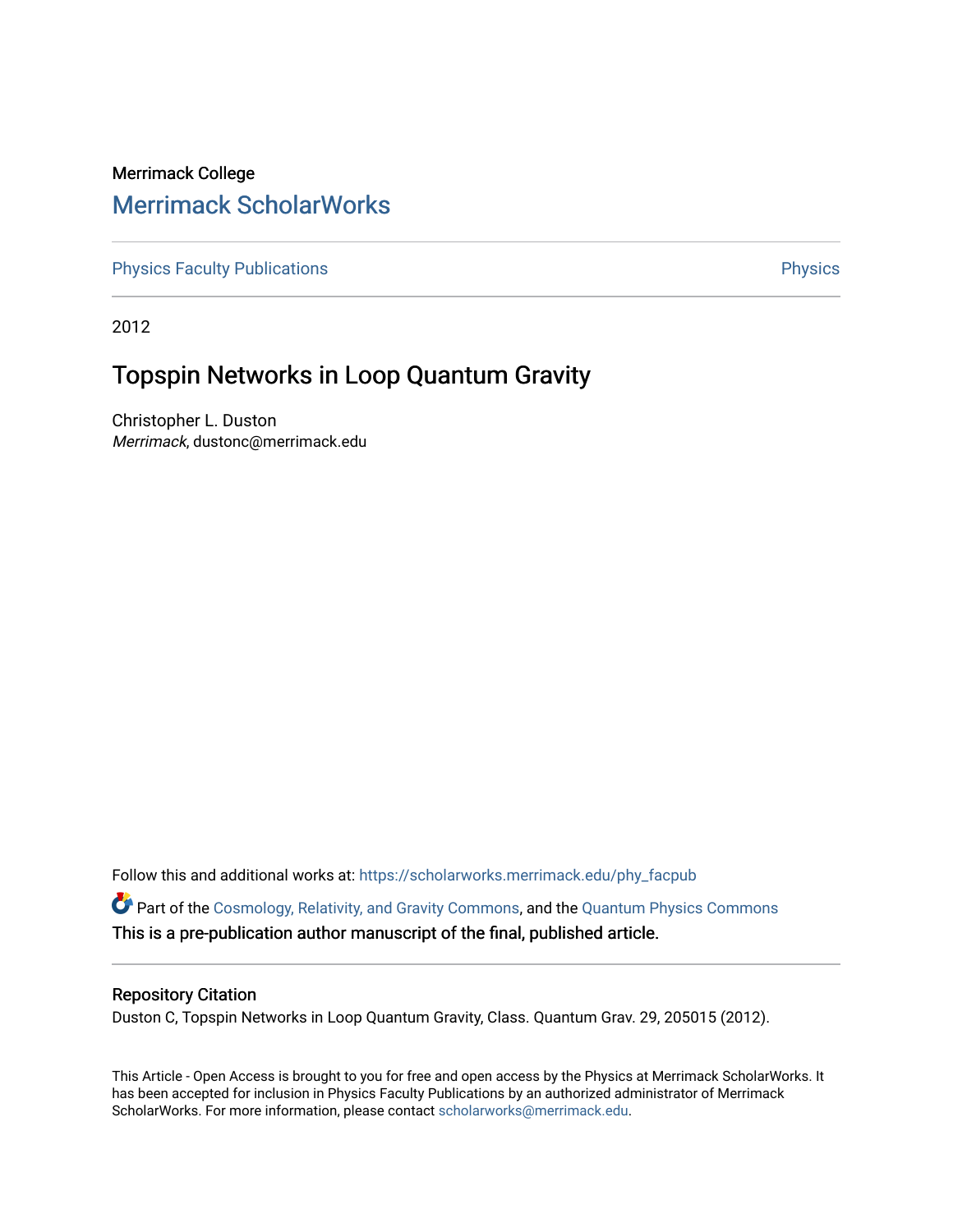# Topspin networks in loop quantum gravity

Christopher L Duston

Physics Department, The Florida State University

E-mail: cduston@fsu.edu

Abstract. We discuss the extension of loop quantum gravity to topspin networks, a proposal which allows topological information to be encoded in spin networks. We will show that this requires minimal changes to the phase space, C\*-algebra and Hilbert space of cylindrical functions. We will also discuss the area and Hamiltonian operators, and show how they depend on the topology. This extends the idea of "background independence" in loop quantum gravity to include topology as well as geometry. It is hoped this work will confirm the usefulness of the topspin network formalism and open up several new avenues for research into quantum gravity.

PACS numbers: 04.60.-m,04.60.Pp

#### 1. Introduction

In this paper we explore an idea recently introduced by [\[1\]](#page-32-0), which incorporates topological information into the existing structures of loop quantum gravity. Essentially, in addition to the geometric data contained in the holonomy, this proposal uses the monodromy to encode topology. In this way we hope to extend loop quantum gravity to the topological realm, so it is clear that "background independence" applies not just to a geometric background but a topological one as well. As discussed in [\[2\]](#page-32-1), general relativity is only background independent (relational) with respect to the geometry, and not to the topology, dimension, or differential structure. In the approach discussed in this paper it is possible, at least in the quantum case, to extend gravity to be topologically relational as well. There is also a connection between topological relationalism and the "problem of time", which is nicely reviewed in [\[45\]](#page-33-0). In addition, this idea may provide a way to take loop quantum gravity to the classical limit, by telling us exactly how to "fill in the spaces" of a spin network.

The main motivation for this paper is to show that this approach does not modify the basic constructions of loop quantum gravity. A secondary goal is to determine the action of the area and Hamiltonian operators on topspin network states. Thus, will be only interested in details directly relevant for the construction of the phase space, state space, and quantum operators. The basic results are as follows:

- The structure group G will be replaced with  $G \times K$  for finite group K.
- The Lie algebra g will be replaced with the universal enveloping algebra  $\mathcal{U}(\mathfrak{g})$ .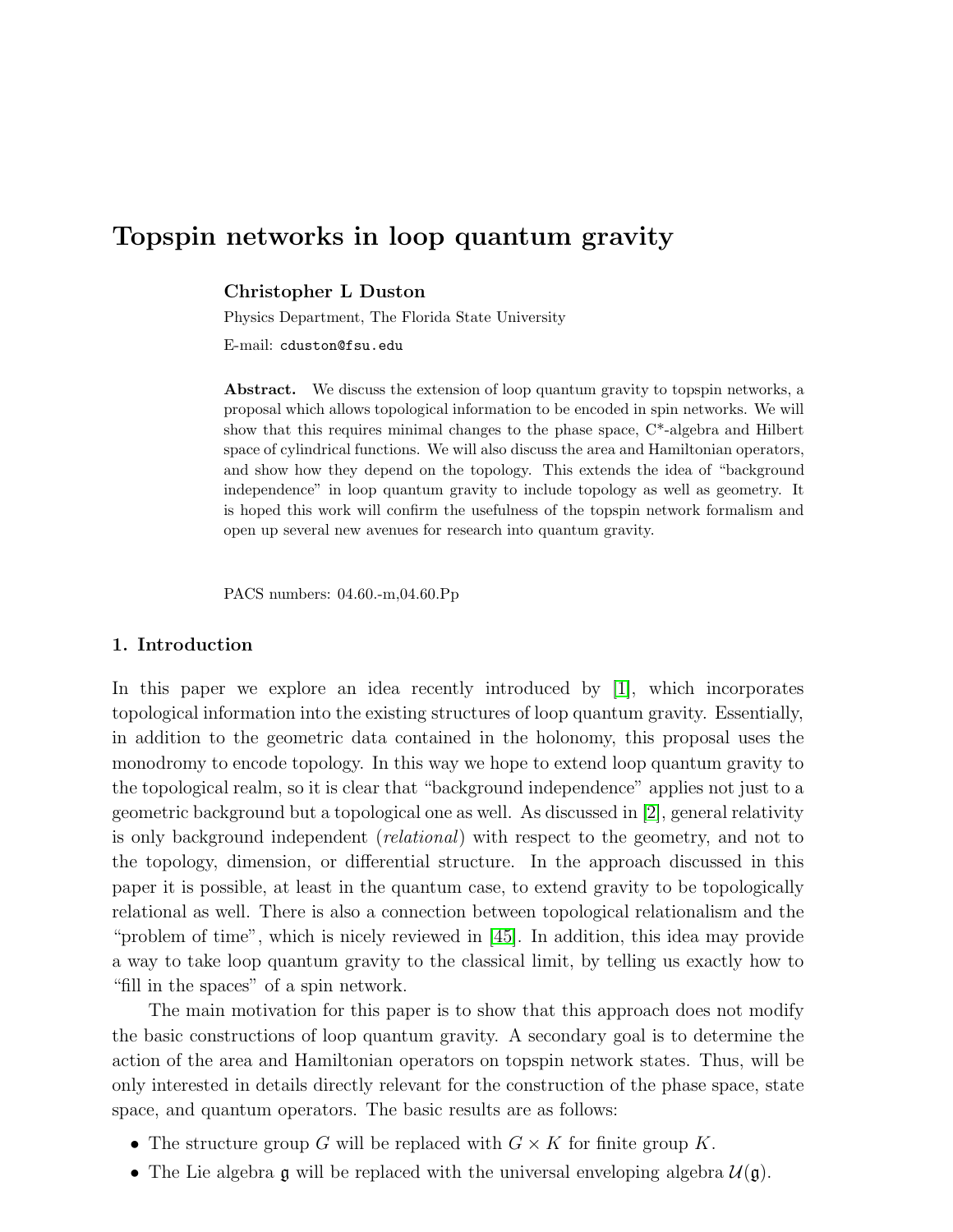- The area spectrum is unchanged, but is presented in a form where topological data is now manifest.
- The action of the Hamiltonian is different due to the equivalent realizations for the topology of the spatial sections.

In the rest of this introductory section we will review loop quantum gravity and the topspin network formalism, focusing on the most relevant parts of both. In §[2](#page-7-0) we will discuss the new symmetry which results from the modification of the spin networks and how this changes the phase space of the theory. In §[3](#page-14-0) we will discuss the state space of the theory, and in §[4](#page-19-0) we present the area operator and explore some differences which result from considering how the Hamiltonian acts on topspin network states.  $\S5$  $\S5$ will conclude and interpret some of our results in the context of topology change in quantum gravity.

We follow the Einstein summation convention, where repeated indices are always summed over. Indices that are not to be summed over will be denoted with a bar, such as in the metric  $g(r_{\bar{\mu}}, r_{\bar{\mu}})$ .

#### 1.1. Loop Quantum Gravity

We will begin with a brief review of loop quantum gravity (LQG), highlighting specific constructions which we will be discussing later. There are many nice reviews on the subject, both technical [\[3,](#page-32-2) [4\]](#page-32-3) and non-technical [\[5,](#page-32-4) [6\]](#page-32-5). This paper will be borrowing most of the concepts and notations from the texts [\[7,](#page-33-1) [8\]](#page-33-2). Specifically, we will mostly follow the canonical approach rather than the newer covariant approach [\[9,](#page-33-3) [10\]](#page-33-4). This is because the topspin construction in LQG follows from using the spin networks as graphs embedded in  $\mathbb{S}^3$ , rather than lattice graphs without an explicit embedding which is the natural place to start for the covariant approach. The canonical and covariant approaches result in the same Hilbert space so our choice should only be convenience.

One begins by rewriting general relativity in the connection formalism on a 1 foliated spacetime  $\Sigma \times \mathbb{R}$  where the foliations are parametrized by coordinate time. This results in a constrained Hamiltonian system. Solving these constraints has been the major task of the past twenty years; the first step was the introduction of the Ashtekar *connection*  $A \vert 11$ . The phase space of the theory is given by this connection and the canonical conjugate momentum  $E$ . These have a formally singular Poisson bracket, and so must be smeared (in one dimension and two dimensions, respectively) with test functions  $(c, f)$  on a curve  $\gamma$  and a surface S. In addition, to make it easier to impose gauge invariance, the holonomy of this  $\mathfrak{su}(2)$ -connection  $h(A, c)$  is used along with the canonically conjugate momentum  $E(S, f)$  to define the classical algebra. This technical result provides the background-independent formalism which makes this approach so attractive [\[8,](#page-33-2) [12\]](#page-33-6).

The states in LQG are given by *cylindrical functions*  $\Psi$  on oriented graphs  $\Gamma$  in the spatial slice Σ. Each edge  $e_I$  of a graph is labeled with an irreducible representation  $j_I$ ,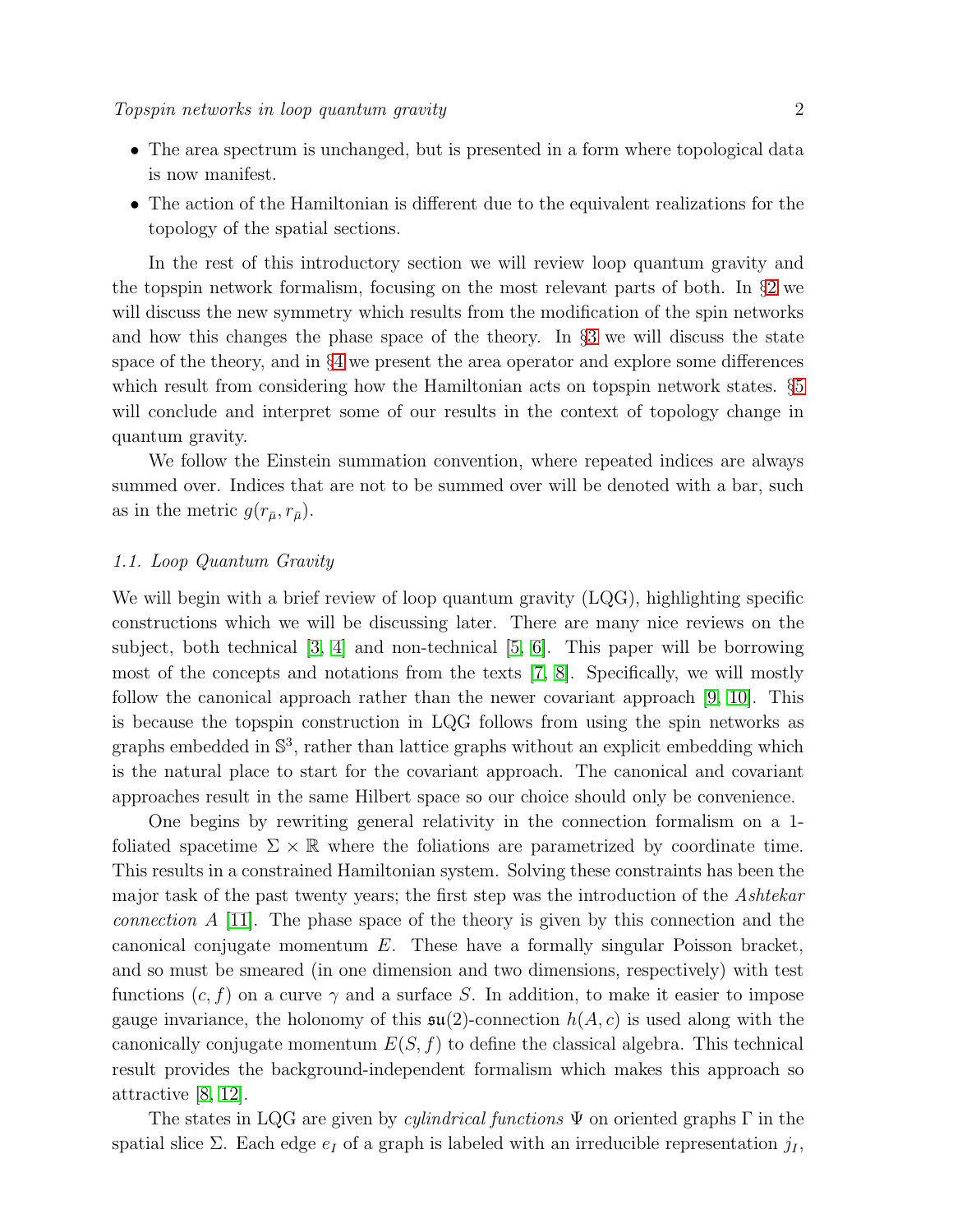and each vertex  $v_I$  is labeled with an intertwiner

$$
\iota_I : j_{e_1} \otimes \ldots \otimes j_{e_N} \to j_{e'_1} \otimes \ldots \otimes j_{e'_M},\tag{1.1}
$$

for N incoming edges and M outgoing edges. The connection on the graph A is the restriction  $A|_{\Gamma}$  of the connection on  $\Sigma$ , and functions of the holonomies  $h(A, c)$  can be made gauge invariant by contracting them with the intertwiners. These are the spin network states and are given by the collection  $(\Gamma, j, \iota)$  (one can also consider gauge-dependent states, but we will not be discussing those). The Hilbert space of cylindrical functions can be defined as a projective limit of the continuous functions on spin networks, with a measure inherited from the Haar measure on  $SU(2)$ .

This Hilbert space is kinematic only, since we have not solved the Hamiltonian constraint. Geometric operators such as the area and volume can be defined on this Hilbert space, and one of the primary results of LQG is that the area of a surface S intersecting a spin network is quantized. The exact results depends on regularization, but the *restricted spectrum* of the area operator is [\[8,](#page-33-2) [13\]](#page-33-7)

$$
A(S) = \frac{l_p^2}{2} \beta \sum_{I}^{N} \sqrt{j_I(j_I + 1)},
$$
\n(1.2)

where the surface S intersects the edges  $e_I$  of the spin network in N places.  $\beta$  is called the Immirzi parameter, and can be fixed by considering the semiclassical area of a black hole and comparing to the above result [\[14,](#page-33-8) [15\]](#page-33-9). In the canonical approach the dynamics of the theory are given by the Wheeler-DeWitt equation [\[16\]](#page-33-10),

<span id="page-3-0"></span>
$$
\hat{\mathcal{H}}\Psi = 0,\tag{1.3}
$$

where  $\mathcal H$  is the Hamiltonian. There are still some ambiguities related to solving the Hamiltonian constraint in LQG  $[7, 8, 17]$  $[7, 8, 17]$  $[7, 8, 17]$ , but for our purposes we can choose a specific approach and only consider its action on simple spin networks.

Besides the quantization of area, other results from LQG include the application to early-universe cosmology [\[18\]](#page-33-12), black hole physics [\[19\]](#page-33-13), and recent attempts to couple LQG to fermions and Yang-Mills fields [\[20\]](#page-33-14). We will not be discussing these applications further, but the results of this paper could easily be extended to them.

LQG can be considered a mature theory; much of the framework has been made rigorous and a variety of calculations can be performed. However, there are several features which are still unclear, one of which is the topological nature of the spin networks. Restricting from a smooth three-manifold to an embedded graph naturally trades "continuous" data in favor of "discrete" data, and it is unclear how one is to keep track of the topological data from the original manifold. Indeed, since a given graph can be embedded in many topologically different three-manifolds it would appear that topology is completely absent from the quantum theory. This is likely why it has been so difficult to find the classical limit of LQG - the question of how to pass from the discrete data of the graph back to the continuous data of the spatial sections has not been answered.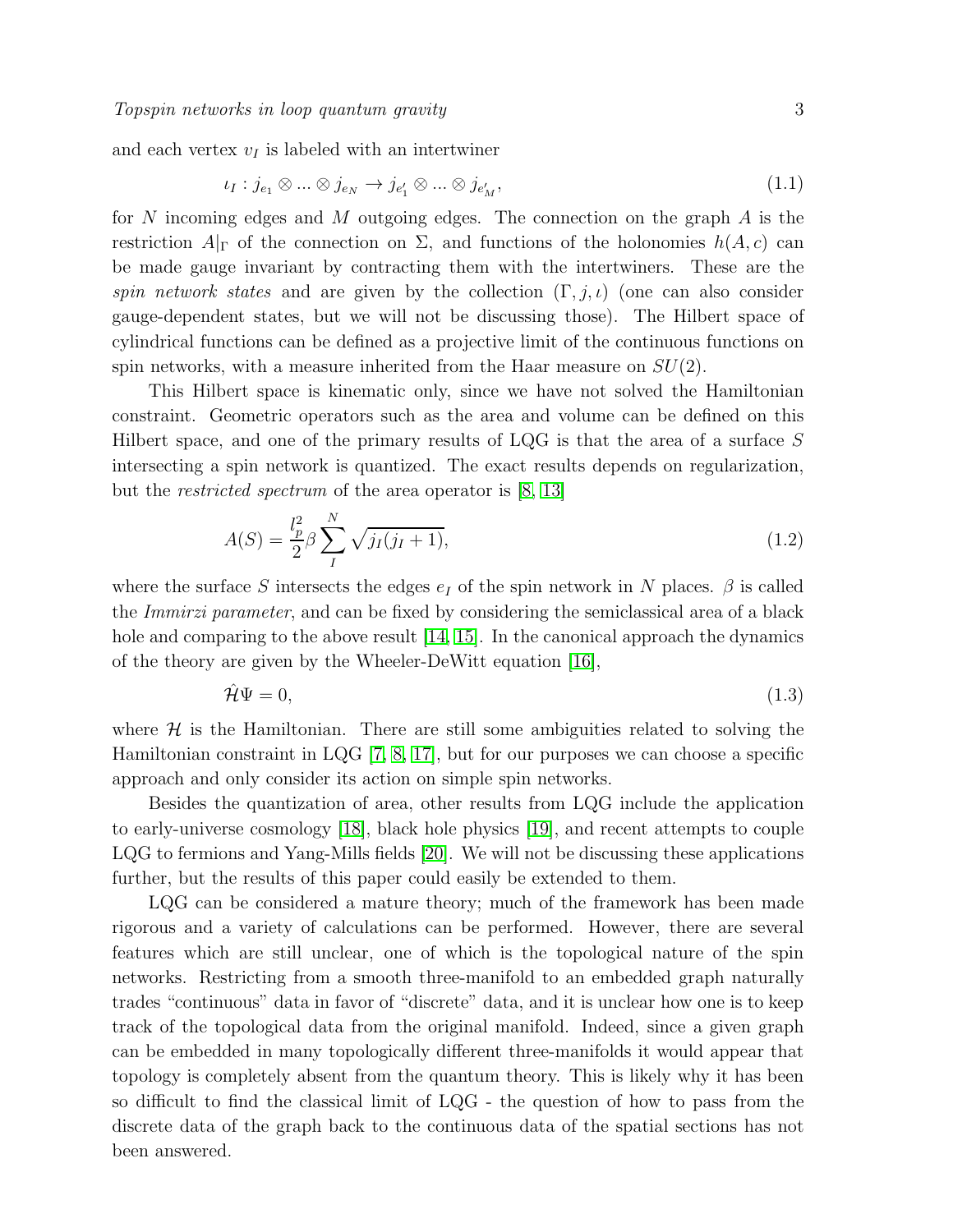Topological change in gravity has been studied for quite a while. For smooth manifolds, Morse theory tells us that topological change is associated with critical values of smooth functions [\[21\]](#page-33-15). It was also shown by [\[22\]](#page-33-16) that topology changing manifolds with Lorentzian metrics must have closed timelike curves. A similar "no go" situation occurs in linearized gravity, where topology change is associated with infinite particle and energy production [\[23\]](#page-33-17). These results suggest that classically, topology change may be forbidden. On the other hand, we should expect that in a background-independent formulation of quantum gravity, one should not impose a topology, in the same way that one should not impose a background field [\[2\]](#page-32-1). Although background independence is usually formulated in terms of geometric independence *(i.e.* the metric), presupposing a topology should be just as offensive.

It is sometimes remarked that LQG does not actually describe the original spatial section (usually taken to be a topological three-sphere), but rather a space with a large number of holes given by the topological structure of the spin network [\[8\]](#page-33-2). Since the Hamiltonian operator H can add edges to a graph  $\Gamma$ , it can change the hole structure of the graph, and thus of  $\Sigma$ . However, this does not solve the problem of being able to pass into a classical limit to check the results of the theory, since (as discussed above), we can easily embed a graph with a large first Betti number into a three-manifold with a much smaller, or possibly trivial, first homology group.

An alternative idea comes from the Borde-Sorkin conjecture, which avoids the creation of infinite energy due to topology change by restricting to only causally continuous spacetimes [\[24,](#page-33-18) [25\]](#page-33-19). This is known as causal set theory, and it allows for topology change by a full discretization of spacetime, which is then built up to be a model for a smooth manifold. This approach brings along many difficulties but one surprising result; it seems to predict the order of magnitude of the cosmological constant [\[26\]](#page-33-20). This approach can be thought of as "as discrete as possible", removing all other structures except for a partial ordering between spacetime points.

This paper proposes to incorporate topology change into quantum gravity by adding topological data to the already existing spin networks. In this way we can benefit from the extensive theoretical work that has already been done in LQG without further discretizing spacetime as in the causal set approach. We discuss this in detail in the next subsection.

#### 1.2. Topspin Networks

First we recall a few definitions [\[27\]](#page-33-21):

**Definition 1** A continuous map  $p : M \to B$  between q-dimensional manifolds M and B is said to be a **covering map** if for every point  $b \in B$  there exists a neighborhood  $U(b)$ such that restriction of p to each connected component of  $p^{-1}(U(b))$  is a homeomorphism to  $U(b)$ . M is the **covering space** and B is the **base space**. If the fiber of the covering map has n points we call p an n-fold cover. A branched covering map is a covering map except at a finite number of points  $\{b_1, ..., b_m\} \in B$  such that  $p^{-1}(\{b_1, ..., b_m\})$  is a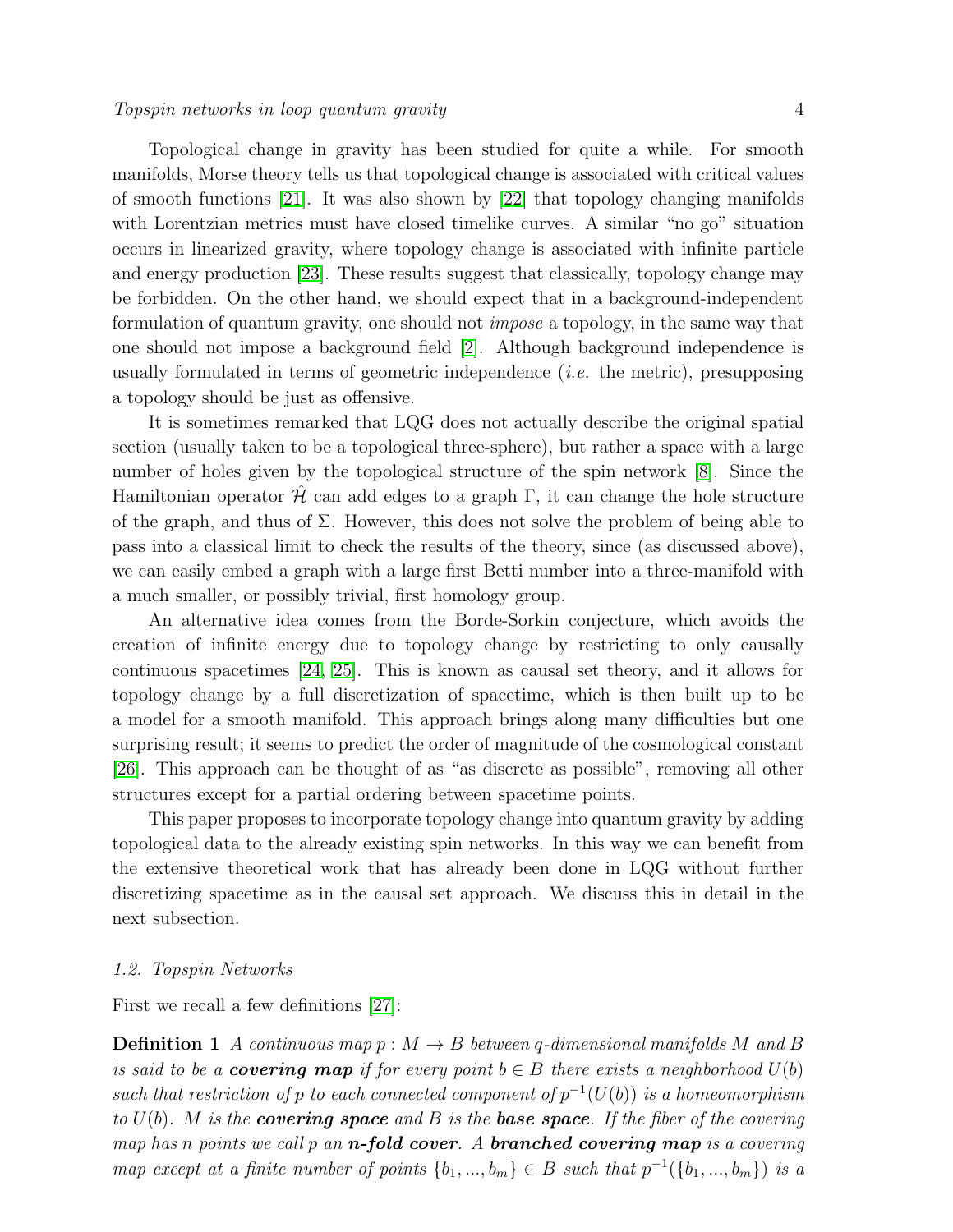finite set. The set of points  $\{b_1, ..., b_m\}$  is called the **branch locus**, and its complement  $M-p^{-1}(\lbrace b_1,...,b_m \rbrace)$  is again a covering space. We will call M a **branched covering** space.

Intuitively, a covering space of  $B$  is just a discrete set of homeomorphic copies (sheets) of B which map back to B under p. A branched covering space is a covering space where the sheets can collide with each other over the branch locus.

Topspin networks were first introduced by [\[1\]](#page-32-0). That paper was motivated by an interesting mathematical fact, first discovered by Alexander:

# Theorem 1 [\[28,](#page-33-22) [29\]](#page-33-23) Every orientable closed manifold of dimension q is a branched covering of  $\mathbb{S}^q$ , branched along a  $(q-2)$  subcomplex.

In other words, one can construct any closed  $q$ -dimensional manifold by gluing together pieces of q-spheres along  $(q-2)$ -dimensional submanifolds. We will mostly be interested in the  $q = 3$  case, where the branching occurs along graphs, but the  $q = 4$  is very relevant for spinfoams [\[1\]](#page-32-0). For three-manifolds, this theorem can be strengthened to three-fold covers along a knot (the Hilden-Montesinos theorem) [\[30,](#page-33-24) [31\]](#page-33-25), although here we consider the general case for a covering of any order.

Specifying now to  $q = 3$ , a branched covering of order n along an embedded graph  $\Gamma \hookrightarrow \mathbb{S}^3$  is completely determined by a representation of the fundamental group  $\sigma : \pi_1(\mathbb{S}^3 \setminus \Gamma) \to S_n$ . This gives the classes of loops in the graph complement as elements of the permutation group. Ambient isotopy classes of these graphs can be represented in two dimensions with a planar diagram. This is a choice  $D(\Gamma)$  for a representative  $\Gamma$ of the class where the neighborhood of each node is a set of arcs coming from the node (see [\[32\]](#page-33-26) for more background on embedded graphs in three-dimensional space).

We can use planar diagrams to give a presentation of the branched covering spaces from the above theorem: given a planar diagram  $D(\Gamma)$ , the representation  $\sigma$ is determined by assigning elements  $\sigma_I \in S_n$  along the arcs of  $D(\Gamma)$ . Each  $e_I$  tells us how to exchange covers over the branch locus. These elements must obey the *Wirtinger* relations. At crossings with an overcrossing edge K and undercrossing arcs I and J,

$$
\sigma_J = \sigma_K \sigma_I \sigma_K^{-1},
$$
  

$$
\sigma_J = \sigma_K^{-1} \sigma_I \sigma_K.
$$

The first relation is for negatively-oriented crossings, the second is for positively-oriented crossings. There are also relations to be satisfied at the vertices,

$$
\prod_{I} \sigma_{I} \prod_{J} \sigma_{J}^{-1} = 1, \qquad (1.4)
$$

for incoming arcs  $I$  and outgoing arcs  $J$ . These relations encode how the sheets of the covering are stitched together so that  $\pi_1(\mathbb{S}^3 \setminus \Gamma)$  is appropriately represented.

The idea of a topspin network is to identify the branched covers, decorated with permutation labels  $\sigma_I$  under the Wirtinger relations, with the usual spin networks of LQG, ensuring that the spin and topological labels are compatible. In this way the spin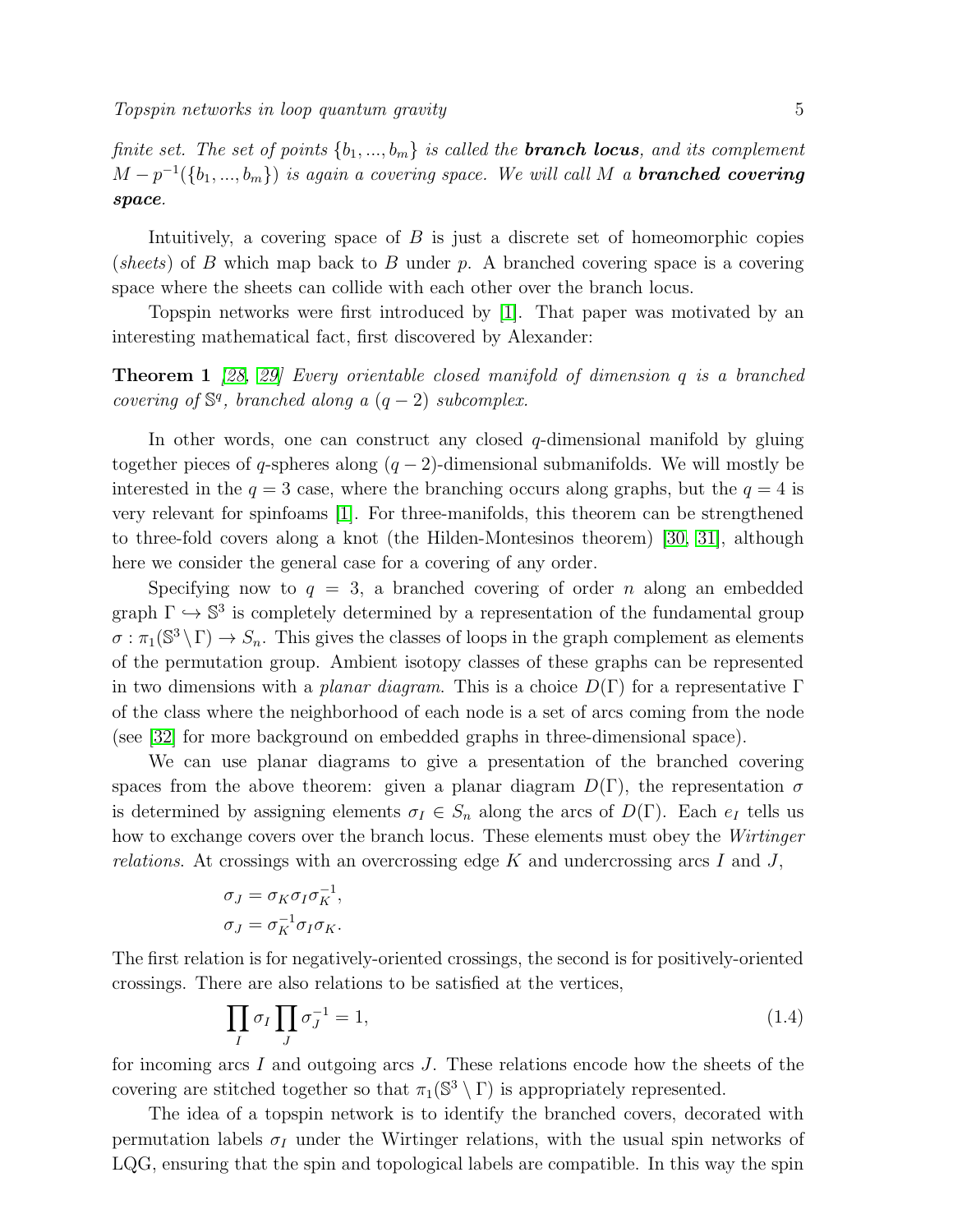

<span id="page-6-0"></span>Figure 1. A sample topspin network of a three-fold branched cover, with geometric (spin) labels  $\vec{j}$ , intertwiners  $\vec{i}$  and topological labels  $\vec{\sigma}$ .

networks will not only encode all the geometric information of the gravitational field but the topological information as well.

**Definition 2** A topspin network over a compact Lie group G is a tuple  $(\Gamma, j, \iota, \sigma)$  of data consisting of

- a spin network  $(\Gamma, j, \iota)$  with an embedded graph  $\Gamma \hookrightarrow \mathbb{S}^3$ ,
- a representation  $\sigma : \pi_1(\mathbb{S}^3 \setminus \Gamma) \to S_n$  given by an assignment of  $\sigma_I \in S_n$  to each arc  $e_I$  in  $D(\Gamma)$ .

See figure [1](#page-6-0) for an example topspin network. This definition is identical to the original one of [\[1\]](#page-32-0), although we will be considering only irreducible representations  $\rho$  since we want to directly compare this theory to LQG. Under covering moves (which we discuss shortly) one can actually get reducible representations starting with irreducible ones. However, as discussed in [\[1\]](#page-32-0), there is a trivial equivalence one gets by demanding that the compositions of adjacent intertwiners are the same, which can be removed by considering the representations as irreducible.

Along with the addition of topological labels, we will have a set of *covering moves* which can modify the labeled branch locus  $(\Gamma, \sigma) \to (\Gamma', \sigma')$  but leave the branched covering space unchanged [\[33\]](#page-33-27). In addition, we will need the geometric labels  $(\rho, \iota)$  to be compatible under the change as well. These geometric covering moves were found in [\[1\]](#page-32-0), and we reproduce them here in figure [2.](#page-7-1) These are basically extensions of the Reidemeister moves to our decorated graphs, so that under the geometric covering moves the geometry and topology of the spatial sections do not change. It is also easy to see that we can choose that the number of sheets of the cover does not change under these moves (*stabilization*), since we can always add another sheet branched over a trivial link with a simple permutation of two sheets.

Since Alexander's theorem can be extended to dimension four as well, this basic construction can also be extended to spin foams [\[1\]](#page-32-0). One can then define topspin foams, which are embedded 2-complexes in  $\mathbb{S}^3 \times [0, 1]$  with spin and topological labeling. There are similar node relations and covering moves, and any four-manifold can be described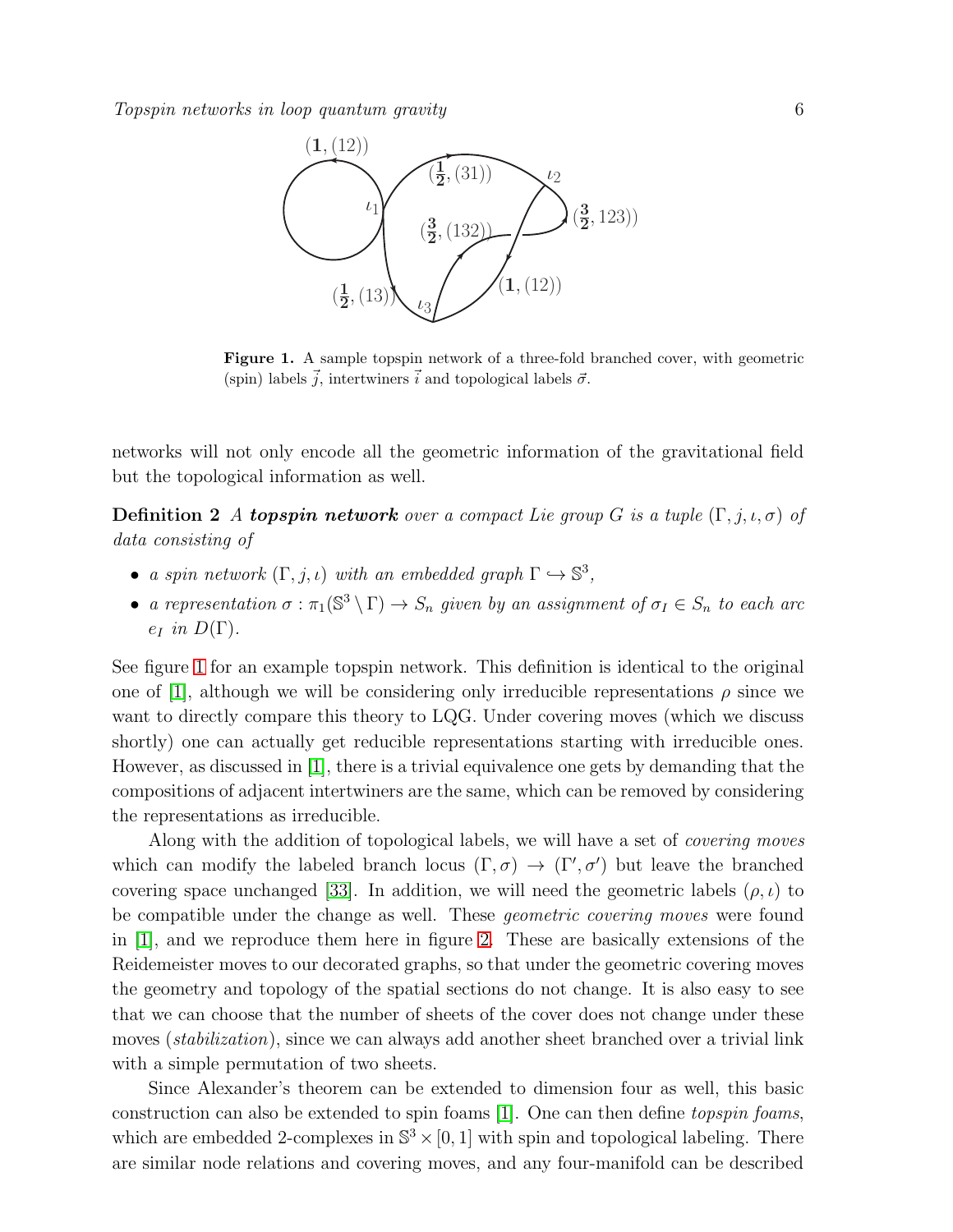Topspin networks in loop quantum gravity 7



<span id="page-7-1"></span>Figure 2. Geometric covering moves.

with such an embedded surface [\[34\]](#page-33-28). We will not discuss the extension of the construction in this paper to topspin foams, as our goal here is to just show that LQG can be consistently defined at least on topspin networks.

## <span id="page-7-0"></span>2. Loop Quantum Gravity as  $SU(2) \times S_n$  Gauge Theory

#### 2.1. Phase Space

To construct the phase space of the theory, we begin by describing the spatial sections as branched coverings of the three-sphere  $p : \Sigma \to \mathbb{S}^3$ , where the branching is over a graph  $\Gamma \subset \mathbb{S}^3$  and we have a representation  $\sigma : \pi_1(\mathbb{S}^3 \setminus \Gamma) \to S_n$ . For example, a three-fold cover over an oriented graph  $\Gamma$  with an element  $(1)(23) \in S_3$  assigned to an edge  $e \in \Gamma$  means that as one crosses the preimage  $p^{-1}(e)$ , the second and third cover exchange while the first does not. The action of  $S_3$  on the covers (the *deck transformation*) induces a symmetry on the charts of the spatial section which was not present before.

In a covering space, the preimage  $p^{-1}(U)$  of a chart  $U \subset \mathbb{S}^3$  is a direct product of a finite number of homeomorphic copies of  $U$ . In a branched covering space, some of these charts are identified with each other over the branch locus. Intuitively, what we are doing is noticing that there are some charts in the spatial section which are homeomorphic to each other, and folding the section so these charts are all in the inverse image of a chart in the base space. This can always be done by Alexander's theorem, and we assign permutation labels that satisfy the Wirtinger relations to ensure the topology of the spatial section is unchanged. Now, since this is generally a branched covering, there are curves in the spatial section which can cross between sheets of the covering. At the branch locus of these crossings, the inverse images of the open sets need to be identified. This symmetry appears to be particularly relevant for LQG since the identification occurs exactly at the branch loci, which is where all the dynamics of the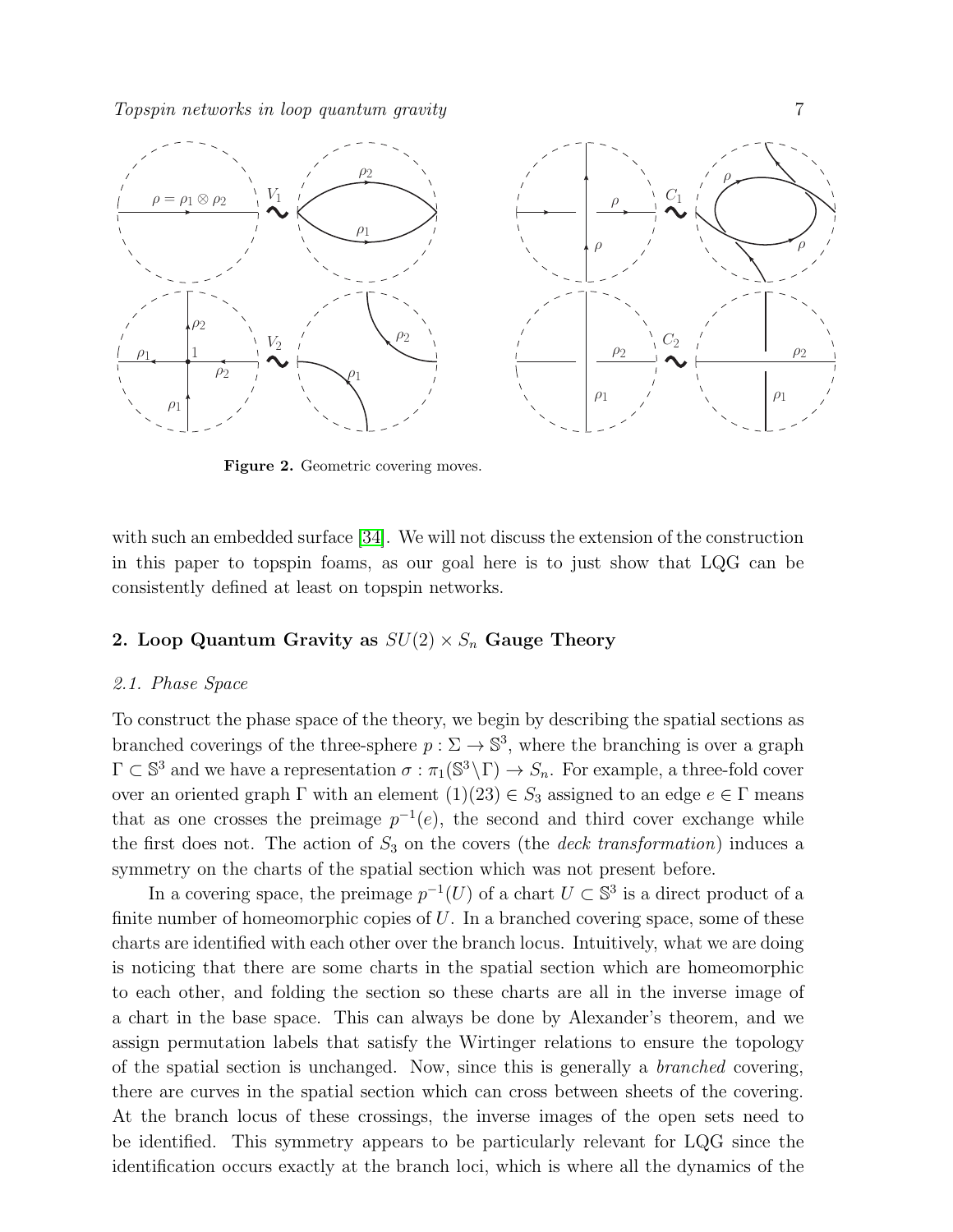quantum theory actually take place.

More precisely, there are canonical coordinates  $(x^a, \mu) := x^a_\mu$  over  $\mathbb{S}^3 \setminus \Gamma$  where  $x^a \in \mathbb{S}^3 \setminus \Gamma$  and  $\mu$  labels the sheets of the cover. We can extend these to the branch loci by replacing  $\mu$  with the equivalence class  $[\mu]$  of sheets that are identified with the  $\mu$ th one under the action of  $S_n$  and extending the coordinates  $x^a$  to  $x^a \in \mathbb{S}^3$ . In other words, in a neighborhood above an edge  $e_I$  we have

<span id="page-8-0"></span>
$$
x_{\mu}^{a} \sim x_{\nu}^{a} \text{ if } x_{\mu}^{a} = \sigma(e_{I})x_{\nu}^{a}, \ \sigma(e_{I}) \in S_{n}.\tag{2.1}
$$

Here one can write in cycle notation  $\sigma(e_I) = (\mu \nu)$ . This is generic since elements of  $S_n$ can always be written as products of transpositions for  $n > 2$ . Where transpositions are explicitly indicated, a result on any element  $\sigma(e_I) \in S_n$  can be easily found by iteration.

This symmetry in the coordinates corresponds to a symmetry of the spatial metric  $q_{ab}$  by restriction to each edge. Denote points  $z^a$  as those which are the restrictions of the coordinates to the branch locus,  $z^a = x^a |_{\Gamma}$ . These extend to the cover as above  $(z^a, \mu) := z^a_\mu$ , where  $[\mu]$  is the equivalence class of sheets which are identified with the  $\mu$ th one. Now within in each equivalence class, the metric should be invariant since the physical position in space is the same:

$$
q(r_{\bar{\nu}}, r_{\bar{\nu}}) = q((\bar{\nu}\bar{\mu})r_{\bar{\mu}}, (\bar{\nu}\bar{\mu})r_{\bar{\mu}}) = q(r_{\bar{\mu}}, r_{\bar{\mu}}), (\bar{\nu}\bar{\mu}) \in S_n, r_{\bar{\mu}}, r_{\bar{\nu}} \in T\Sigma, \nu \sim \mu.
$$
 (2.2)

Then the components of the metric transform like

<span id="page-8-1"></span>
$$
q_{ab}z_{\bar{\nu}}^a z_{\bar{\nu}}^a = q_{ab}(\bar{\nu}\bar{\mu})z_{\bar{\mu}}^a(\bar{\nu}\bar{\mu})z_{\bar{\mu}}^b
$$
  
=  $(\bar{\nu}\bar{\mu})(\bar{\mu}\bar{\nu})q_{ab}z_{\bar{\mu}}^a z_{\bar{\mu}}^b = q_{ab}z_{\bar{\mu}}^a z_{\bar{\mu}}^a$ 

To do this we have induced a right action from the given left action via

$$
(\bar{\mu}\bar{\nu})z_{\bar{\nu}}^a = z_{\bar{\nu}}^a(\bar{\mu}\bar{\nu})^{-1} = z_{\bar{\mu}}^a.
$$
\n(2.3)

.

This is natural and well-defined since all permutations have inverses. While this transformation must be valid over the branch locus, it does not need to hold for general neighborhoods of  $\Gamma$ , as in  $(2.1)$ .

This point deserves some attention. If we were require that the metric is not just the same on the branch locus but across neighborhoods of the branch locus as in [\(2.1\)](#page-8-0), we are identifying not just the geometry of one-dimensional submanifolds of our spatial sections but the geometry of three-dimensional submanifolds. It is not clear what the physical interpretation of this might be, but there is nothing to suggest that it is forbidden for the spatial sections of our universe to have "distinct geometry everywhere". In fact, taking the stance that our universe *cannot* have the same geometry anywhere sounds more outrageous than there are locations where it *must* be the same. One can even think of examples, such as a spherically symmetric spacetime with a gravitational wave propagating outward from  $r = 0$ . Then at every constant t slice the geometric perturbation (the metric) would be the same on the wavefront.

However, this simple argument fails when one considers the metric as a dynamical field. The full deck transformation symmetry suggests that dynamical information could propagate instantaneously between the sheets, since a perturbation on one must be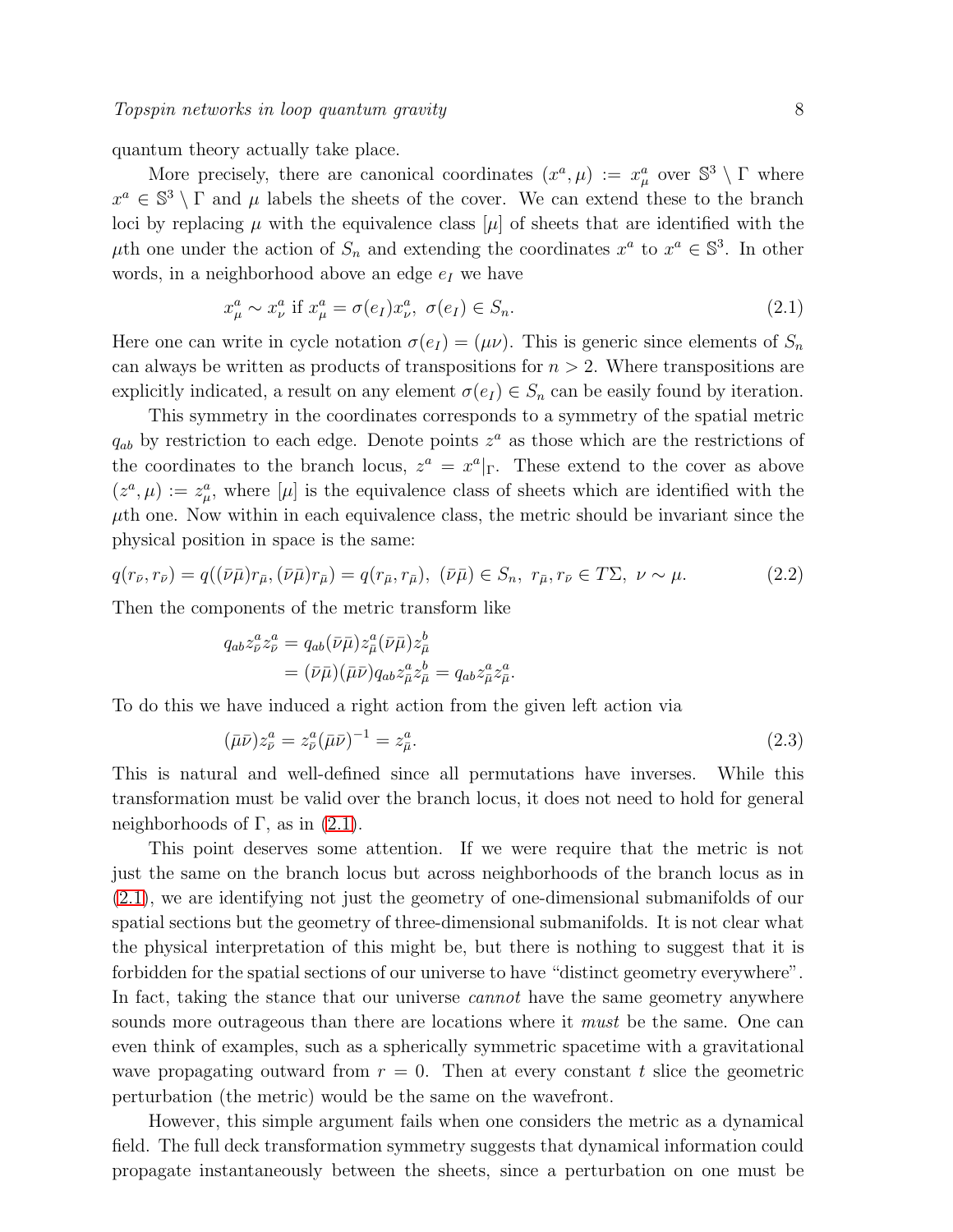transmitted to the other via [\(2.1\)](#page-8-0). When we take the more limited deck transformation symmetry of  $(2.2)$ , we avoid this problem - we only need the geometry to be the same on a set of measure zero in the spatial sections. This should have no effect on the classical dynamics of the theory since they will not contribute directly to the action. Of course, since the dynamics of LQG occur only on the graphs, they will contribute directly to the quantum theory.

In LQG we are interested in the tetrad field  $e_a^i$ , which is related to the metric by  $q_{ab} := \delta_{jk} e_a^j e_b^k$  [\[8\]](#page-33-2). This relation is invariant under  $SO(3)$  transformations, and one can canonically associate these fields to  $\mathfrak{su}(2)$ -valued 1-forms. Given how the metric transforms we can determine how these fields transform under  $S_n$ .

$$
q(r_{\bar{\mu}}, r_{\bar{\mu}}) = \delta_{jk} e^j((\bar{\mu}\bar{\nu})r_{\bar{\nu}}) e^k((\bar{\mu}\bar{\nu})r_{\bar{\nu}}).
$$
\n(2.4)

This suggests that  $S_n$  acting on the coordinates induces an action on the fields,

$$
e^{j}(r_{\nu}) = \sigma(e_{I})e^{j}(r_{\mu}), \ \sigma(e_{I}) = (\nu\mu) \in S_{n}.
$$
\n(2.5)

Thus our fields must transform under  $SU(2) \times S_n$ , and should be 1-forms which take values in an algebra associated to this group structure. We do not want to simply use the Lie algebra of this group, since the Lie algebra of a discrete group is 0 and we will lose all the information regarding the sheets of the cover. In addition, Lie algebras are not associative algebras (Lie algebras have commutators but no product structure), so we can not take a tensor product of  $\mathfrak{su}(2)$  with some associative algebra naturally associated to the permutation group.

But given a Lie algebra g, one can always find the universal enveloping algebra  $U(\mathfrak{g})$ , which is a unital associative algebra. This algebra is the quotient of the free algebra of  $\mathfrak g$  by elements of the form  $[x, y] = x \cdot y - y \cdot x \ \forall x, y \in \mathfrak g$ . For the algebraic structure associated to  $S_n$  we will take the group algebra  $\mathbb{C}S_n$ . Elements  $a \in \mathbb{C}S_n$  can be written like  $a = f(\sigma_\mu)\sigma^\mu$ , where  $f : S_n \to \mathbb{C}$  and  $\sigma^\mu \in S_n$ , indexed by  $1 \leq \mu \leq n!$ . Multiplication in this algebra is given by the convolution product

$$
(f_1 * f_2)(\sigma) = \sum_{\sigma = \sigma_1 \sigma_2} f_1(\sigma_1) f_2(\sigma_2).
$$
\n(2.6)

A convenient n dimensional representation for the symmetric group is the permutation representation  $\rho: S_n \to GL(\mathbb{C}^n)$  which permutes the basis elements of  $\mathbb{C}^n$ . We will denote  $\rho(\sigma_\mu) = \rho_\mu$  for basis elements in this representation. There is also a natural inner product on this algebra given by

<span id="page-9-0"></span>
$$
(a,b) := \frac{n^2}{|S_n|} \sum_{\sigma,\sigma' \in S_n} a^*(\sigma)b(\sigma')\delta_{\sigma\sigma'}, \ \forall a, b \in \mathbb{C}S_n.
$$
 (2.7)

The choice of scaling  $n^2/|S_n|$  is at this point arbitrary; we will explain our choice when we discuss the area operator in §[4.](#page-19-0)

The algebraic structure for the fields will be the tensor product of these two algebras:

$$
\mathcal{A} := \mathcal{U}(\mathfrak{su}(2)) \otimes \mathbb{C}S_n, \qquad e_a \in \Gamma(\mathbb{S}^3, \mathcal{A}). \tag{2.8}
$$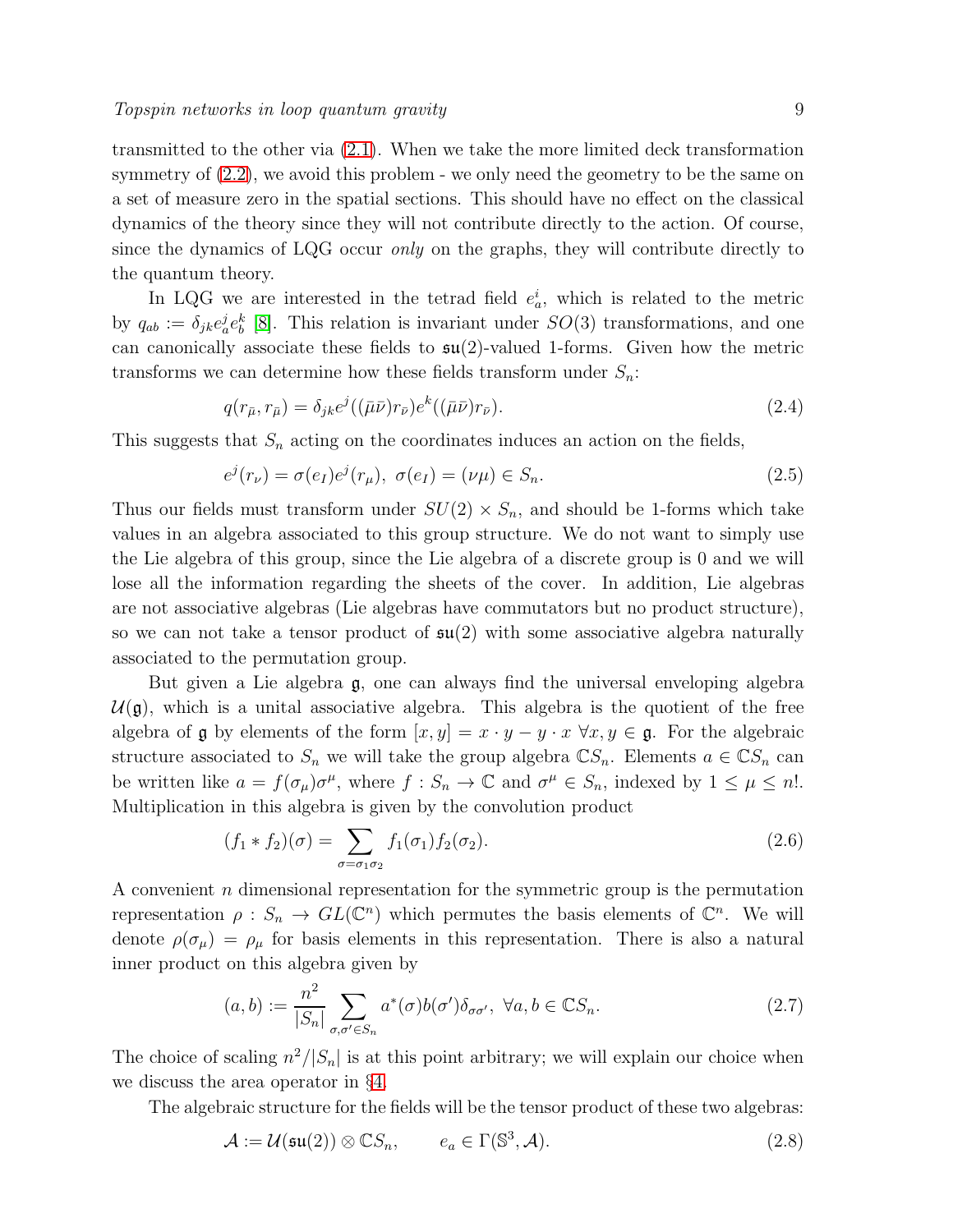In other words, our fields  $e$  are now  $\mathcal{A}$ -valued one-forms. The Poincaré-Birkoff-Witt theorem [\[35\]](#page-33-29) gives us a basis for  $\mathcal{U}(\mathfrak{su}(2))$ , which are polynomials in the basis  $\{T_i \mid 1 \leq i \leq 3\}$  of  $\mathfrak{su}(2)$ ,

$$
\{T_1^a T_2^b T_3^c \mid a, b, c \in \mathbb{N}\}.\tag{2.9}
$$

This is an infinite dimensional vector space with basis elements labeled  $\tau_{abc}$ . If we order the basis lexicographically we can label it with a single index  $\tau_i$  and write elements of  $\mathcal A$  as  $a^{i\mu}\tau_i \otimes \rho_\mu$ . The spatial metric is then

$$
q_{ab} = \delta_{ik}\delta_{\mu\nu}e_a^{i\mu}e_b^{k\nu}.
$$
\n
$$
(2.10)
$$

The conjugate variables to our coordinate fields  $e_a^{i\mu}$  will be the fields  $K_a^{i\mu}$  associated with the extrinsic curvature

$$
-sK_{ab} := \delta_{ij}\delta_{\mu\nu}K_{(a}^{i\mu}e_{b)}^{j\nu}.
$$
\n
$$
(2.11)
$$

It is customary to define the scaled coordinate fields as  $E_{j\mu}^a := \sqrt{det(q)}e_{j\mu}^a$ . Here we are raising and lowering indices with delta functions and have defined the fields so that  $e^a_{j\mu}e^{i\nu}_a = \delta^i_j \delta^{\nu}_\mu$ ,  $e^a_{j\mu}e^{j\nu}_b = \delta^a_b \delta^i_\mu$ , and  $e^a_{j\mu}e^{i\mu}_b = \delta^a_b \delta^i_j$ . We can equip these fields with a Poisson bracket by using the commutator on the basis elements:

<span id="page-10-0"></span>
$$
\{A_a, B_b\} = \{A_a^{j\mu}\tau_j \otimes \rho_\mu, B_b^{i\nu}\tau_i \otimes \rho_\nu\} = \{A_a^{j\mu}, B_b^{i\nu}\}[\tau_j \otimes \rho_\mu, \tau_i \otimes \rho_\nu], (2.12)
$$

where the Poisson bracket is defined with functional derivatives

$$
\{G, G'\} = \kappa \int_{\sigma} \mathrm{d}^3 x' \bigg[ \frac{\delta G}{\delta K_a^{j\nu}(x')} \frac{\delta G'}{\delta E_{j\nu}^a(x')} - \frac{\delta G'}{\delta K_a^{j\nu}(x')} \frac{\delta G}{\delta E_{j\nu}^a(x')} \bigg]. \tag{2.13}
$$

With this we have our phase space  $(K_a^{j\mu}, E_{i\nu}^b)$  equipped with the standard symplectic structure,

<span id="page-10-1"></span>
$$
\{E_{j\mu}^{a}(x), E_{k\nu}^{b}(y)\} = \{K_a^{j\mu}(x), K_b^{k\nu}(y)\} = 0,
$$
  

$$
\{E_{i\mu}^{a}, K_b^{j\nu}\} = \frac{\kappa}{2} \delta_b^{a} \delta_i^{j} \delta_{\nu}^{\mu} \delta(x, y),
$$
 (2.14)

where  $\kappa$  is the coupling constant. This is the same symplectic structure as the usual LQG theory except for the extra index, so the ADM variables would be reproduced in the same manner (see [\[8\]](#page-33-2) for this calculation).

The enlargement of the algebra to  $\mathcal{U}(\mathfrak{su}(2))$  is a direct consequence of using discrete symmetry groups in a physical theory. We can no longer describe the symmetry of the system using Lie algebras because they do not "see" discrete groups (we elaborate on this in the next section). Thus, we are forced to work with associative algebras, and the universal enveloping algebra is a natural way to connect Lie algebras and associative algebras. At any stage in our construction one could restrict to just the first-order elements  $\mathfrak{su}(2) \subset \mathcal{U}(\mathfrak{su}(2))$  to recover the original Lie algebra, but in doing this one loses all the algebraic structure of the theory - including the bracket [\(2.12\)](#page-10-0). So for full consistency and generality we do not want to do this.

In fact, this enlargement is completely in line with what is usually done in quantum theory; that is, promoting the classical fields to operators. This is done in LQG by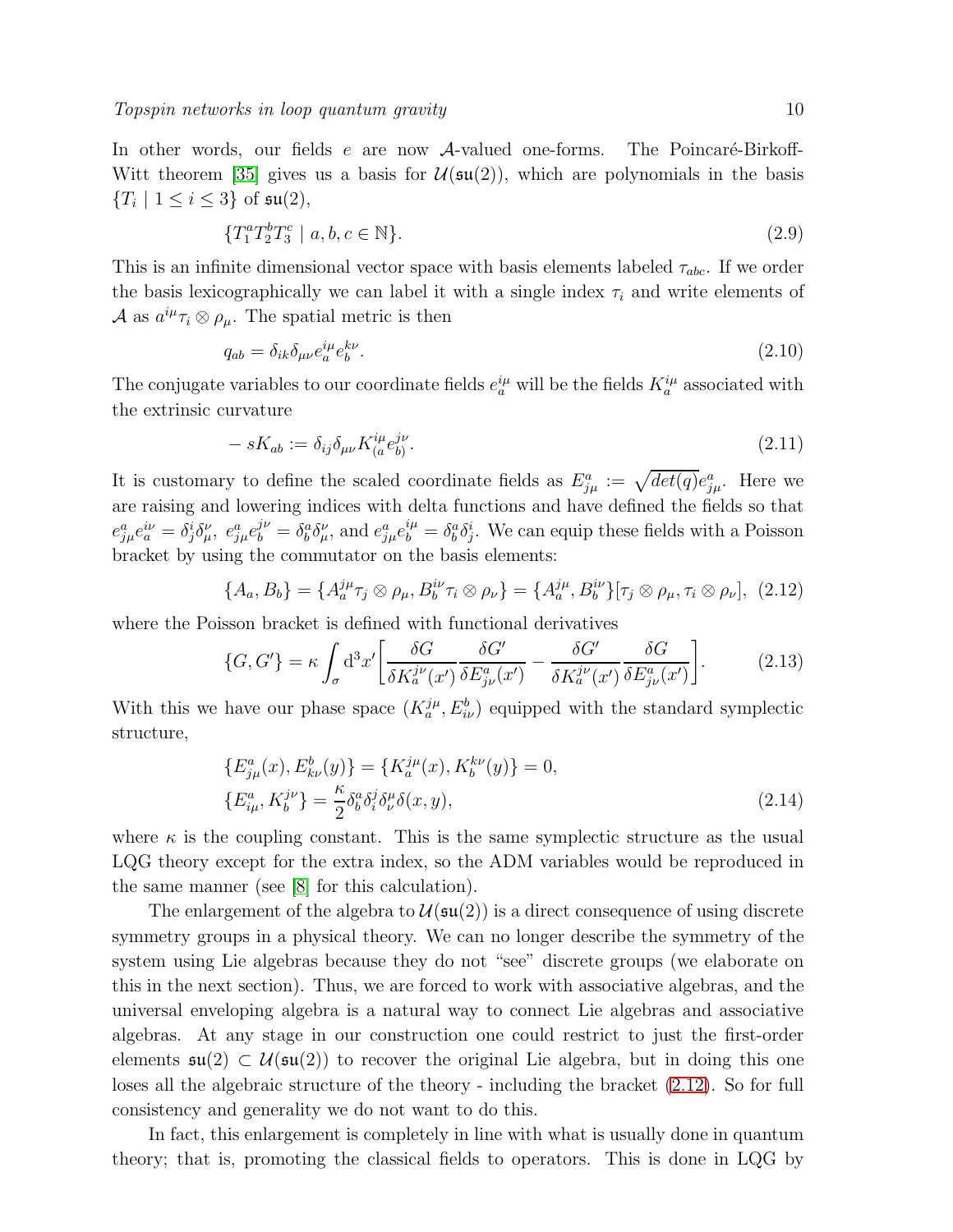writing the area operator as a product of the  $\mathfrak{su}(2)$  fields, which we will discuss in more detail in §[4.](#page-19-0) Since differential operators naturally have an algebraic structure isomorphic to a universal enveloping algebra, we are simply promoting our fields to operators immediately and giving them the appropriate algebraic structure.

### <span id="page-11-2"></span>2.2. The Canonical Transformation and Classical Algebra

We will now give a canonical transformation of the Poisson algebra [\(2.14\)](#page-10-1), following the usual path of canonical quantization of the gravitational field. The spin connection on  $\mathcal{U}(\mathfrak{su}(2))$  is the usual one for  $\mathfrak{su}(2)$  extended to the infinite polynomial basis  $\tau_j$ ,

$$
\Gamma_a^{jk} = -e^{bk} (\partial_a e_b^j - \Gamma_{ab}^c e_c^j), \ j, k \in \mathbb{N}.
$$
\n
$$
(2.15)
$$

In the usual manner we can rewrite this as  $\Gamma_a^{jk} = \Gamma_a^l [M_l]^{jk}$ , where the  $M_l$  are the matrices of the defining representation of  $\mathcal{U}(\mathfrak{su}(2))$ ; in the usual LQG case these would be  $\epsilon_{ijk}$ , representing the adjoint of  $\mathfrak{su}(2)$ . This expression appears somewhat formal since  $\mathcal{U}(\mathfrak{su}(2))$  is an infinite-dimensional vector space, but by virtue of the Poincaré-Birkoff-Witt theorem all the usual index manipulations are perfectly well-defined.

By way of analogy, our canonical transformation will be

<span id="page-11-0"></span>
$$
A_a^{k\nu} := \Gamma_a^k \rho^\nu + \beta K_a^{k\nu}, \ \tilde{E}_{k\nu}^b = \beta^{-1} E_{k\nu}^b. \tag{2.16}
$$

Here  $\beta$  is the Immirzi parameter, which we take to be real. The motivation for the above comes from the original Ashtekar connection, combined with the fact that we want our connection to be defined in the same space  $A$  as our fields. It is easy to see that since the spin connection is an order-zero homogeneous polynomial in  $E_{k\nu}^b$ , this transformation is canonical and  $(\tilde{E}, A)$  is a Poisson algebra.

We now need a choice of classical algebra to use for the quantum theory, which will be inspired by the usual LQG case in which one chooses the holonomy and the canonical fields  $E$ . This choice is motivated by the fact that the holonomy around a closed loop is a gauge invariant, while the connection is not. For a curve  $c : [0, 1] \to \Sigma$ , the holonomy  $h(A, c)$  is defined via

<span id="page-11-1"></span>
$$
\frac{d}{ds}h(A, c(s)) = h(A, c(s))A(c(s)).
$$
\n(2.17)

This has the formal solution  $h(A, c(s)) = \mathcal{P} \exp(\int_c A(c(s)))$ , but it is not clear what the exponential map should be in our case since  $A$  is no longer a Lie algebra. Observe that for a general Lie group G, the exponential map has domain  $T_1G$ , the tangent space at the identity. The tangent space for our Lie group is isomorphic to  $T_1SU(2)$  since  $S_n$  is a finite group and has tangent space 0. This suggests that our exponential map should actually be the identity on  $\mathbb{C}S_n$  and the usual exponential on  $\mathcal{U}(\mathfrak{su}(2))$ . This is reasonable because the holonomies (and derivatives) should exist in the continuous directions, not in the finite ones since the tangent space there is trivial.

To implement this idea, we can consider the algebra  $\mathcal{U}(\mathfrak{g}) \otimes \mathbb{C}K$  for Lie algebra  $\mathfrak{g} = Lie(G)$  and finite group K to be functions  $f \in C(K, \mathcal{U}(\mathfrak{g}))$  with product

$$
(f_1 * f_2)(k) = \sum_{k=k_1k_2} f_1^i(k_1) f_2^j(k_2) \tau_i \tau_j.
$$
\n(2.18)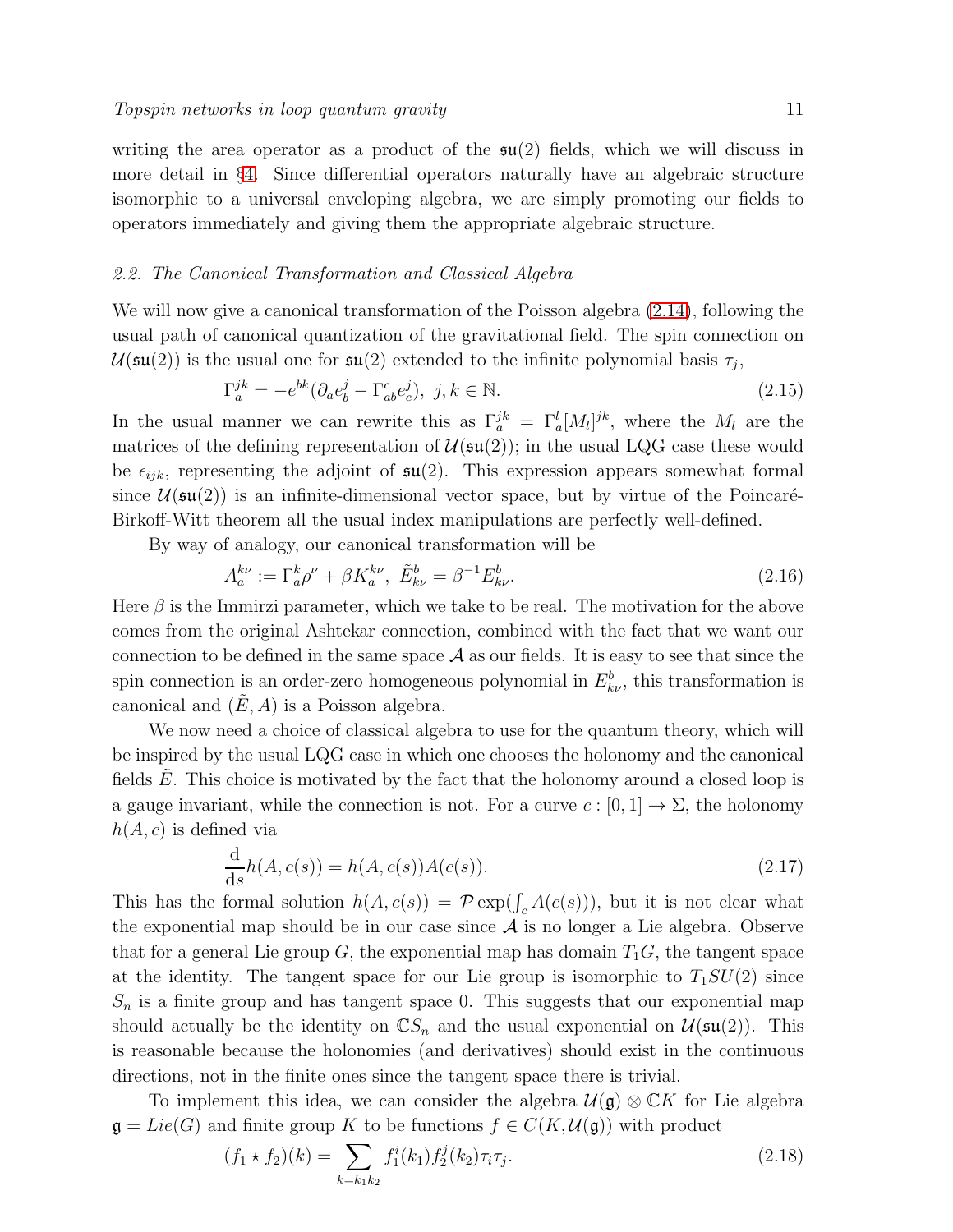Here we are writing  $f(k) = f^{i}(k)\tau_{i}$ ,  $\forall k \in K$  and  $\tau_{i}$  is a basis element for  $\mathcal{U}(\mathfrak{g})$ . Now for the connection  $A \in C(K, \mathcal{U}(\mathfrak{g}))$ , write the holonomy equation for an element  $k \in K$  as

$$
\frac{d}{ds}h(A(k),c(s)) = h(A(k),c(s))A(k,c(s)),
$$
\n(2.19)

and solutions to this equation will be

<span id="page-12-0"></span>
$$
h(A(k), c(s)) = \mathcal{P} \exp\left(\int_{c} A(k, c(s))\right).
$$
\n(2.20)

We are going to define our exponential map as the standard matrix exponential map on a specific representation of  $\mathfrak{su}(2)$  on each edge. This will require the exponential map be formally different on each edge. This is exactly what is usually done in LQG since the spin on each edge labels a specific representation of the gauge group.

An irreducible representation  $\pi_\lambda : \mathfrak{g} \to \mathfrak{gl}_\lambda(V)$  is a Lie algebra homomorphism on the space  $\mathfrak{gl}_\lambda(V)$  of  $\lambda + 1$ -dimensional anti-Hermitian, traceless matrices over a vector field  $V$ , where the Lie bracket is given by the commutator of matrices. We also have the standard injection  $i : \mathfrak{g} \to \mathcal{U}(\mathfrak{g})$ . By the universality property, there exists a Lie algebra homomorphism  $\theta_\lambda : \mathcal{U}(\mathfrak{g}) \to \mathfrak{gl}_\lambda(V)$  such that the diagram commutes,  $\theta_\lambda \circ i = \pi_\lambda$ .

Now we have the standard exponential map  $exp: \mathfrak{gl}_\lambda(V) \to GL_\lambda(V)$ , defined by

$$
exp(a) := 1 + a + \frac{a^2}{2!} + \frac{a^3}{3!} + \dots, \ a \in \mathfrak{gl}_\lambda(V). \tag{2.21}
$$

We can construct an exponential map  $exp_{\lambda}: \mathcal{U}(\mathfrak{g}) \to GL_{\lambda}(V)$  by composition (see also figure [3\)](#page-13-0):

<span id="page-12-1"></span>
$$
exp_{\lambda}(u) := exp \circ \theta_{\lambda}(u) \,\forall u \in \mathcal{U}(\mathfrak{g}). \tag{2.22}
$$

This map is dependent on the representation  $\pi_{\lambda}$  that we choose. Although it would be preferable to define this exponential map in a representation-independent way, it is not at all clear how to do this. A formal exponential map can be defined on the free Lie algebra of a set [\[36\]](#page-33-30), but the image of this map is inside  $\mathcal{U}(\mathfrak{g})$  rather than a Lie group on which we can define cylindrical functions in the usual way. This construction can be extended by using the language of model theory and embedding the universal enveloping algebra into an ultraproduct of matrix Lie algebras [\[37\]](#page-33-31). This gives an exponential map with image in an ultraproduct of representations of the Lie group. In fact, the family of exponential maps we have defined above is inspired by those used on  $\mathcal{U}(\mathfrak{sl}(2,\mathbb{C}))$  in [\[37\]](#page-33-31), which they show can be restricted to  $\mathfrak{su}(2)$ . We might be able to define cylindrical functions on an ultraproduct of representations of  $SU(2)$ , but we view this construction as not explicit enough for our use. In our approach the exponential takes values in the locally compact group  $GL<sub>\lambda</sub>(V)$ , and we can still use the Haar measure to define the inner product of cylindrical functions on this group.

There is an alternative way of defining an exponential map that would work for our purposes, without having to invoke the general model theory result of [\[37\]](#page-33-31). This is to consider the standard angular momentum representation  $\bigoplus_{\ell} V_{\ell}$  of  $\mathfrak{su}(2)$  and identify elements in the universal enveloping algebra with the "polynomial angular momenta" (higher order differential operators). Then the corresponding exponentials are the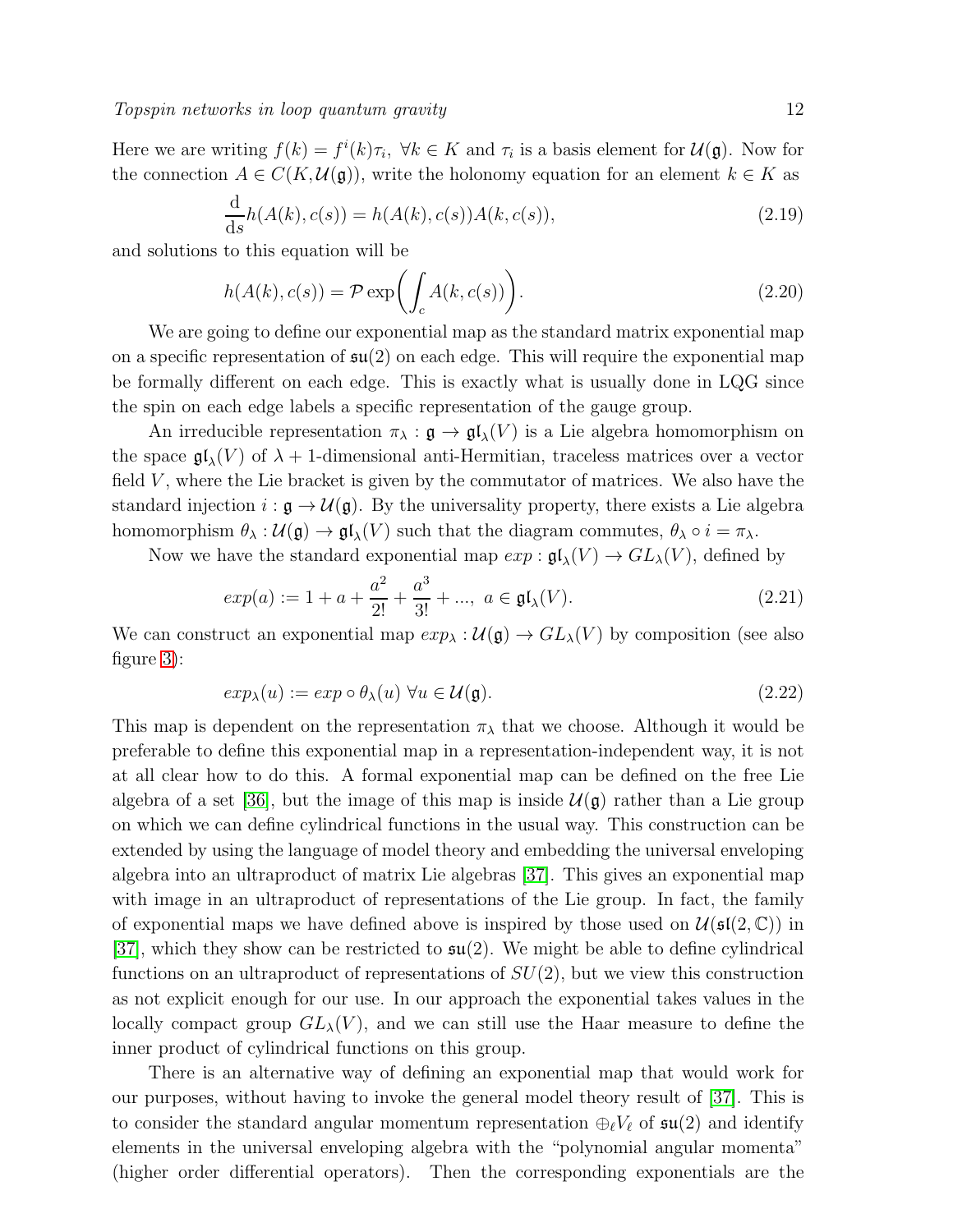

<span id="page-13-0"></span>**Figure 3.** The map  $\theta_{\lambda}$  exists by the universality of  $\mathcal{U}(\mathfrak{g})$ , and the map exp is the usual matrix exponential.

unitary operators associated to the polynomial angular momenta. One can truncate to a certain order of  $\ell$  and obtain a locally compact group. If one restricts to only the first order differential operators, one again obtains  $SU(2)$  and the usual exponential map. This approach is slightly simpler, but we consider the truncation of the spin labels to be undesirable in the present case.

The compactness of the holonomy group  $SU(2)$  is a subtle, yet important element of the usual LQG theory. Formulating classical gravity with an  $SU(2)$  connection rather than its complexification  $SL(2,\mathbb{C})$  is a result of taking the Immirzi parameter in [\(2.16\)](#page-11-0) to be real. There have been attempts to construct LQG in the non-compact context [\[38\]](#page-33-32), including a recent proposal using projective techniques [\[39\]](#page-33-33), but no one has been completely successful in implementing diffeomorphism invariance on such a Hilbert space [\[40\]](#page-33-34). We avoid this problem in this study by working with a locally compact group and basing our gauge invariance not on the measure, but on the states and operators of the theory.

Since the holonomy over a single element  $\sigma_{\mu} \in S_n$  is naturally an element of a group, the full holonomy over an edge  $e_I$  parametrized by s will be the direct product

$$
H(A, e_I(s)) = \prod_{\mu \in |S_n|} h(A(\sigma_{\mu}), e_I(s)).
$$
\n(2.23)

This holonomy takes values in

$$
\tilde{\mathcal{G}}_I := Maps(S_n, GL_{\lambda_I}(V))) = GL_{\lambda_I}(V)^{|S_n|},\tag{2.24}
$$

where  $|S_n|$  is the index of  $S_n$  and  $\lambda_I + 1 = 2_{I} + 1$  is the dimension of the irreducible representation.  $\tilde{G}_I$  is locally compact by virtue of the finite index of  $S_n$ . This group has an action on it by  $S_n$ ,

<span id="page-13-1"></span>
$$
\sigma'(\gamma_{\sigma}) = \gamma_{\sigma\sigma'}, \ \gamma_{\sigma} \in \tilde{\mathcal{G}}_I, \ \sigma, \sigma' \in S_n. \tag{2.25}
$$

However, we have still not taken into account the fact that the holonomy has the same symmetry under deck transformations that the metric does. This can be determined directly by counting the identifications of the sheets by  $\sigma_I$  over the edge  $e_I$ . Write the permutation as product of disjoint cycles,

$$
\sigma_I = \beta_1 \dots \beta_{m_I},\tag{2.26}
$$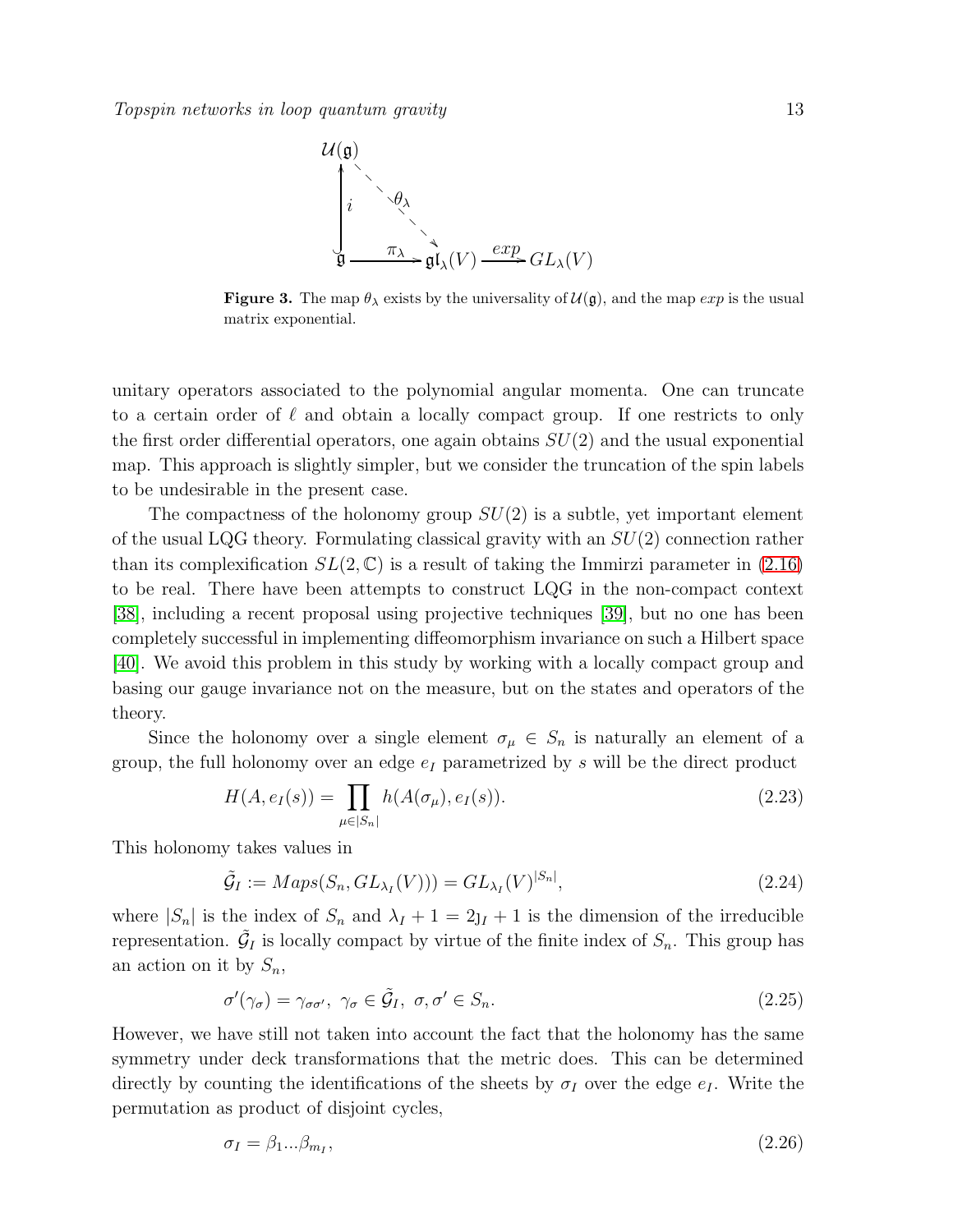where every element moved by  $\beta_i$  is fixed by  $\beta_j$ . This decomposition is unique up to the ordering of the disjoint cycles. Each  $\beta_i$  identifies sheets of the cover with one another, so the number of disjoint cycles  $m<sub>I</sub>$  is the number of identifications. If we mod out by this action we will get  $|S_{m_I}|$  copies of  $GL_{\lambda_I}$ , where  $m_I$  is the number of preimages  $p^{-1}(e_I)$ . Thus, the holonomy on the edge  $e_I$  actually takes values in

$$
\mathcal{G}_I = \tilde{\mathcal{G}}_I / \sigma(e_I) = GL_{\lambda_I}(V)^{|S_{m_I}|}.
$$
\n(2.27)

This also illustrates that the gauge symmetry here is  $SU(2) \times K_I$ , where  $K_I$  is a finite group that interchanges sheets of the cover which are identified over  $e_I$ . We give a simple example of the holonomy on a topspin network in [Appendix B.](#page-31-0)

With these specifications we can solve the holonomy equation [\(2.17\)](#page-11-1), and we take the holonomy  $h(A, c(s))$  to be the coordinate variables. It is easy to see this holonomy has the usual local transformation properties under the gauge transformation  $\lambda : \Sigma \to SU(2) \times S_n$ , because the form of the solution to [\(2.17\)](#page-11-1) is unchanged. Specifically, under the gauge transformation  $A(x)^{\lambda} = -d\lambda(x)\lambda(x)^{-1} + \lambda(x)A(x)\lambda(x)^{-1}$ , the holonomy transforms like

<span id="page-14-1"></span>
$$
h(A^{\lambda}, c(1)) = \lambda(c(0))h(A, c(1))\lambda(c(1))^{-1}.
$$
\n(2.28)

For the conjugate variable to the holonomy, following the usual approach we will need to smear  $E_a^{j\mu}$  with an A-valued test function over a surface of dimension 2 [\[8,](#page-33-2) [12\]](#page-33-6). Thus the classical algebra on which our quantum theory will be based will be given by the holonomy  $(2.20)$  and the fluxes, which are integrated over a 2-surface S:

$$
E(S, f) := \int_{S} f_{j\alpha}(*E)^{j\alpha},\tag{2.29}
$$

where  $(*E)^{j\alpha} = \epsilon^c_{ab} E_c^{j\alpha} dx^a \wedge dx^b$ .

## <span id="page-14-0"></span>3. Cylindrical Functions and the Hilbert Space

We will now construct the cylindrical functions in this new framework. We will closely follow the approach of [\[8\]](#page-33-2), just having to deal with our holonomies living in the locally compact  $\mathcal{G}_I$  rather than  $SU(2)$ . Before doing this however, we will discuss how we can combine the usual notion of a spin network on a spatial section with the topological information given by a branched cover of  $\mathbb{S}^3$  so that the two structures are mutually compatible.

See figure [4,](#page-15-0) which shows the spatial section  $\Sigma$  as an embedding in our spacetime manifold M and the graph  $\overline{\Gamma} \subset \Sigma$  on which we have some spin network labels  $(\overline{i}, \overline{i})$ . We know that this spatial manifold  $\Sigma$  can be described as a branched cover of  $\mathbb{S}^3$  by specifying an embedded graph  $\tilde{\Gamma} \subset \mathbb{S}^3$  and a coloring of the edges  $e_I$  of the graph with permutations  $\sigma_I \in S_n$ .

The image of the spin network in the 3-sphere is  $p(\overline{\Gamma})$ , and since the decorated branch locus  $\Gamma$  simply encodes the topological information for  $\Sigma$ , we can adjoin the two graphs  $\Gamma = p(\overline{\Gamma}) \cup \tilde{\Gamma}$  and make it into a topspin network by adding trivial representation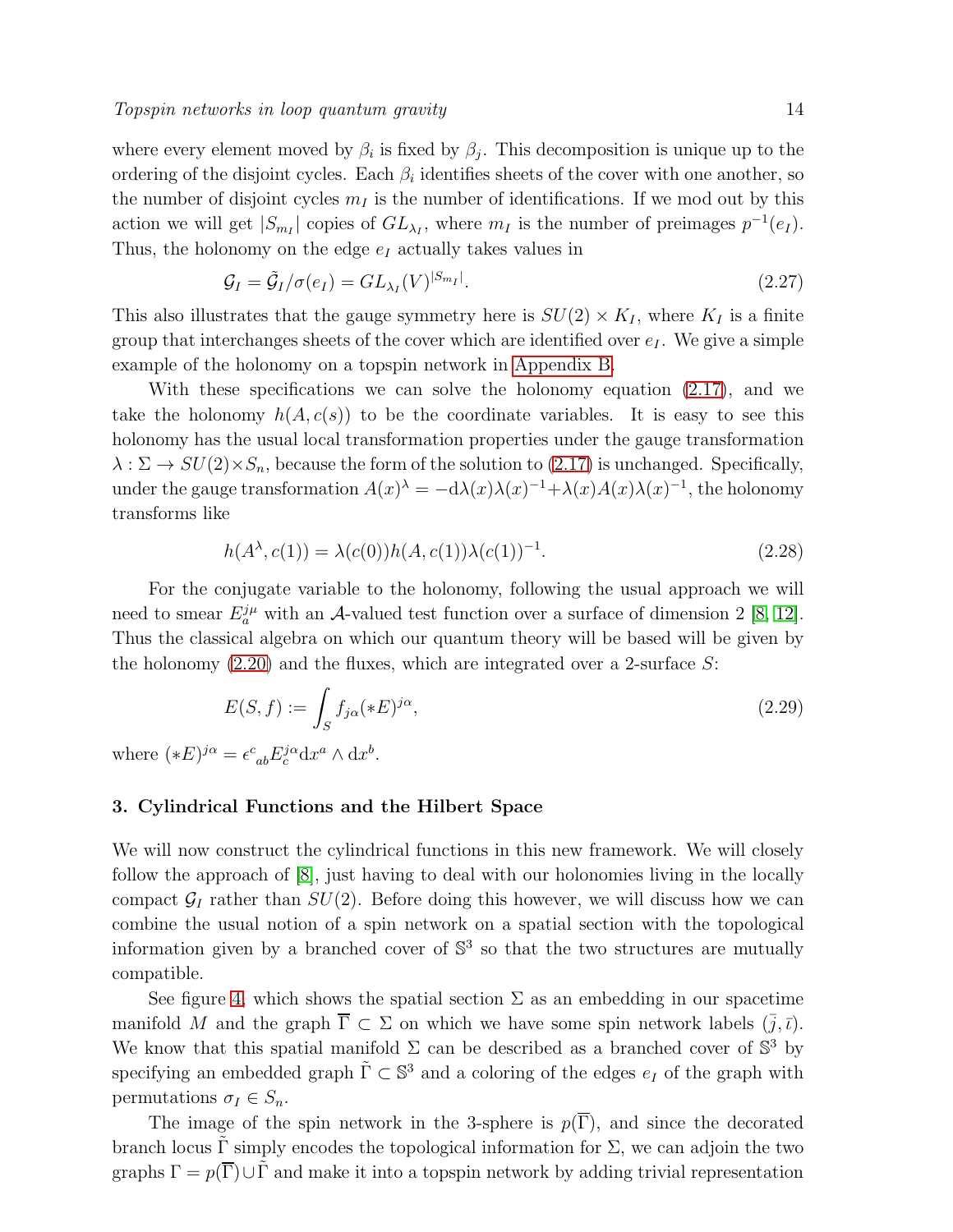Topspin networks in loop quantum gravity 15

$$
M \leftarrow \sum_{\Gamma} \supset \overline{\Gamma}
$$

$$
\downarrow p
$$

$$
\mathbb{S}^3 \supset \tilde{\Gamma} \sim \Gamma = p(\overline{\Gamma}) \cup \tilde{\Gamma}
$$

<span id="page-15-0"></span>Figure 4. Adding topological labels to a spin network to represent the spatial section as a branched cover. In this diagram ∼ means covering move equivalent.

labels  $(\tilde{j}, \tilde{\iota}) = (0, Id)$  to  $\tilde{\Gamma}$  and trivial permutation labels  $\bar{\sigma} = (1)$  to  $\bar{\Gamma}$ . Thus the topological information about  $\Sigma$  is preserved and the spin network information is contained completely in the trivial part of the branch locus.

To define the Hilbert space of cylindrical functions on topspin networks, we first choose a specific planar diagram  $D(\Gamma)$  for an oriented graph  $\Gamma \subset \mathbb{S}^3$ . This diagram contains *nodes*, which are either vertices of  $\Gamma$  or oriented crossings of the diagram, and arcs, which are either *edges* of  $\Gamma$  (with two endpoints at vertices) or curves that end on at least one crossing. Hereafter we will suppress writing  $\Gamma$  in  $D(\Gamma)$  for notational simplicity. We have a groupoid  $l(D)$  of the diagram D whose objects are nodes, and whose morphisms are the L oriented arcs of D. Subgroupoids  $l'(D') \subset l(D)$  represent subgraphs  $\Gamma' \subset \Gamma$  with the restricted planar diagram  $D' = D|_{\Gamma'}$ . Since the holonomy on each arc  $H(e_I)$  for  $I = 1, ..., L$  is a map to a different matrix group  $\mathcal{G}_I = GL_{\lambda_I}(V)^{|S_m|}$ , we will define the direct product

$$
\mathcal{G} := \mathcal{G}_1 \times \mathcal{G}_2 \times \ldots \times \mathcal{G}_L. \tag{3.1}
$$

There are homomorphisms  $x_{l(D)}: l(D) \to \mathcal{G}$  which are defined on the Jth edge to be

$$
x_{l(D)}(e_J) = 1 \times \ldots 1 \times H(e_J) \times 1 \ldots \times 1. \tag{3.2}
$$

The set of all such homomorphisms is  $X_{l(D)} = Hom(l(D), \mathcal{G})$ . These are homomorphisms in the sense that they preserve the structure of the groupoid. If the edges  $e_I$ ,  $e_J$  can be composed then the resulting group elements can be multiplied in the direct product:

$$
x_{l(D)}(e_Ie_J) = (1 \times \dots \times H(e_I) \times \dots \times) \cdot (1 \times \dots \times H(e_J) \times \dots \times 1)
$$
  
= (1 \times \dots H(e\_I) \times H(e\_J) \times \dots \times 1)  
=  $x_{l(D)}(e_I) \cdot x_{l(D)}(e_J).$ 

We can now follow the usual approach taken in [\[8\]](#page-33-2). We have projections

<span id="page-15-2"></span>
$$
p_{ll'}: X_{l(D)} \to X_{l'(D')}, \ \forall l'(D') \subset l(D), \tag{3.3}
$$

which are restrictions of the homomorphism  $x_{l(D)}$  to the subgroupoid  $l'(D')$ . This gives us a projective family  $(X_{l(D)}, p_{ll'})$ . Since we have a bijection

<span id="page-15-1"></span>
$$
\rho_D: X_{l(D)} \to \mathcal{G}, \quad \rho_D(x_{l(D)}(e_I)) = 1 \times ... H(e_I)... \times 1 \tag{3.4}
$$

and G is a locally compact group, we can equip  $X_{l(D)}$  with a locally compact topology. We can now form the direct product of these spaces associated to each groupoid  $l(D)$ ,

$$
X(D) = \prod_{l(D)} X_{l(D)},\tag{3.5}
$$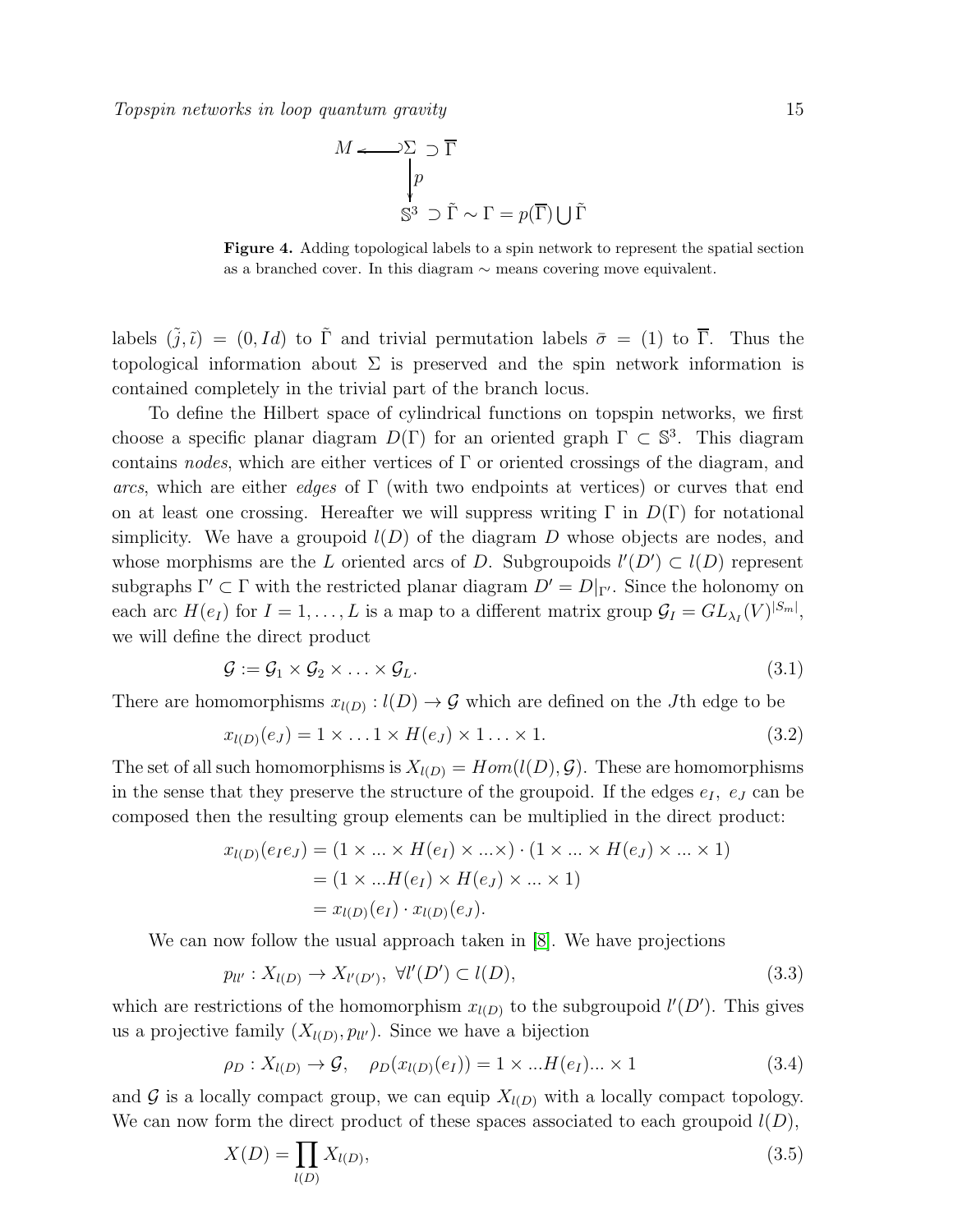and equip it with the product topology. This space depends on the choice of diagram for each graph.

Still following [\[8\]](#page-33-2), we define our cylindrical functions as

$$
f \in Cyl'(X(D)) := \bigcup_{l(D)} C_0(X_{l(D)}),
$$
\n(3.6)

where  $C_0(X_{l(D)})$  are functions of finite support on  $X_{l(D)}$  since  $\mathcal G$  is only locally compact. If we restrict to first order terms in  $\mathcal{U}(\mathfrak{g})$ , we can recover using continuous functions here although we would lose the algebraic structure of the fields. There is an equivalence relation

$$
f \sim f' \text{ if } p_{l''l}^* f = p_{l''l'}^* f' \ \forall l(D), l'(D) \subset l''(D),
$$
\n(3.7)

and we define  $Cyl(X(D)) := Cyl'(X(D))/ \sim$ . As discussed in [\[8\]](#page-33-2), these cylindrical functions form a \*-algebra with the sup norm

$$
||f|| := \sup_{x_l(D)} |f_{l(D)}(x_{l(D)})|, \ f_{l(D)} \in C_0(X_{l(D)}).
$$
\n(3.8)

We illustrate the general form for the cylindrical functions over a simple topspin network in [Appendix B.](#page-31-0)

The cylindrical functions are still defined on an arbitrary diagram  $D$ , but we can remove the dependence on this diagram in the following manner. We can write elements of  $X_{l(D)} = Hom(l(D), Maps(S_m, GL_\lambda(V)))$  in the form  $x_l(e_1...e_m) = g_{e_1}(\sigma) \cdots g_{e_m}(\sigma)$ , with  $\sigma \in S_m$ . We want to define versions of  $X_{l(D)}$  and  $X(D)$  that will no longer depend on the planar diagram  $D = D(\Gamma)$ , but only on (the ambient isotopy class of) the embedded graph Γ. To this end we consider instead of  $X_{l(D)}$  the subset  $Y_{l(D)} \subset X_{l(D)}$  given by only those  $x_l \in Hom(l(D), Maps(S_m, GL_\lambda(V)))$  of the form  $x_l(e_1 \ldots e_m) = g_{e_1}(\sigma) \cdots g_{e_m}(\sigma)$  with

$$
g_{e_I}(\sigma) = \begin{cases} 0 & \sigma \neq \sigma(e_I) \\ g(\sigma(e_I)) & \sigma = \sigma(e_I), \end{cases}
$$

where the  $\sigma(e_I)$  are the permutations associated to the oriented arcs  $e_I$  of the planar diagram D in the Wirtinger presentation of  $\pi_1(\mathbb{S}^3 \setminus \Gamma)$  associated to the planar diagram  $D = D(\Gamma)$ , and  $g: S_m \to GL_\lambda(V)$  is a group homomorphism. This restriction has the effect of selecting only those  $x_l(e_1, \ldots, e_m) = g(\sigma(e_1)) \cdots g(\sigma(e_m))$ , where the  $\sigma(e_l)$ satisfy the Wirtinger relations. These  $x_l$  can then be viewed as groupoid homomorphisms from  $l(D)$  to  $\pi_1(\mathbb{S}^3 \setminus \Gamma)$  composed with a group homomorphism to  $GL_\lambda(V)$ . Because the Wirtinger relations imply the invariance with respect to Reidemeister moves, we can then identify  $Y_{l(D)}$  with  $Y_l$ , independently of the choice of a planar diagram. We can then define the total space  $Y = \prod_l Y_l$  as we did before, but with Y now independent of the choice of diagram for each l.

The next step will be to define a measure for the inner product on our Hilbert space. Since the cylindrical functions here are defined on finite products of locally compact topological groups  $GL<sub>\lambda</sub>(V)$ , the construction again follows from [\[8\]](#page-33-2) until we come to the issue of gauge invariance.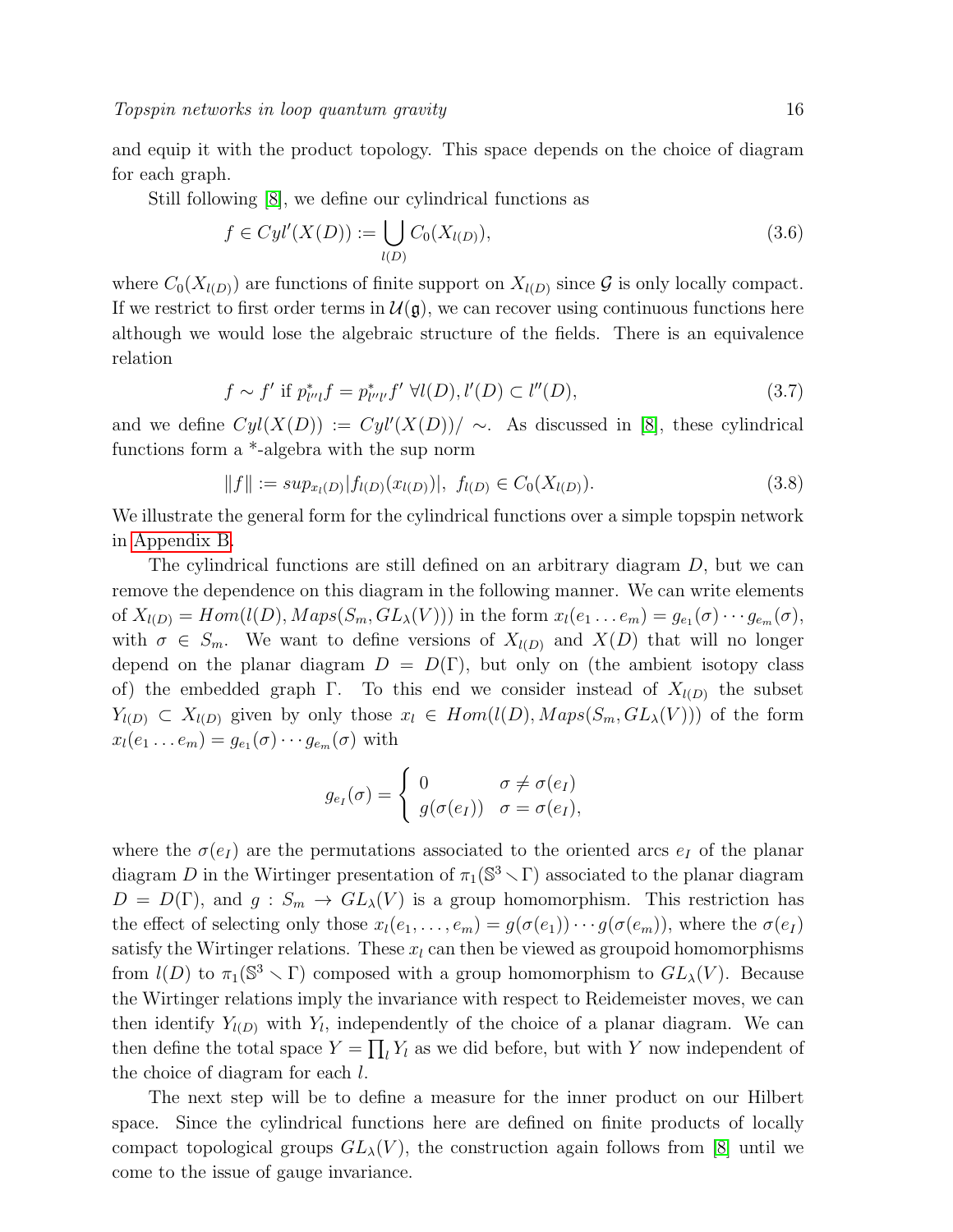## Topspin networks in loop quantum gravity 17

We can identity the space  $X_l$  with the group G via the bijection [\(3.4\)](#page-15-1). When passing to  $Y_l$  as above, we can similarly identify it with a subset of  $\mathcal{G}$ , where instead of all set theoretic maps  $S_n \times E(\Gamma) \to GL_\lambda(V)$  for edges  $E(\Gamma)$  of  $\Gamma$ , we only consider those maps that satisfy the conditions described above, i.e. that implement the Wirtinger relations.

The measure on each  $X_l$  will be defined in terms of the Haar measure  $\mu_H$  on each copy of  $GL_{\lambda_I}(V)$ . The measure on each  $\mathcal{G}_I$  for edge  $e_I$  will be  $d\tilde{\mu}(H(e_I))$  =  $\prod_{k\in [S_{m_I}]} d\mu_H(h(k, e_I))$  for the holonomy  $h(k, e_I)$  in the kth copy of  $GL_{\lambda_I}(V)$ . We also need to pull the cylindrical functions back to the group  $\mathcal{G}$ , so we define

$$
f_l(x_l) := (\rho_l^* \Psi_l)(x_l), \ x_l \in X_l,
$$
\n(3.9)

where  $\Psi_l \in C_0(\mathcal{G})$ . The measure on  $\mathcal G$  for a specific subgroupoid l is

$$
\mu_l(f_l) = \int_{\mathcal{G}} \left( \prod_{I=1}^L d\tilde{\mu}_H(H(e_I)) \right) \Psi_l(H(e_1)H(e_2)...H(e_L)). \tag{3.10}
$$

We can then take the product measure  $\mu = \prod_l \mu_l$  on all the possible subgroupoids for our graph and define the Hilbert space of cylindrical functions as

$$
\mathcal{K}_D := L_2(\overline{Cyl(X(D))}, \mathrm{d}\mu). \tag{3.11}
$$

The measure constructed in this way on  $X_l$  induces a measure on  $Y_l$  of non-zero total mass, and we obtain corresponding Hilbert spaces of cylindrical functions

$$
\mathcal{K} := L_2(\overline{Cyl(Y)}, \mathrm{d}\mu). \tag{3.12}
$$

In [\[8\]](#page-33-2) the measure  $\mu$  is constructed by showing that the family of measures  $\mu_l$  can be consistently pulled back to  $\mu$  via the projections [\(3.3\)](#page-15-2). This should work in our case as well, but we do not need the extra technical considerations.

The above measure  $\mu$  will not necessarily be gauge invariant; the gauge invariance in the traditional approach is related to the left-right invariance of the Haar measure on  $SU(2)$  [\[7,](#page-33-1) [8\]](#page-33-2). The holonomy transforms under  $(2.28)$ , so the cylindrical functions will transform as

$$
\Psi(h_1h_2...h_L) \mapsto \Psi(\lambda(x_f^1)h_1\lambda^{-1}(x_i^1)\lambda(x_f^2)h_2\lambda^{-1}(x_i^2)... \lambda(x_f^L)h_L\lambda^{-1}(x_i^L)).
$$
\n(3.13)

It follows immediately that the inner product on  $K$  is invariant if the Haar measure is left-right invariant. This would not be true in the current locally compact case, but since there is always a gauge invariant subspace  $\mathcal{K}_0$  of the Hilbert space (the spin network states), this measure will be gauge invariant on those states. We will always restrict to the spin network states  $\mathcal{K}_0 \subset \mathcal{K}$  when using this inner product.

Our cylindrical functions now have an extra label  $\vec{\sigma}$  to denote the set of permutation labels on the graph. An interesting difference from the usual case is that since we want to consider all possible graphs (up to ambient isotopy classes, see below), the Hilbert space now contains cylindrical functions on graphs which describe all compact oriented three-manifolds  $\Sigma$ , rather than spatial sections of some Lorentzian four-manifold. We would then expect the classical limit to somehow select only those networks which lead to spatial sections of a spacetime, or set cylindrical functions on graphs which do not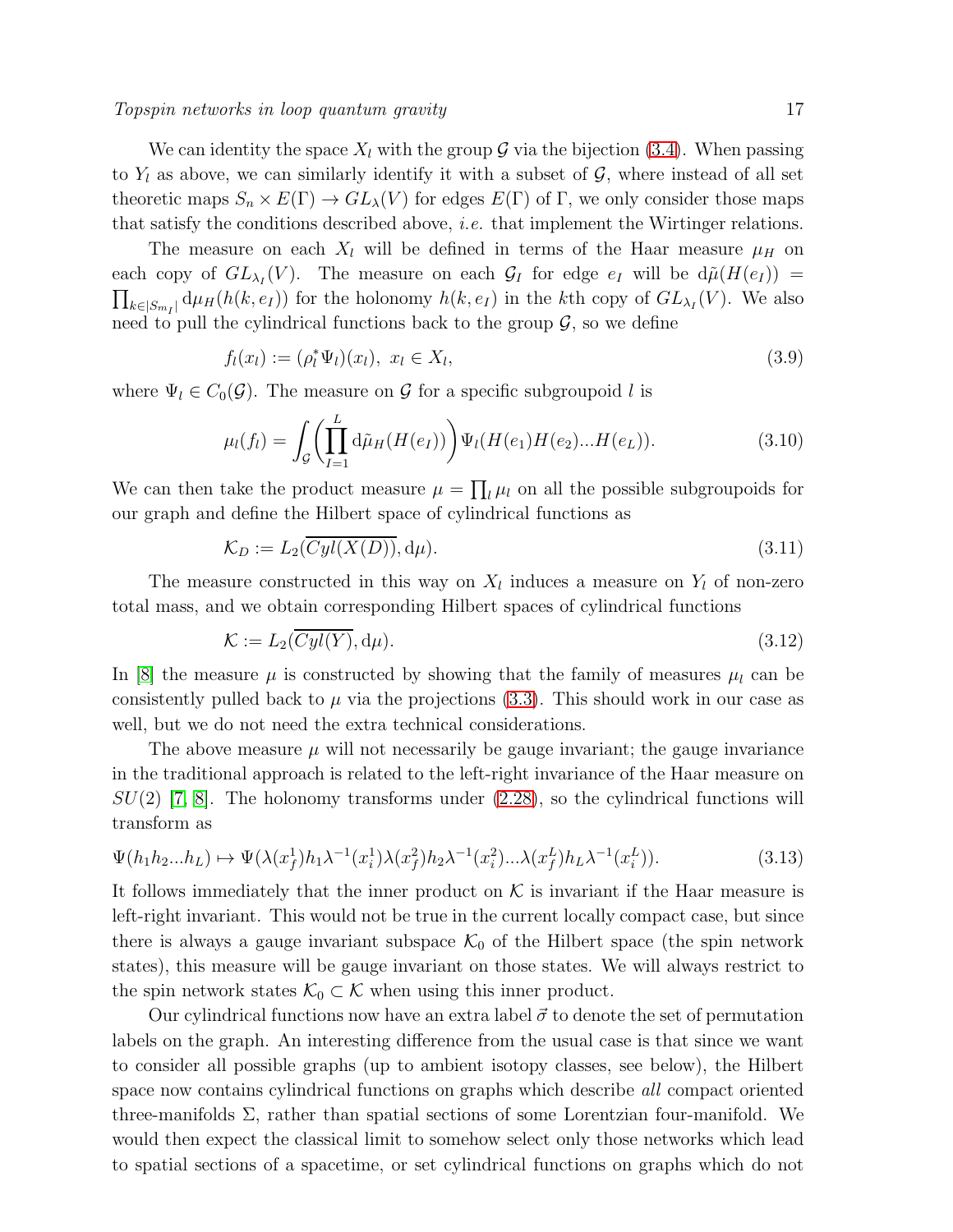describe such sections to vanish. Of course, the classical limit is not yet well-defined in the loop framework so we can not confirm this intuition. In the case of Riemannian four-manifolds we should have no problem taking any codimension 1 submanifold we like and representing it as a covering space.

The Hilbert space of usual LQG can be made separable by considering equivalence classes of  $\mathcal{K}_0$  under extended diffeomorphisms  $\phi \in Diff^*$ , which are smooth everywhere except at a finite number of points. Then the Hilbert space  $\mathcal{K}_{Diff^*} = \mathcal{K}_0 / \sim$  has a basis  $|K^*, \mathcal{C}\rangle$  labeled by the knot class  $K^*$  and coloring  $\mathcal C$  of the intertwiners and arcs. These states are usually referred to as s-knot states. It is well known from knot theory that the set of ambient isotopy classes of loops (knots without intersections) is a countable set, and it can be shown that under the extended diffeomorphism group knots with intersections remain in the class of the underlying loop with vertices removed [\[41\]](#page-33-35). Therefore the s-knot states form a countable basis for the Hilbert space  $\mathcal{H}_{Diff*}$ , and in the usual theory the (extended) diffeomorphism invariance is what separates the Hilbert space.

In principle we would like our Hilbert spaces to also be separable, and it turns out they are. However, due to the addition of the topological labels, we cannot use the same set of graphs as in the usual theory. It can be shown that two topologically different three-manifolds can be realized as branched covers over the same graph (we give such an example in [Appendix A\)](#page-29-0). In fact, the Hilden-Montesinos theorem tells us that this can even be done by restricting to special classes of links [\[29\]](#page-33-23). So we will get a separable Hilbert space if we consider the discrete set given by the equivalence class of extended diffeomorphisms on graphs and (for a fixed order  $n$  of the covering) a finite number of orientation, spin, and topological labels (since the topological labels will differentiate the topology). There is still the issue of varying the order of the covering, but that just adds a discrete label  $n$ , so the resulting Hilbert space is still separable. One needs to take into account the equivalence relation given by stabilization (adding trivial coverings) discussed in [\[1\]](#page-32-0). Notice that we can also appeal to the Hilden-Montesinos result to specialize to three-fold covers. The advantage of allowing more general coverings and of working with embedded graphs instead of restricting to knots and links is that one can then implement certain composition operations, as described in [\[1\]](#page-32-0).

The diffeomorphism invariance of this theory should be investigated in more detail by looking at diffeomorphims (or extended diffeomorphisms) on the spatial sections  $\Sigma$ , which are the physical gauge transformations. For a spin network  $(\bar{\Gamma}, \bar{j}, \bar{\iota})$ , a spatial diffeomorphism  $\phi : \Sigma \to \Sigma'$  can drag the graph around the manifold as well as change the orientation and coloring of the links. As discussed in [\[7\]](#page-33-1), it is possible to project to the diffeomorphism-invariant states such that if the graph changes, the corresponding cylindrical functions are orthogonal. Then the action of a diffeomorphism on an invariant cylindrical function is equivalent to the action of a finite group  $G_{\overline{\Gamma}}$  which permutes the labels and orientations of the underlying spin network function. Of course, since  $\phi$  is supposed to be a diffeomorphism, the topspin network which is the branch locus for  $\Sigma$  must be equivalent under covering moves to the topspin network associated with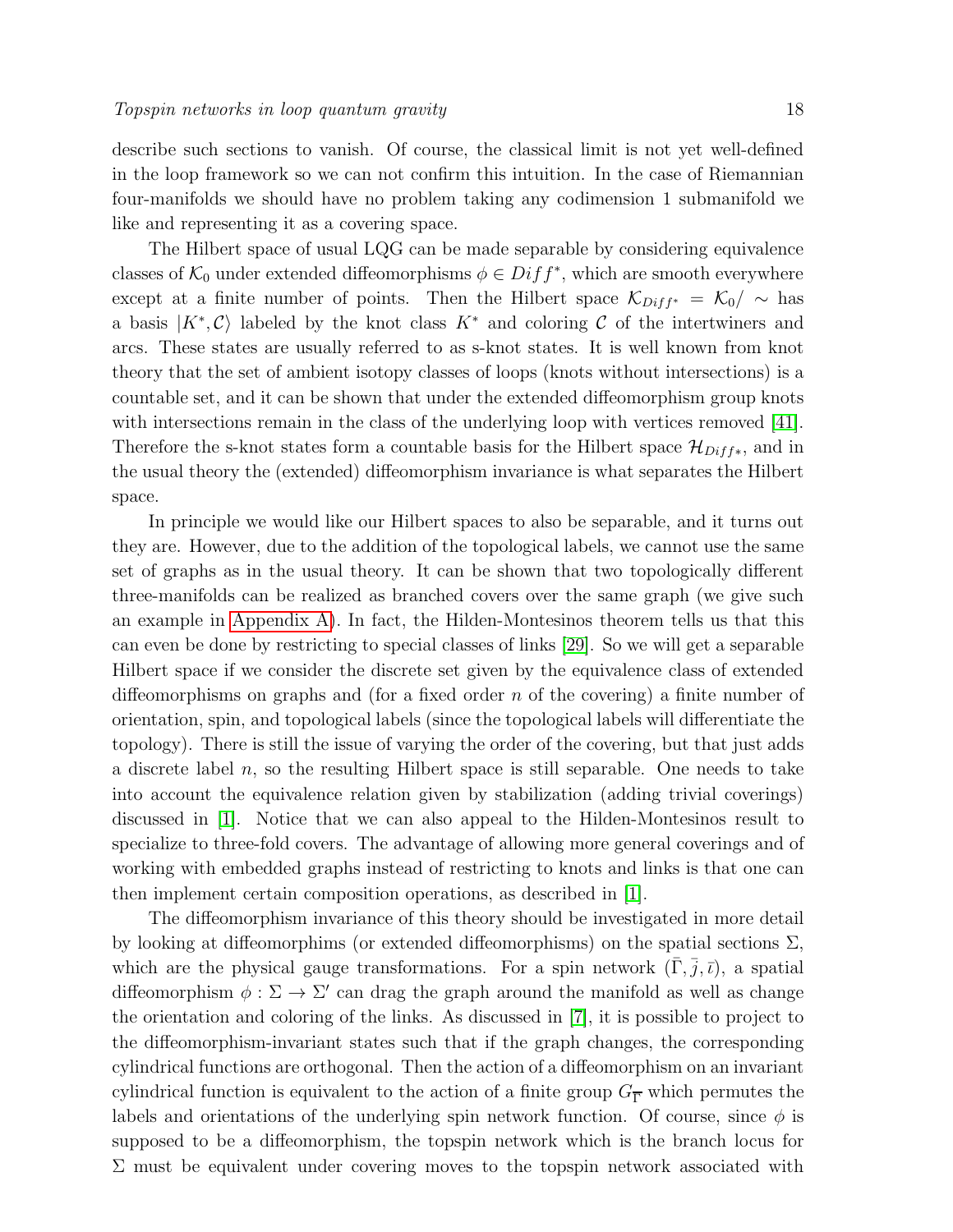$\Sigma'$ . Thus determining the diffeomorphism invariance of the cylindrical functions would require checking the compatibility of the cylindrical functions under covering moves. We leave this technical result for a later study.

## <span id="page-19-0"></span>4. Operators

To define the operators in this theory we will closely follow the description by [\[3,](#page-32-2) [7,](#page-33-1) [8,](#page-33-2) [42\]](#page-33-36). One must regularize these by partitioning the surface  $S \subset \mathbb{S}^3$  over which the phase space variables are smeared into N smaller surfaces, and then take  $N \to \infty$ . This surface lives in the base space, and is the image of the physical surface  $\tilde{S}$  under the covering map,  $p(\tilde{S}) = S$ . Since we are not altering the structure of the spin networks (only adding extra labels to them) and  $S$  acts just like the usual surfaces in LQG, there should be no change in the regularization procedure. Therefore we will not discuss it here.

## <span id="page-19-2"></span>4.1. The Area Operator

The classical operators in our theory are the holonomies  $h(A, c)$  and the flux vector fields  $E(S, f)$ . Let S be an oriented, embedded, open, compactly supported surface with embedding  $X: U \hookrightarrow S$  from open set  $U \subset \mathbb{R}^2$ . The (classical) area of S would be

<span id="page-19-1"></span>
$$
A(S) = \int_{S} \sqrt{n_a E^{ai}(S, f) n_b E^{bj}(S, f) \kappa_{ij}} d^2 x,
$$
\n(4.1)

where

$$
n_a := \epsilon_{abc} \frac{\partial X^b}{\partial x^1} \frac{\partial X^c}{\partial x^2},\tag{4.2}
$$

 $\kappa_{ij}$  is the Killing form on  $\mathfrak{su}(2)$  and  $(x_1, x_2)$  are coordinates on S. We would like to use this same approach in our case, but there will be one important difference. In [\(4.1\)](#page-19-1), since  $E^a \in \mathfrak{su}(2)$  the area operator will be proportional to  $\sqrt{\kappa_{ij} \tau^i \tau^j}$ , the (quadratic) Casimir operator on the Lie algebra  $\mathfrak{su}(2)$ . In other words, the Casimir is the trace of two first-degree differential operators. In our case, since  $E^a_\mu \in \mathcal{U}(\mathfrak{su}(2))$ , the inner product will have to be on differential operators of arbitrary degree. Thus, to extend this result and retain gauge invariance we need a field  $E^a_\mu$  that takes values in the center of  $\mathcal{U}(\mathfrak{su}(2))$ . This does not in fact change the situation much from the usual case, it just requires a bit more care. For instance, if we have a single second-order operator  $\hat{O}_a \tau$ with basis element  $\tau = \kappa_{ij}\sigma^i\sigma^j$  of  $\mathcal{U}(\mathfrak{su}(2))$ , then

$$
\hat{O} = \int_{\mathbb{R}} \hat{O}_a \mathrm{d}x^a \tag{4.3}
$$

would be gauge-invariant (since it is proportional to an element in the center). To clarify this point, we will use the natural grading on  $\mathcal{U}(\mathfrak{su}(2)),$ 

$$
\gamma(\exp_{\lambda_1}(u_1)\dots\exp_{\lambda_k}(u_k)) = \gamma^{n_1+n_2+\dots+n_k}(\exp_{\lambda_1}(u_1)\dots\exp_{\lambda_k}(u_k)),\tag{4.4}
$$

for  $u_i$  a polynomial in the universal enveloping algebra with degree  $n_i$  in the representation  $\lambda_i$ . Then we can define a family of area operators  $(k)A(S)$ , where the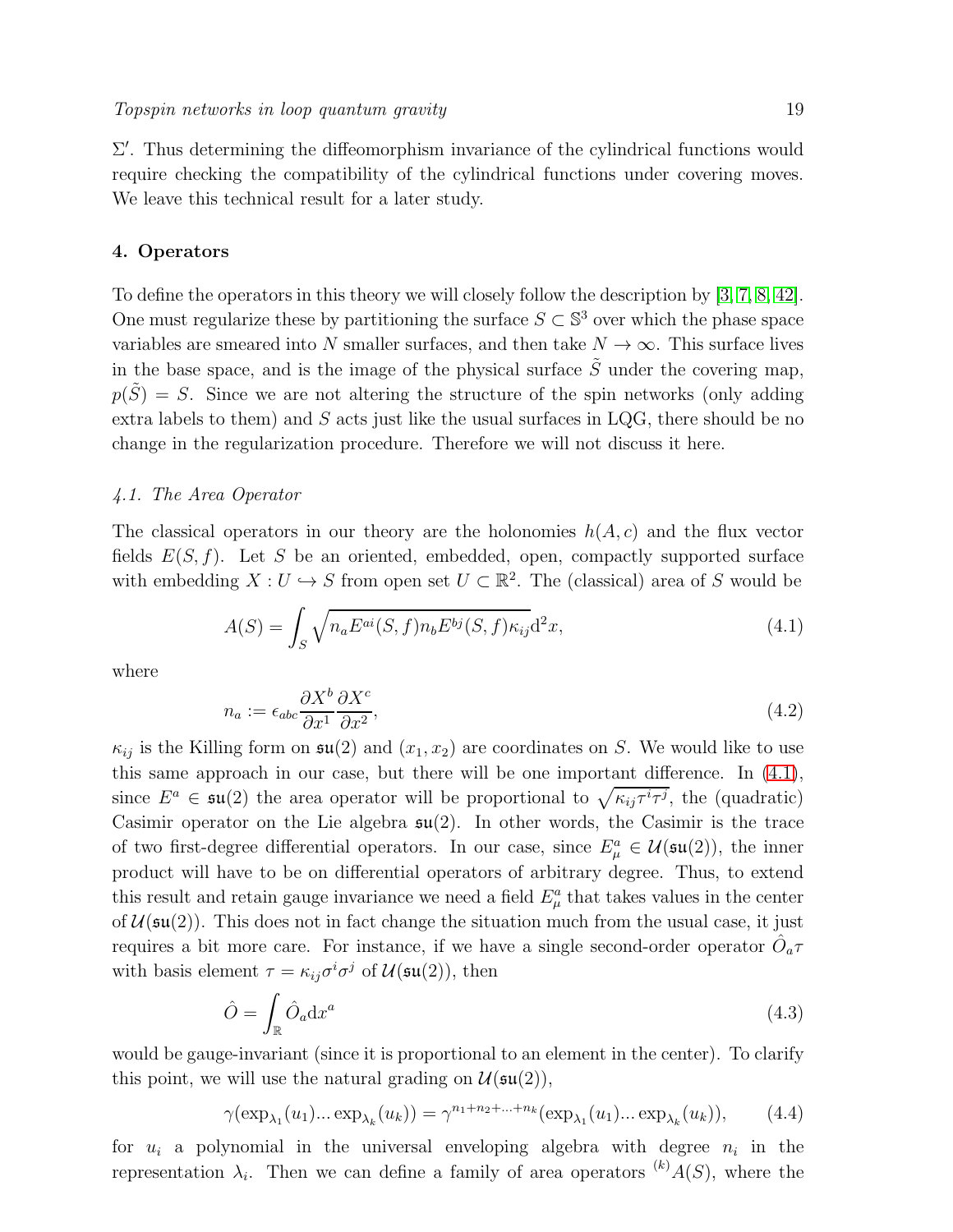first order one will be exactly as [\(4.1\)](#page-19-1) with the restriction  $E_a^{i\mu} \to {}^{(1)}E_a^{i\mu}$ . To calculate this we split up the surface  $S = \bigcup_{I \in N} S_I$  into N surfaces, each intersecting 0 or 1 edges. We also assume that the vertices of the network lie outside S. The first order area operator then becomes

$$
[{}^{(1)}A(S)]_N := \sum_{I=1}^N \sqrt{{}^{(1)}E_a^{i\mu}(S_I)^{(1)}E^{aj\nu}(S_I)\kappa_{ij}\kappa_{\mu\nu}}dx^1 \wedge dx^2.
$$
 (4.5)

In general we should replace the Killing form with an appropriate extension to  $\mathcal{U}(\mathfrak{su}(2))$ , but since we have restricted ourselves to first order operators we can use the usual Killing form for now. The inner product  $\kappa_{\mu\nu}$  on  $\mathbb{C}S_n$  implements [\(2.7\)](#page-9-0) on the basis elements

$$
(\sigma^{\mu}, \sigma^{\nu}) = \frac{n^2}{|S_n|} \sigma^{\mu} \sigma^{\nu} \kappa_{\nu\mu} = \frac{n^2}{|S_n|} \sum_{\sigma^{\mu}, \sigma^{\nu} \in S_n} \delta_{\mu\nu} = n^2.
$$
 (4.6)

The calculation of the area operator exactly follows the usual one (see [\[3,](#page-32-2) [8,](#page-33-2) [42\]](#page-33-36)), so we will simply describe the result. Assuming that the vertices of the topspin network do not lie within S (this is the *restricted spectrum*), the Killing form on  $\mathfrak{su}(2)$  gives the usual  $j_I(j_I + 1)$  (since we have restricted to the first-order part). However, due to the symmetry on the holonomy elements under the action of  $(2.25)$  from edge  $e_I$ , the inner product [\(2.7\)](#page-9-0) actually takes place in  $S_{m_I}$  with  $m_I \leq n$  as discussed in §[2.2.](#page-11-2) Our basis elements would then be in an  $m_I$ -dimensional representation  $\rho: S_{m_I} \to GL(\mathbb{C}^{m_I})$ . Thus, we find that for the restricted spectrum, the area eigenvalues depend on how the cover is stitched together above each edge. The overall result is

<span id="page-20-0"></span>
$$
^{(1)}A(S) = 4\pi l_P^2 \beta \sum_{I=1}^N \sqrt{j_I(j_I+1) \cdot m_I^2},\tag{4.7}
$$

where we now just sum over the N intersections of S with  $\Gamma$ .

In the above, we restricted the fields to be first order, which makes the area operator [\(4.7\)](#page-20-0) gauge invariant. There are also higher-order gauge invariant operators <sup>(k)</sup> $A(S)$  which lie in the center of  $\mathcal{U}(\mathfrak{su}(2))$ . The structure of these can be clarified using the fact that there is a bijection between the universal enveloping algebra and the symmetric algebra  $\odot$ g [\[35\]](#page-33-29). We can use this bijection to write a basis of  $\mathcal{U}(\mathfrak{g})$  in symmetric polynomials of the generators  $T_j$  of  $\mathfrak{g}$ ,

$$
P_W(\tau) = \sum_{k=0}^{\infty} \Pi^{i_1...i_k} T_{i_1}...T_{i_k}.
$$
\n(4.8)

These are called Weyl-ordered polynomials; each of tensors  $\Pi^{i_1...i_k}$  are completely symmetric. Such a polynomial will be in the center of the universal enveloping algebra if the adjoint action

$$
Ad(T_k)P_W(T) = [T_k, P_W(T)] \tag{4.9}
$$

vanishes for all  $T_k \in \mathfrak{g}$ . By writing out the adjoint action on each term in  $P_W(T)$  and using the structure functions defined by  $[T_i, T_k] = f_{ik}^{\phantom{ik}j}T_j$ , it is easy to see that  $P_W(T)$ will be in the center of  $\mathcal{U}(\mathfrak{g})$  if

$$
f_{kl}^{i_1} \Pi^{li_2...i_n} + \dots + f_{kl}^{i_2} \Pi^{i_1...i_{n-1}l} = 0.
$$
\n(4.10)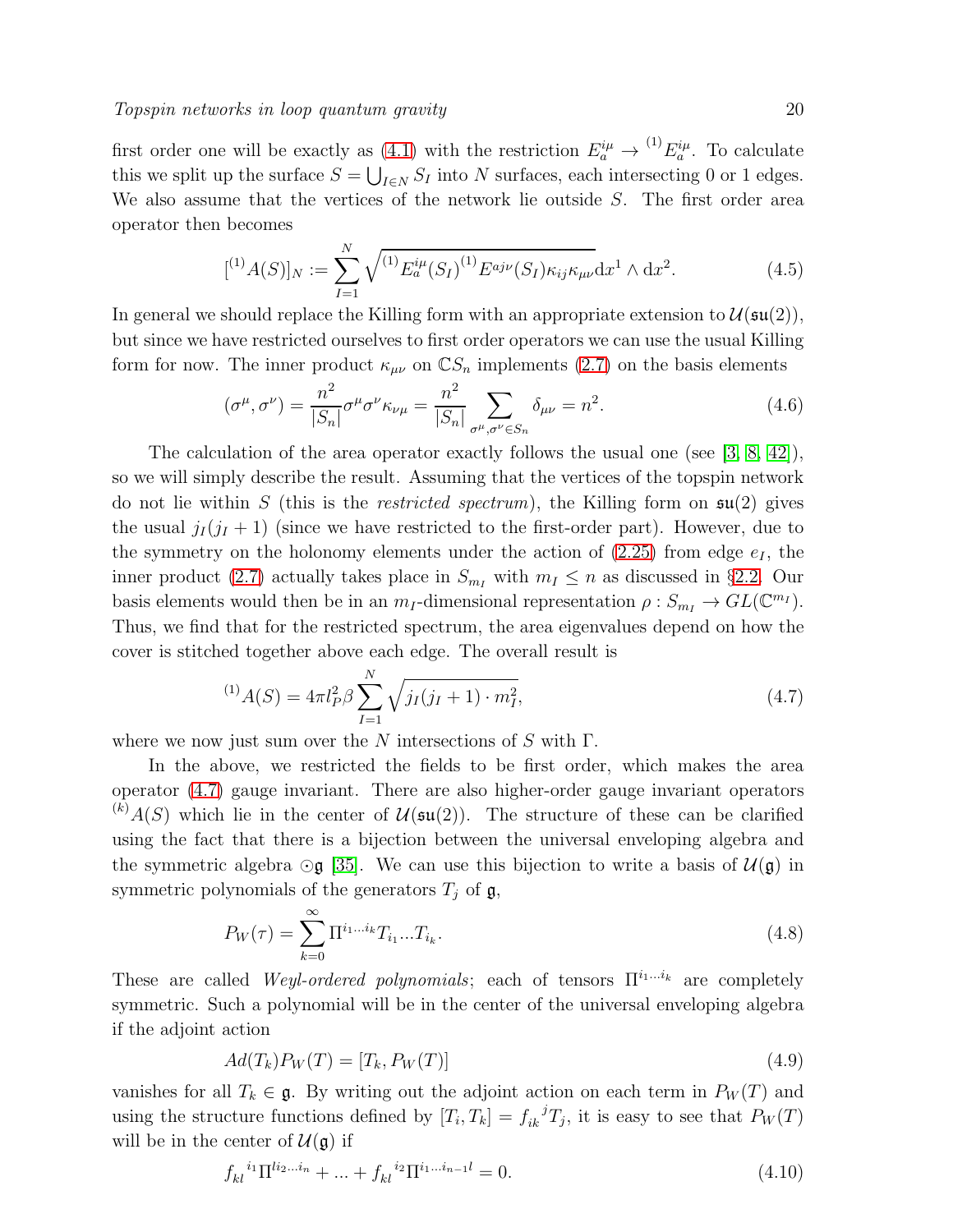Given a tensor  $\overline{\Pi}^{i_1...i_k}$  that satisfies this, we can write a general order k Casimir element as

$$
\mathcal{C}_k = \overline{\Pi}^{i_1 \dots i_k} T_{i_1} \dots T_{i_k}.\tag{4.11}
$$

Specializing to  $k = 2$ , we find we need a rank-2 symmetric tensor which is invariant under the adjoint action. These properties are satisfied by the Killing form  $\kappa_{ij}$ , which is why it was used in [\(4.1\)](#page-19-1). This makes explicit what we discussed at the end of  $\S2$ ;  $\mathcal{U}(\mathfrak{g})$ is naturally the algebra of observables which take values in a Lie algebra  $\mathfrak{g}$ . We simply allowed our fields to take values in this algebra a priori.

We choose to call the kth-order area operator the one which contains fields which are order k polynomials in the generators of  $\mathfrak{su}(2)$ . In the basis given by the Weylordered polynomials, our fields will be a sum of all possible order-k polynomials in the symmetric  $\mathfrak{su}(2)$ -valued indices:

$$
E = \sum_{k=0}^{\infty} {^{(k)}E, (^{k)}E} = (E_a^{\mu})^{i_1...i_k} T_{i_1}...T_{i_k} \otimes \sigma_{\mu} dx^a.
$$
 (4.12)

We define the order  $k$  area operator then as (ignoring regularization),

<span id="page-21-0"></span>
$$
^{(k)}A(S) = \sum_{I=1}^{N} \sqrt{(E_a^{\mu})^{i_1...i_k}(S_I)(E^{a\nu})^{j_1...j_k}(S_I)\overline{\Pi}_{i_1...i_kj_1...j_k}\kappa_{\mu\nu}}
$$
(4.13)

$$
=\sum_{I=1}^{N}\sqrt{\mathcal{C}_{k}(S_{I})n_{I}^{2}}.\tag{4.14}
$$

This gives an infinite family of gauge invariant area operators. Such operators would exist in the usual LQG formalism as polynomials in the fields  $E_a^j$ , but in that case it is not clear how operators like  $E^jE^kE^l$  would be related to the metric. Here our metric is an inner product of fields  $\eta_{ij} E^{i} E^{j}$  taking values in  $\mathcal{U}(\mathfrak{su}(2))$ , so the connection between the classical area operator [\(4.1\)](#page-19-1) and the higher-order gauge invariant operators [\(4.13\)](#page-21-0) is more direct. The physical meaning of these higher-order gauge invariant operators is unknown; we just note their existence.

How is the area of a surface  $S \subset \mathbb{S}^3$  related to the physical surface  $\tilde{S} = p^{-1}(S) \subset \Sigma_t$ ? It is easy to see that  $A(\tilde{S}) = {}^{(1)}A(S)$ ; this is because the field  $E_a^{i\mu}(S_I)$  on an edge  $e_I \in \Gamma \hookrightarrow \mathbb{S}^3$  can also be written as a field on the (equivalence class of the) *i*th preimage  $p^{-1}(e_I) \in \Sigma_t$ . The first-order area operator can be evaluated on the surface  $\tilde{S}$ ,

<span id="page-21-1"></span>
$$
^{(1)}A(\tilde{S}) = \sum_{I=1}^{N'} \sqrt{^{(1)}E_a^i(\tilde{S}_I)^{(1)}E^{aj}(\tilde{S}_I)\kappa_{ij}},
$$
\n(4.15)

where  $E_a^i$  are the usual fields of LQG (*i.e.* no topological labels) and N' is the number of intersections  $\tilde{S} \cap \tilde{\Gamma}$ ; [\(4.15\)](#page-21-1) is exactly the same as [\(4.1\)](#page-19-1). However, since we know the spatial manifold  $\Sigma_t$  can be written as a branched cover with some of the edges projecting to a single edge in the base, some of the elements of this sum are going to have the same spin j. In other words, if  $\Sigma_t$  can be represented as an *n*-fold branched covering space there might be sets of edges  $e_{\alpha_i}$  that satisfy

$$
p^{-1}(e_K) = e_{\alpha_1} \cup e_{\alpha_2} \cup \dots \cup e_{\alpha_{m_K}}
$$
\n(4.16)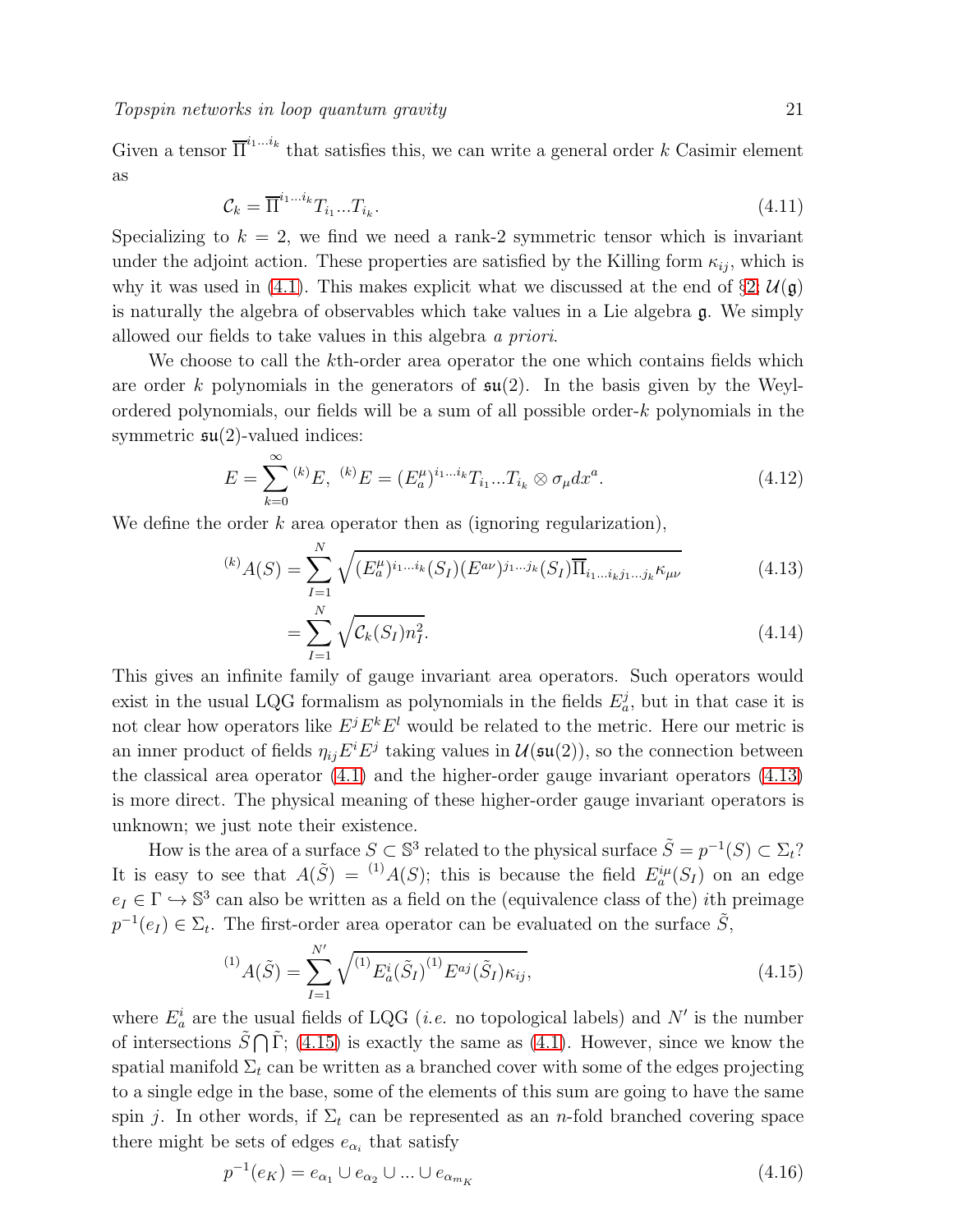with  $m_K \leq n$ . These edges have the same spin label  $j_K$ , and would contribute  $m_K\sqrt{j_K(j_K+1)}$  to the area operator. This result is exactly the same as [\(4.7\)](#page-20-0). Thus, although the surface S is not the physical surface  $\tilde{S}$ , the result of the area operator  $^{(1)}A(S)$  on an topspin network is the same as the usual area operator  $A(\tilde{S})$  on the corresponding spin network.

The significance of the scaling in [\(2.7\)](#page-9-0) is now obvious; it was chosen so that the area operator on topspin networks would reproduce the usual one. Of course, this is what we expect since they are geometrically measuring the same thing; the number of intersections of the surface with the graph. The scaling in such an inner product is also arbitrary, unlike the Killing form which is defined in terms of the adjoint action of a Lie algebra. The first-order area operator [\(4.7\)](#page-20-0) can be said to "track the topology" in the sense that the set of integers  $m<sub>I</sub>$  comes from the branching, which depends on the topology. In principle, these integers would be dependent on the dynamics, which are governed by the Hamiltonian. We will discuss this further in the next two sections. Different values of  $m<sub>I</sub>$  do not necessarily correspond to topologically inequivalent threetopologies (nor should we expect them to), but this at least provides a framework for studying topology in LQG.

The area operator is not invariant under the geometric covering moves shown in figure [2.](#page-7-1) This is essentially because the move  $V_1$  allows one to split arcs of the graph, which can change the spectrum of an area operator which intersects them. This idea can be made precise; consider an arc of the topspin network of a 4-fold branched cover with spin 1 and the permutation label  $(14)(23) \in S_4$ . A surface S which intersects with this arc contributes  $\sqrt{1 \cdot 2 \cdot 2^2} = 2\sqrt{2}$  to the area eigenvalue. Under the geometric covering move  $V_1$  we can split this arc into two arcs, one with coloring  $(1/2,(14))$  and one with  $(1/2,(23))$ . Since a single permutation identifies just two covers, we find that these two arcs contribute  $2\sqrt{1/2 \cdot 3/2 \cdot 3^2} = 3\sqrt{3}$ . The geometric covering moves preserve the geometry of the branched cover, but the do not preserve the surface S or its area. Intuitively, by changing the number of identifications we are changing the number of self-intersections of the surface  $\tilde{S}$ , and we would not expect the area to be preserved by that process.

## 4.2. The Hamiltonian

Dynamics in LQG are determined by the action of the Hamiltonian [\(1.3\)](#page-3-0). This encodes the Hamiltonian constraint of the canonical system. We will review the action of the Hamiltonian on spin networks and extend it to topspin networks in a natural way. We are going to continue to work with the real connection; for the Lorentzian theory you need a second term in the Hamiltonian [\[8\]](#page-33-2). First we recall some definitions which will be relevant for our discussions [\[17\]](#page-33-11).

<span id="page-22-1"></span><span id="page-22-0"></span>**Definition 3** An extraordinary vertex v of a graph  $\Gamma$  is a vertex that is at most trivalent and is the intersection of exactly two analytic curves c,  $c' \in \Gamma$ . In addition, v must be an endpoint of c.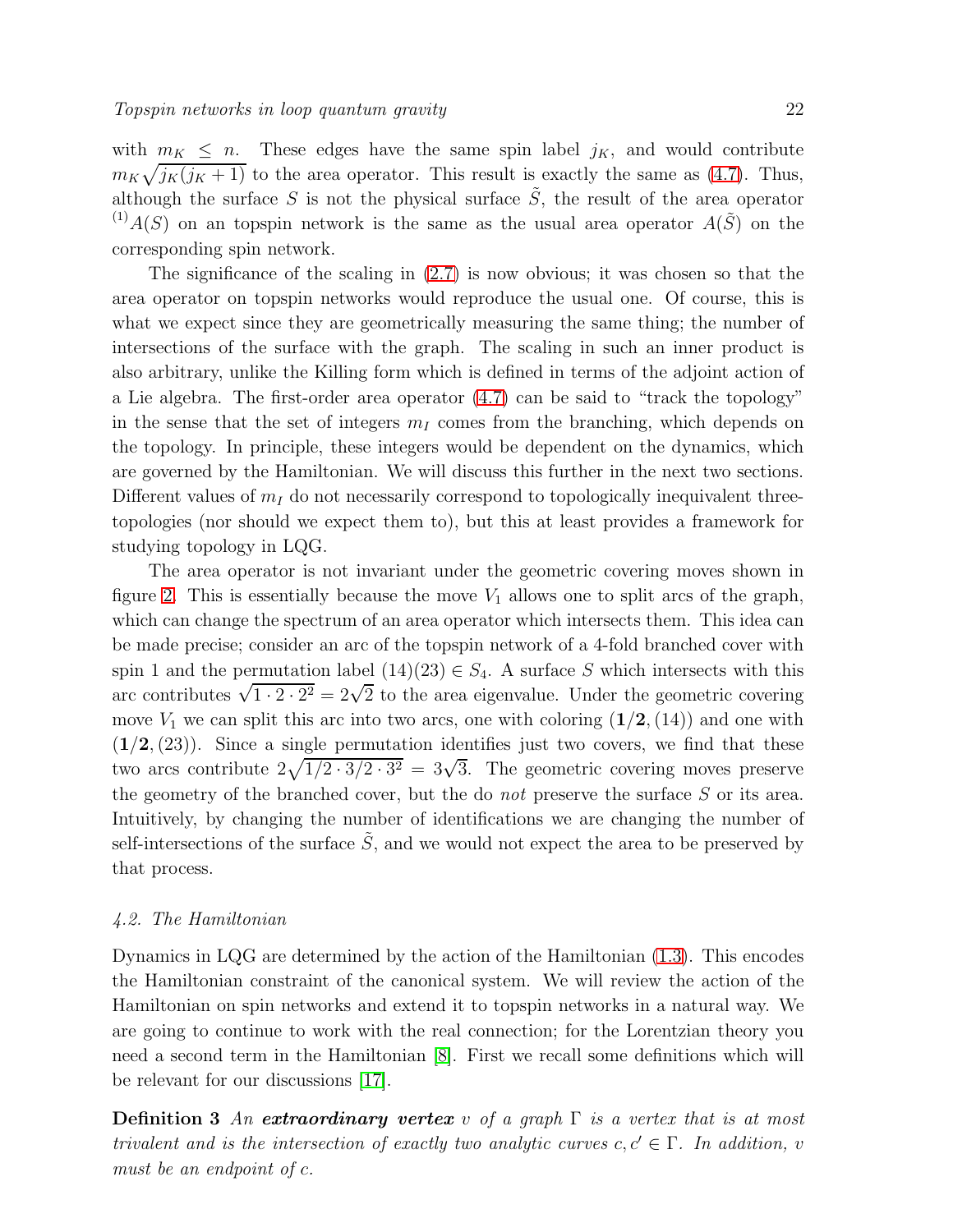

<span id="page-23-0"></span>**Figure 5.** An example showing the definitions [3](#page-22-0) and [4.](#page-22-1)  $v_1$ ,  $v_2$  are the extraordinary vertices,  $e$  is the extraordinary edge, and  $\tilde{v}$  is the typical vertex.

### Definition 4 An extraordinary edge e of a graph  $\Gamma$  satisfies

- its endpoints  $v_1$ ,  $v_2$  are extraordinary vertices,
- the two curves c, c' which contain  $v_1$ ,  $v_2$  but are not the curve e must intersect in at least one vertex,
- exactly one of the vertices of  $c, c'$  is called the **typical vertex**.

See Figure [5](#page-23-0) for an illustration of these definitions. There is an issue of choosing the typical vertex if  $c$ ,  $c'$  intersect twice but we will not encounter this problem here it is covered in [\[17\]](#page-33-11). These definitions work perfectly well for the topspin case as well since they do not refer to any spin labels. We can just take the graph to be  $\Gamma \subset \mathbb{S}^3$  and use these definitions as they are.

The definition of the Hamiltonian in LQG is subject to several ambiguities. We will choose the definition from [\[7\]](#page-33-1), because it transforms covariantly under extended diffeomorphisms [\[41\]](#page-33-35). The action of the Hamiltonian operator on a spin network is completely specified by its action on vertices as shown in figure [6](#page-24-0) [\[7,](#page-33-1) [8,](#page-33-2) [17,](#page-33-11) [43\]](#page-33-37). From the above definitions, we see that the Hamiltonian adds extraordinary edges to spin networks. For an *n*-valent typical vertex  $(n > 2)$ , these edges can be added in  $n!/[2!(n-2)!]$  ways. The Hamiltonian acts on all the vertices, so the full action of H on a spin network is to produce a sum of spin networks with an extraordinary edge added at each vertex, chosen in different ways. This motivates the following definition:

<span id="page-23-1"></span>**Definition 5** A **spin-net** is a triple  $\psi = (\Gamma, j, \iota)$ , and the set of all such spin-nets we call S. For a given spin-net, there exists a unique source spin-net  $\psi_0$  which is constructed by removing all the extraordinary edges iteratively. Now define the sets  $\mathcal{S}^n(\psi_0)$  by iteratively adding  $n$  extraordinary edges in all topologically inequivalent ways, and set  $S^0(\psi_0) = {\psi_0}.$ 

<span id="page-23-2"></span>The details of this definition can be found in [\[17\]](#page-33-11). In that same work, it was found that different spin nets are totally disjoint:

# Theorem 2

•  $S^n(\psi_0) \cap S^{n'}(\psi'_0) = 0$  if  $n \neq n'$  or  $\psi_0 \neq \psi'_0$ .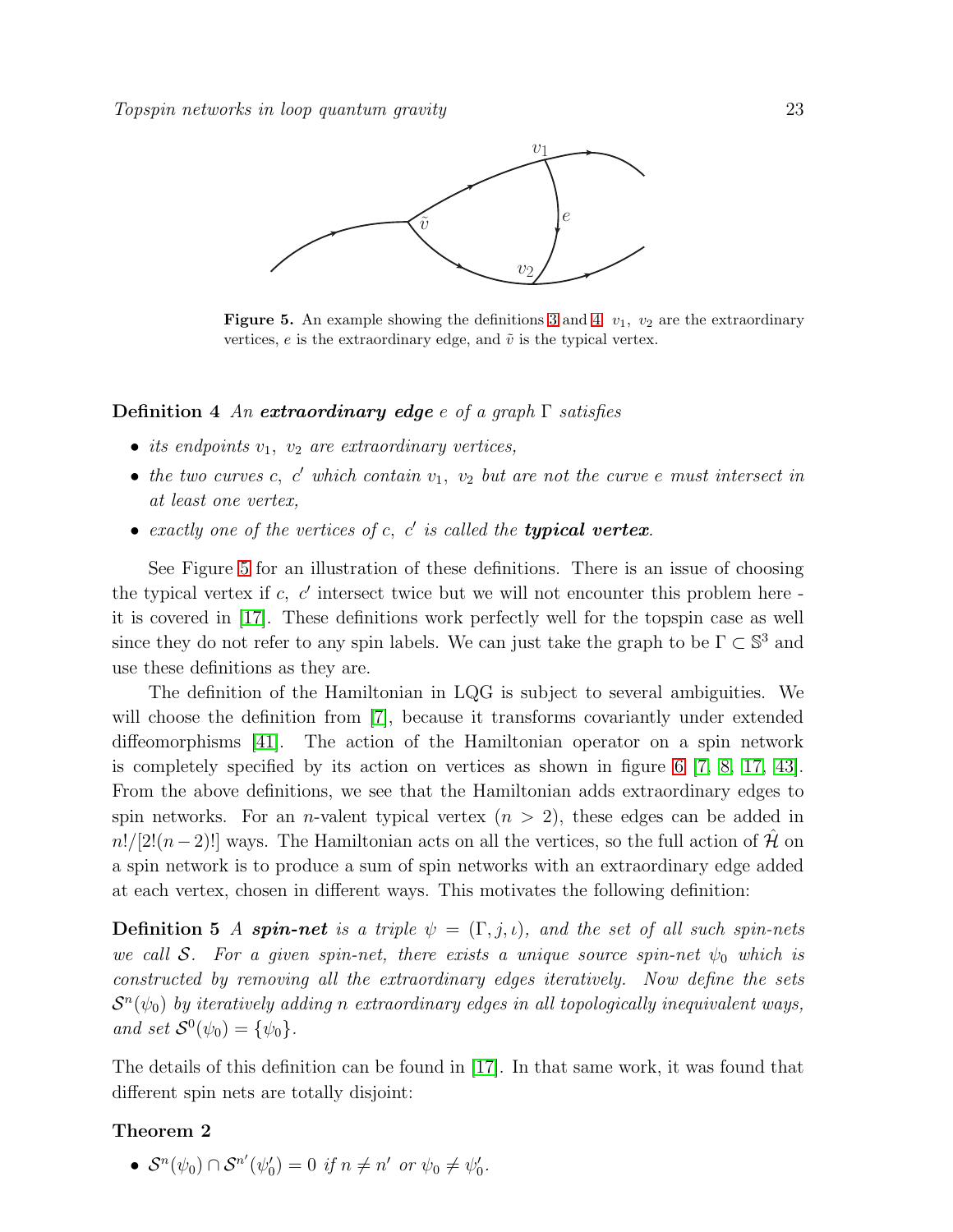

<span id="page-24-0"></span>Figure 6. The Hamiltonian acting on a vertex of a spin network state.

• Every  $\psi \in \mathcal{S}^n(\psi_0)$  has source  $\psi_0$ .

Since the Hamiltonian adds extraordinary vertices, one can use this theorem to find the kernel of the Hamiltonian and reduce the problem of finding physical states to one of linear algebra [\[8,](#page-33-2) [17\]](#page-33-11).

To extend the action of the Hamiltonian to topspin networks, we consider it as a series of maps between spin networks  $(\Gamma, j, \iota) \to (\Gamma', j', \iota')$  given by adding an extraordinary vertex to each. Specifically, consider the set of all maps

$$
f_v^n: \mathcal{S}^n(\psi_0) \to \mathcal{S}^{n+1}(\psi_0),\tag{4.17}
$$

which adds an extraordinary edge to the vertex v of a spin-net, which has source  $\psi_0$ . In principle this could be done in several different ways depending on the valence of the vertex  $v$ , but this consideration can easily be added in. This map changes the spin labeling *j* to be compatible with new intertwiners  $\iota_v, \iota_{v_1}, \iota_{v_2}$  at v and the two new vertices  $v_1, v_2$  at the ends of the extraordinary vertex. The action of the Hamiltonian on a spin network could be decomposed into a composition of such functions, one for each vertex.

This construction is naturally a category  $\mathcal{C}_{\mathcal{H}}(\psi, G)$ , with the spin networks as the objects and morphisms  $f_v^n$ . H denotes that this category is induced by the action of the Hamiltonian, and the G represents the choice of structure group for the theory. We would like to extend this category to the case of topspin networks, which will require adding topological labels and enforcing the Wirtinger relations.

If we include the permutation labels  $\sigma_I$  on each edge  $e_I$  in the topspin formalism, the original functions  $f_v^n$  can be extended to include their action on the permutation labels. We thus define **topspin-nets**  $\mathcal{T}^n(\Psi_0)$  with sources  $\Psi_0$  in exactly the same manner as spin-nets except ensuring that the Wirtinger relations are satisfied for the permutation labels at the vertices. This can be easily done when reconstructing the topspin-net from the source as in definition [5.](#page-23-1) The morphisms between topspin-nets are

$$
F_v^n: \mathcal{T}^n(\Psi_0) \to \mathcal{T}^{n+1}(\Psi_0). \tag{4.18}
$$

The result of acting with this map on a topspin-net is shown in figure [7.](#page-25-0) The relations between the representations on the new edges are given by the Wirtinger relations at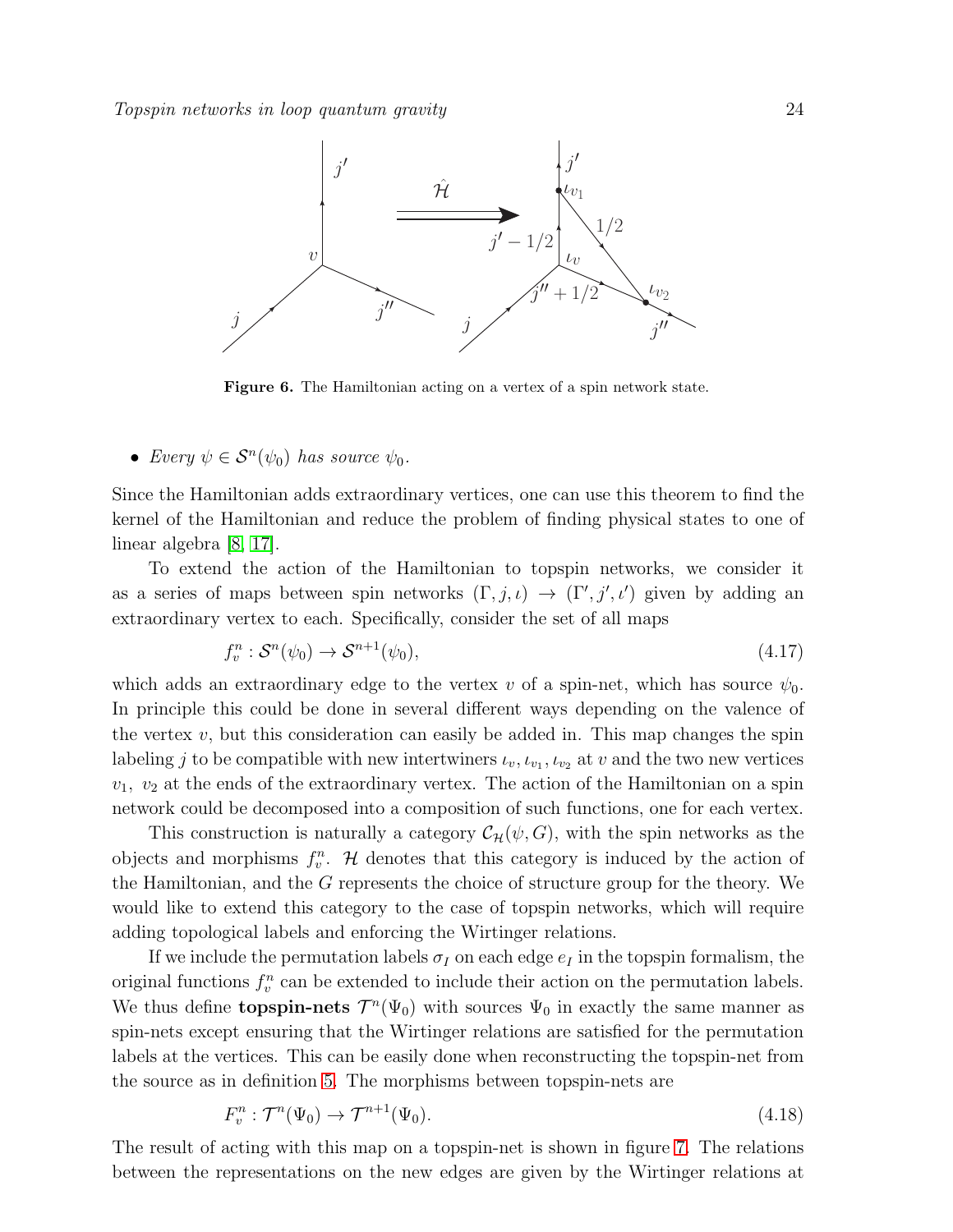the vertices. In the first case, we have just that

$$
\sigma_1 \sigma_2 \sigma_3^{-1} = 1. \tag{4.19}
$$

After the action of  $F_v^n$  we have similar relations at the two new nodes, and the new representations are given by

$$
\sigma_4 = \sigma_1 \sigma_6^{-1}, \quad \sigma_5 = \sigma_3 \sigma_6^{-1}.
$$
\n(4.20)

There is still some freedom in how one chooses  $\sigma_6$ , which is analogous to the freedom one has when choosing the representation  $j = 1/2$  in figure [6.](#page-24-0) In the spin network case the classical operator is unaffected by this, but the quantum operator may be [\[7\]](#page-33-1). At this point in the analysis we have no guiding principal except the analogy to the spin network case, and therefore we choose the simplest non-trivial element for  $\sigma_6$ , a transposition of a pair of sheets. This extension of the category for spin networks we denote  $\mathcal{C}_{\mathcal{H}}(\Psi, \mathcal{G})$ . Again, we can define the Hamiltonian as the composition of the functions  $F_v^n$ , one for each vertex.

By looking at the structure of these two categories, it is easy to see that they are inequivalent; this means that the action of the Hamiltonian in the topspin framework is structurally different than in the usual case. The basic reason is the presence of the geometric covering moves (figure [2\)](#page-7-1) which impose an equivalence relation on the objects of  $\mathcal{C}_{\mathcal{H}}(\Psi, \mathcal{G})$ . These moves provide us with a way to "remove extraordinary edges". Such things are not possible in the usual LQG because there is not an appropriate notion of edge deletion. We now provide an example of this.

Consider the pair of vertices given in figure [8.](#page-26-0) We define the combined geometric covering move  $V' = V_2 \circ V_1$ . This can change the first diagram to the second, provided the following is satisfied:

$$
j = (j_1 \pm 1/2) \otimes (j_2 \pm 1/2), \ \sigma = \sigma_1 \sigma_2. \tag{4.21}
$$

The result of this move is to destroy a vertex (the typical vertex associated to the extraordinary edge  $(j, \sigma) = (1/2, 1)$  and make the vertex at the end of the edge that



<span id="page-25-0"></span>**Figure 7.** The morphism  $F_v^n$  acting on a vertex v of a topspin state. The simplest non-trivial choice for  $\sigma_6$  is a single transposition. The (suppressed) spin labels here are the same as in figure [6.](#page-24-0)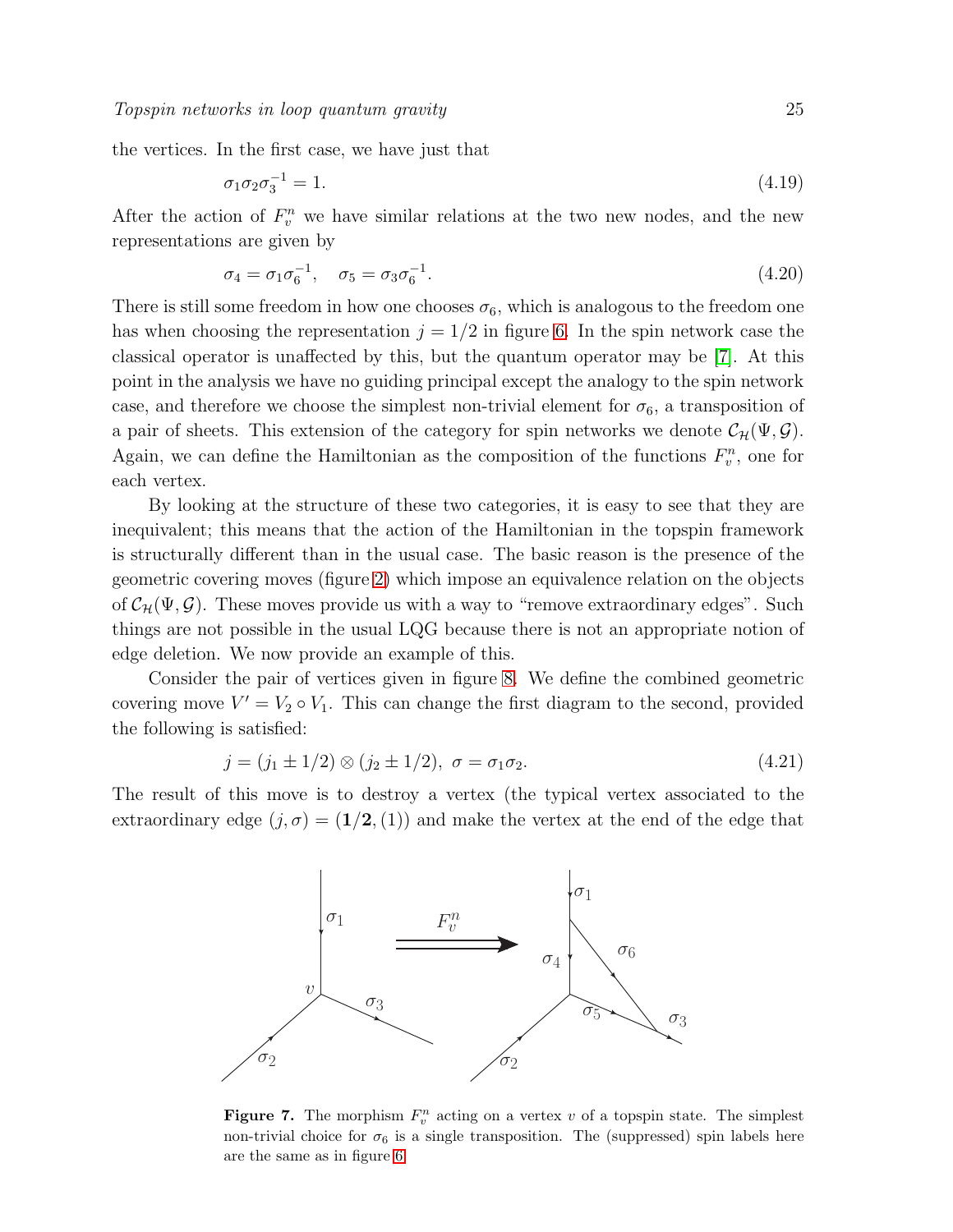

<span id="page-26-0"></span>Figure 8. The combined covering move V', where we have suppressed the intertwiners ι.



<span id="page-26-1"></span>Figure 9. By making the move V' twice on this topspin network we can remove two extraordinary edges. Again, we are suppressing intertwiners.

was split into the new typical vertex. Note that we must do this in such a way to preserve the properties of the extraordinary edge in definition [4.](#page-22-1) This move does not, by itself, destroy an extraordinary edge.

Now consider the effect of this move on a specific topspin network, figure [9.](#page-26-1) The topspin-net  $\Psi_n'$  has two extraordinary edges on the sides and the center line has the specific representation denoted in the diagram. We then use the move  $V'$  on the right typical vertex, making the two extraordinary edges share a typical vertex. Now perform the move  $V_2$  on this typical vertex, removing it. The definition of extraordinary edges requires that edges that come from the extraordinary vertices of the extraordinary edges must intersect at least once, at most twice. But in figure [9](#page-26-1) they never intersect, and so we have removed the extraordinary edges.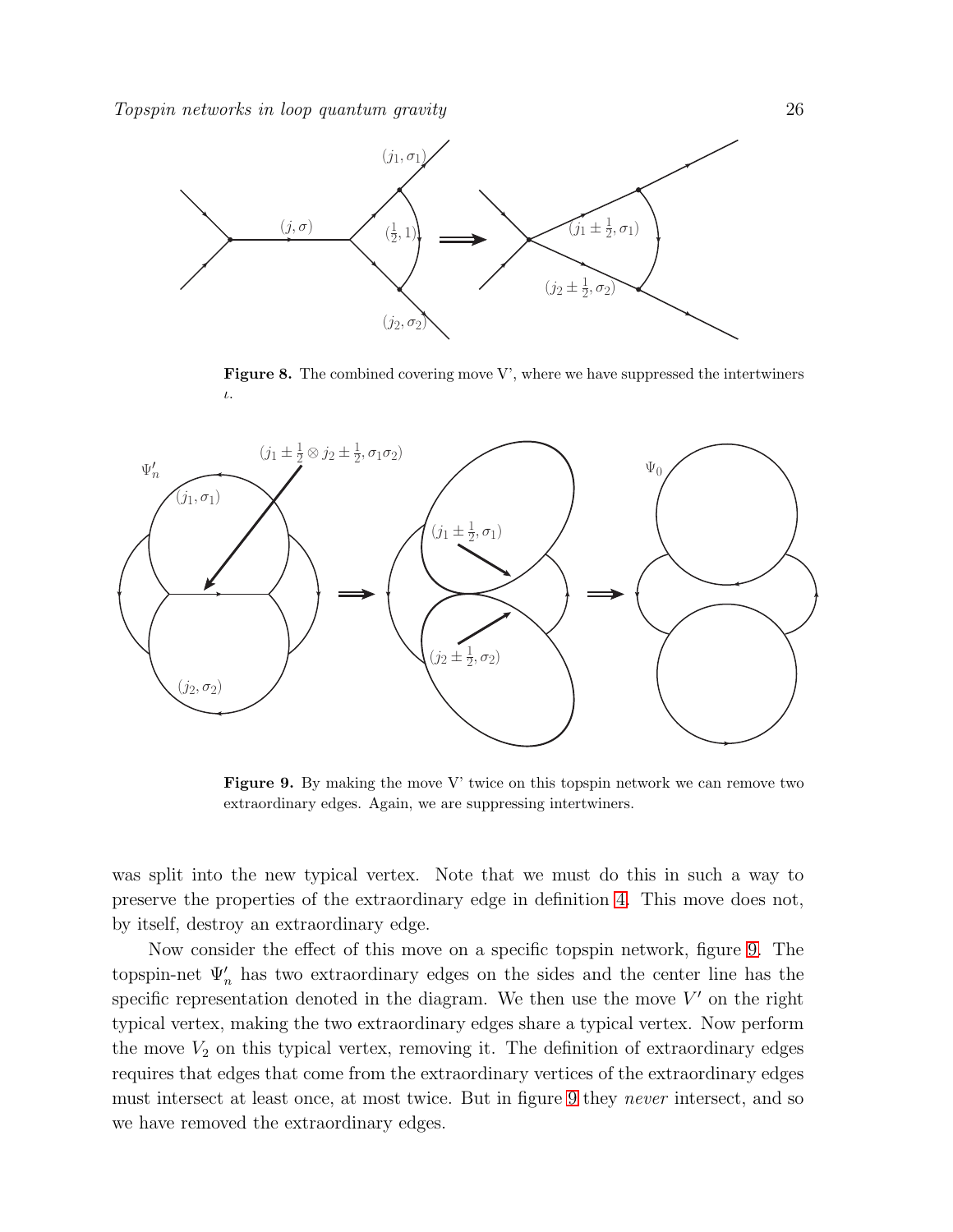So we have explicitly shown that at least in some cases, there can be two different topspin networks which are equivalent under geometric covering moves but which are not of the same level. In fact, it would also appear they are from different source networks as well. In figure [9,](#page-26-1)  $\Psi_0$  is a source topspin-net (no extraordinary edges) but  $\Psi'_n$  appears to have a source net like the  $\theta$ -graph. In other words, we have shown theorem [2](#page-23-2) does not hold for topspin-nets.

The statement is now that the categories  $\mathcal{C}_{\mathcal{H}}(\psi, G)$ ,  $\mathcal{C}_{\mathcal{H}}(\Psi, \mathcal{G})$  cannot be the same since it is clearly not possible to find a structure-preserving functor between them. Even at a very abstract level, the structure of topspin networks under the action of the Hamiltonian is quite different than in the usual case of spin networks. The most obvious consequence that follows from this observation is that the kernel of the Wheeler-DeWitt operator no longer reduces to a linear problem [\[8\]](#page-33-2).

We should also note that the category  $\mathcal{C}_{\mathcal{H}}(\Psi, \mathcal{G})$  is not the same as the loop quantum gravity 2-category  $\mathcal{L}(G)$  constructed in [\[1\]](#page-32-0). However, the 1-morphisms in that category are in fact the equivalence relations we imposed on our category. In principle, one could check to see if these two categories are compatible with each other and enlarge  $\mathcal{L}(G)$  to include the action of the Hamiltonian. However, this construction would play no part in our current analysis so we leave it to a later work.

# <span id="page-27-0"></span>5. Conclusion

In this paper we have expanded on the proposal that topological information can be included in the framework of loop quantum gravity by using topspin networks. This idea is based on the fact the spatial sections of a foliated spacetime can be realized as a branched covering space. If we identify the branch locus with a spin network and add topological labels, we should be able to study both the topology and the geometry which results from the canonical quantization of gravity.

We implemented this by requiring that the metric be invariant under a deck transformation over the branch locus. This extends the structure group of gravity to a  $SU(2) \times S_n$  gauge theory. This symmetry naturally applies to the phase space as well, the only change being that the fields now take values in the universal enveloping algebra  $\mathcal{U}(\mathfrak{su}(2))$ , rather than  $\mathfrak{su}(2)$ . This is naturally seen as a generalization of the usual LQG case, since there is an injection  $i : \mathfrak{su}(2) \hookrightarrow \mathcal{U}(\mathfrak{su}(2))$ . It can also be viewed as promoting the fields to operators from the outset and allowing them to take polynomial values.

We found that this change does not greatly impact the structure of the theory by explicitly showing the canonical transformations of the phase space and the Hilbert space of cylindrical functions retain most of their structure. Thus, all of the techniques known to the LQG community about quantizing background-independent theories should be applicable in this case as well. The inner product is not gauge invariant on the entire Hilbert space K, but it is on a subset  $\mathcal{K}_0$  containing the gauge invariant spin networks.

We took the familiar case of the area operator and showed that in our construction, the usual result must be multiplied by the order of the symmetry group over the branch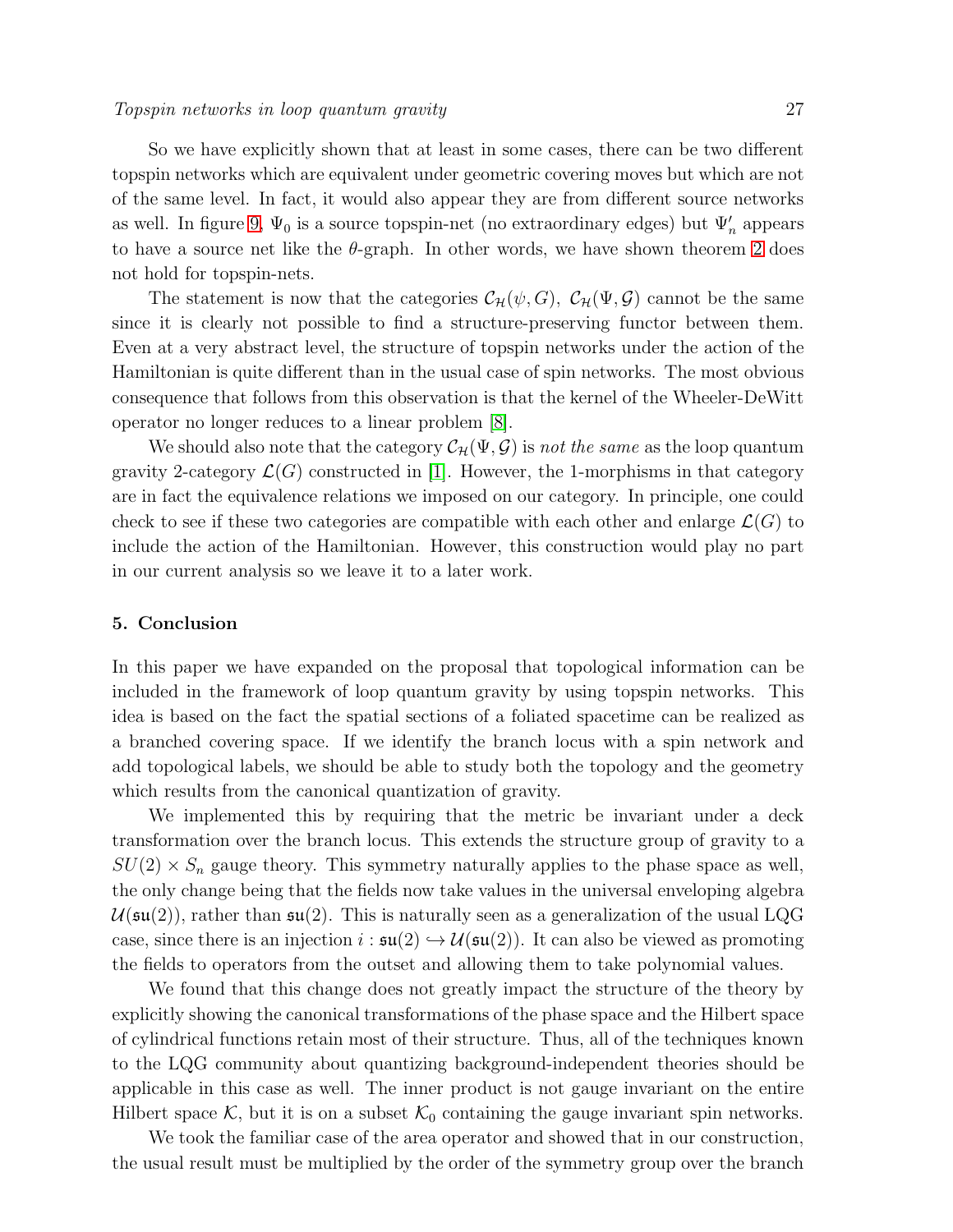locus. One could write this as a set of integers  $(m_1, ..., m_L)$  for L arcs of the graph, where  $m_k! = |S_{m_k}|$ . This does not alter the qualitative features of the theory; the area operator still measures the geometric area by counting the spin labels.

We also discussed the action of the Hamiltonian on topspin networks, and how it would be different on cylindrical functions of these networks. Using the categorytheoretic viewpoint, it is clear that the two situations are inequivalent, and the inclusion of topological information complicates the situation. This is naturally due to the fact that there may be more than one topologically equivalent way to specify the spatial sections as branched covering spaces. In the same way that consideration of gauge symmetry complicates quantum field theory, this topological symmetry naturally complicates this analysis. At this point we do not discuss what would have to be done to solve the Hamiltonian constraint in this approach, but hopefully we have displayed the key differences between using spin networks and topspin networks in LQG.

### Topology Change in LQG

We close with a few words on the status of topology change in LQG. Now that we have determined how the area operator and the Hamiltonian operator act on topspin networks, we can try to answer the question, "does topology change occur in LQG?" At the level of this analysis, the answer is yes.

It is clear from §[4.1](#page-19-2) that the area operator is capable of tracking some changes in the topology, because it explicitly contains information regarding the branch locus. This is not a complete specification, since there is apparently nothing to prevent other branch loci from having the same identifications  $m<sub>I</sub>$  but different topologies - identifying different sheets or even having a different covering degree. In fact, the area operator is of somewhat limited use when studying topology change, since the area of a surface intersecting the spin network might not be preserved under a change of topology anyway. However, it does illustrate the relationship between topology and geometry; the area of a surface can depend on the topology if you change the topology in such a way that the surface changes. This would occur, for instance, in the well-known trouser topology [\[23\]](#page-33-17). As the spatial section passed from the trunk of the pants to the legs, if the surface S was punctured by the critical point in the crotch, the area of the surface near the critical point could clearly change.

On the other hand, the Hamiltonian generally appears to directly change the spatial topology by adding edges which might not be removable with geometric covering moves. Of course, we have not included the complete dynamics in our analysis, so this statement is only true at the level of kinematics. The question also appears to be difficult to answer completely since it would require a complete characterization of the topspin networks from the perspective of geometric covering moves. Showing two topspin networks are equivalent reduces to just finding one set of covering moves; showing they are inequivalent is showing there is none. Such partial answers are a common feature in topology, but there is certainly nothing to suggest one will always be able to find a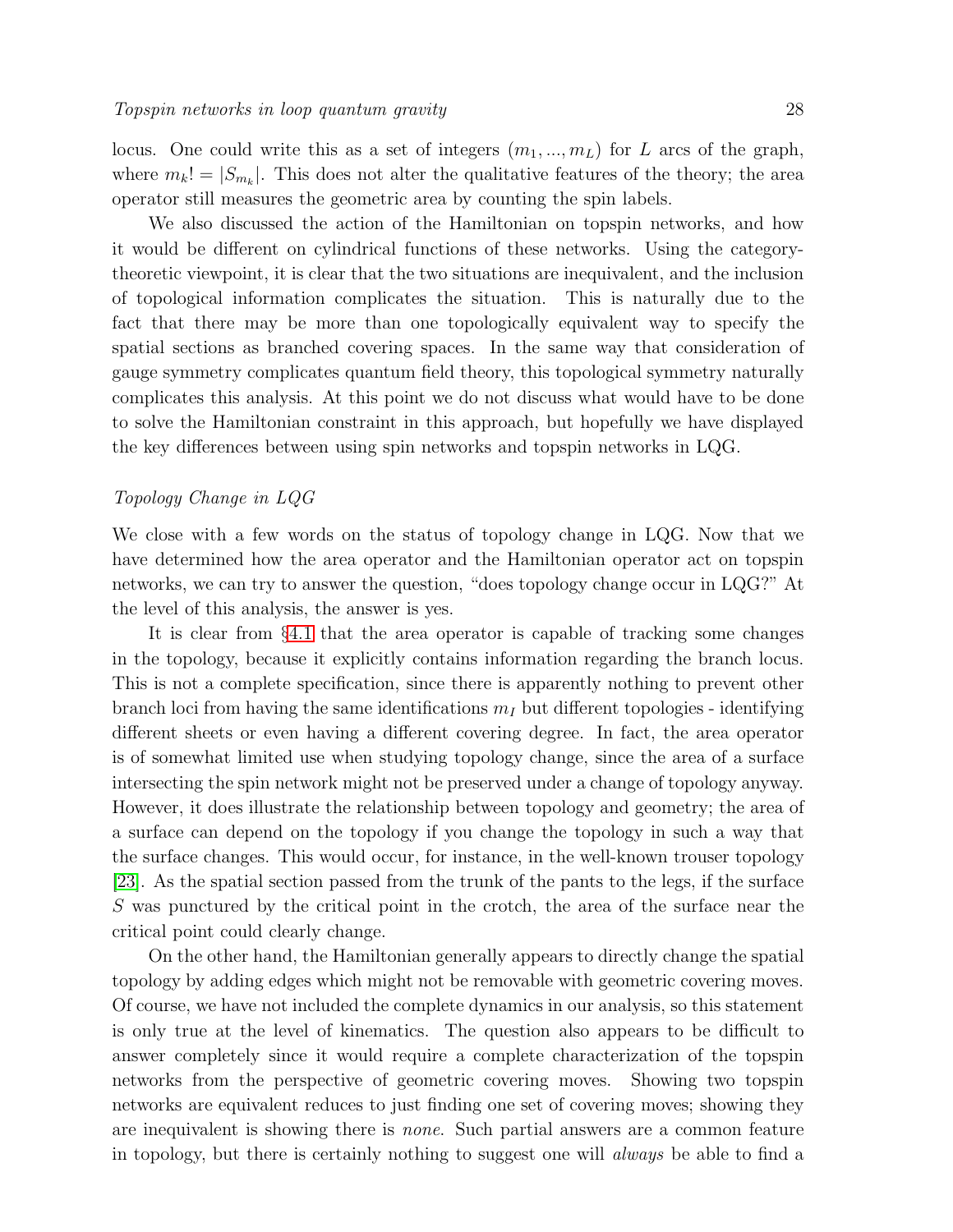covering move to undo the action of the Hamiltonian. Thus, at the level of kinematics this approach admits topology change.

This is clearly not the only proposal in the literature which attempts to track topological information in quantum gravity, but we believe it represents an interesting one. The construction naturally follows from Alexander's theorem and nicely fits into the existing theory of loop quantum gravity. The connection to the topology through the fields and operators allows one to formulate questions regarding it, which is not generally true in LQG since the reduction of the 3-manifold to a graph destroys the topological structure. If we had the full dynamical theory of LQG one could begin to carefully study the inclusion of topology by using the methods discussed here. This could lead to a theory of quantum gravity which is topologically relative as well as geometrically relative, and could give us some insight into the topology of our spacetime models.

#### Acknowledgments

I would like to acknowledge M. Marcolli for her great assistance with this project. Without her this work would not have been possible. The comments from the two reviewers were also very valuable in clarifying several important points.

# <span id="page-29-0"></span>Appendix A. Example of Different Topologies Over a Common Branch Locus

This example comes from the book [\[27\]](#page-33-21). Specialize to cyclic branched coverings  $\pi : \mathbb{S}^3 \to \mathbb{S}^3$ . Thinking of the 3-sphere as  $\mathbb{R}^3 \cup \infty$ , the cyclic action is obtained by identifying points of a rotation by  $2\pi/n$  about a line  $l \subset \mathbb{R}^3$ . The rotation group here is  $\mathbb{Z}_n$ , and by performing surgery on a curve in the base space and the preimage of that curve in the branched surface we can construct two inequivalent topologies branched over a common locus.

First we recall the definition of a framed knot.

**Definition 6** A **framed knot** is an embedding  $K : \mathbb{S}^1 \hookrightarrow \mathbb{S}^3$  together with a specification of the trivialization of the normal bundle  $N_{\mathbb{S}^3\setminus K}$ . This framing can be completely described with an integer which tells us how many times (and in what direction) the normal bundle wraps around the knot.

It turns out that using the belt trick the framing of a knot can be described by twists given by the basic Reidemeister move. Figure [A1](#page-30-0) shows  $\mathbb{S}^1$  with a +1 framing, and figure [A2](#page-30-1) shows the sign convention for the framing of the normal bundle. Specifically, take the knot J in figure [A3,](#page-30-2) which has framing  $+1$ : two positive crossings on the right and one negative crossing on the left. In each of the cyclic covers, the inverse image of this knot has n copies of the double crossing (see figure [A4](#page-30-3) for  $n = 2$  case). It is pretty easy to see that in the *n*-fold cover the preimage will be *n* curves with framing  $-1$  linked as shown.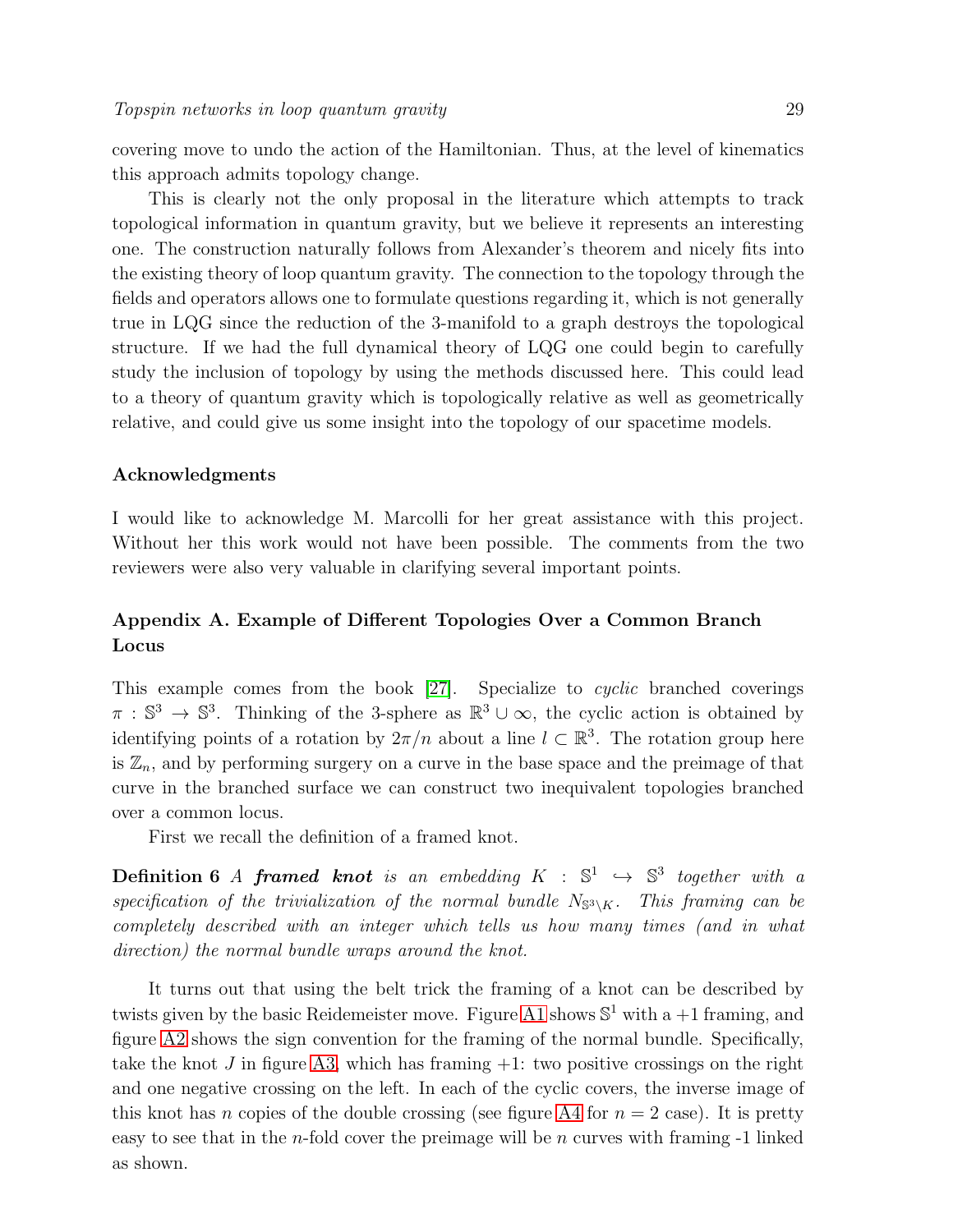

Figure A1. A framed knot describes a ribbon with a twist.

<span id="page-30-2"></span>Figure A3. A knot J with framing +1 in the base space.

<span id="page-30-1"></span>

Figure A2. When a knot crosses itself the framing is changed by one. This can wrap  $(+1)$  or unwrap (-1) the framing.

I

<span id="page-30-0"></span>

<span id="page-30-3"></span>Figure A4. The preimage of the curve in a 2-fold branched cover, a pair of linked knots  $J_1$  and  $J_2$  with framing  $-1$  each. Extending to n covers results in  $n$  links, each with framing  $-1$ .

 $\overline{\phantom{a}}$ 

This framing is all that is required to define *rational surgery* (or Dehn surgery) of a 3-sphere, in which a torus is removed and then reattached by twisting a number of times around the meridian given by the framing. By the Hilden-Montesinos theorem, any closed oriented 3-manifold can be obtained in this way [\[27,](#page-33-21) [44\]](#page-33-38).

The linking  $\{J, K\}$  with  $K = l \cup \infty$  actually describes the Whitehead link, which is a trefoil  $(K)$  linked with the unknot  $(K)$  with framing  $+1$ . We now perform this surgery in the base space by taking an  $\epsilon$ -neighborhood about the knot J from figure [A3.](#page-30-2) Since the 3-sphere can be described by the gluing of two solid tori, where the parallel of one is the meridian of the other, this surgery returns our base space to  $\mathbb{S}^3$ .

Next, it is pretty easy to see that the link  $\{J_1, J_2\}$  in  $n = 2$  (figure [A4\)](#page-30-3) is isomorphic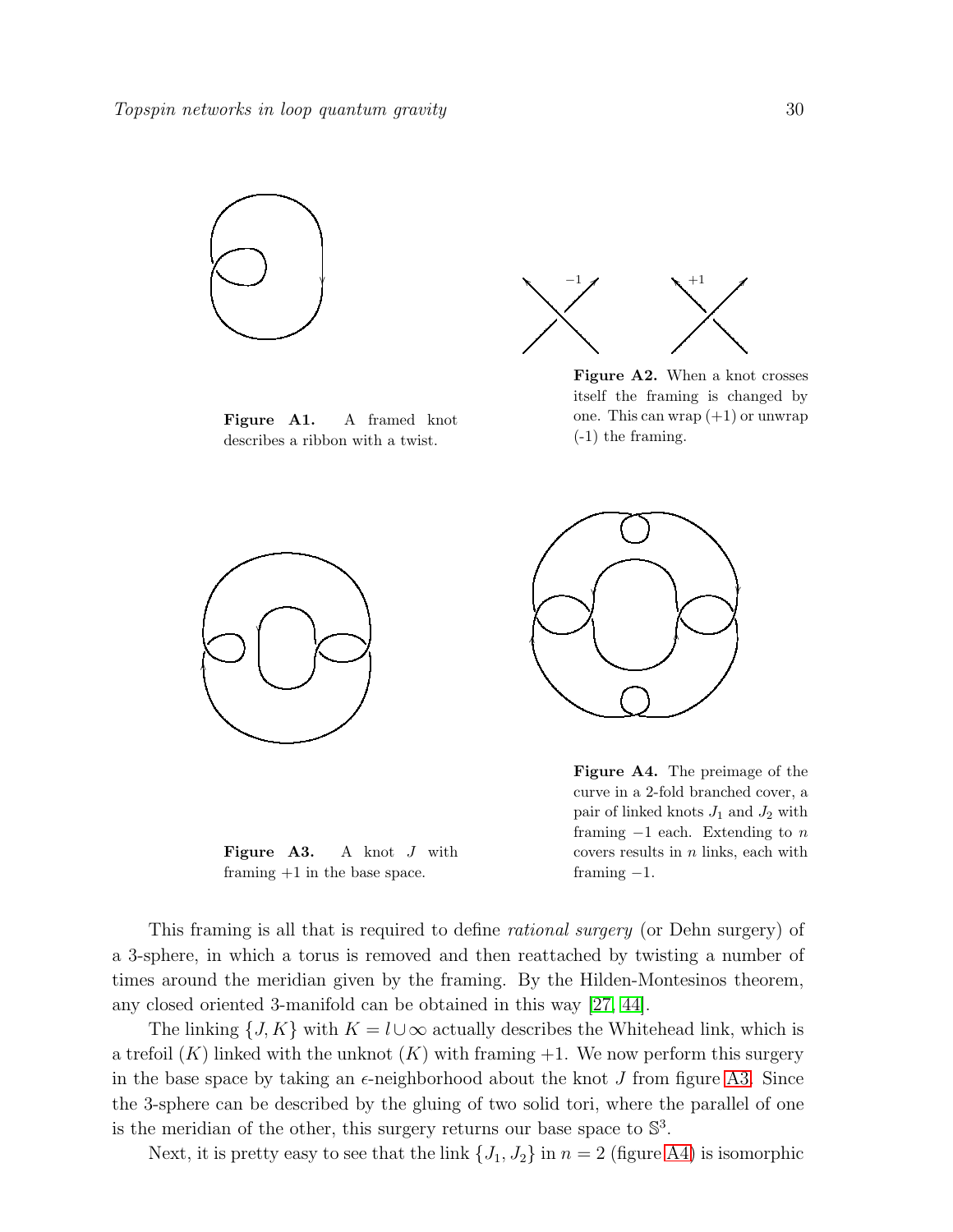

<span id="page-31-1"></span>Figure B1. The eyeglasses graph as an example topspin network.

(through Reidemeister moves) to  $\mathbb{S}^1$  with framing  $+3$ . This is a generalization of the above process, and it creates the lens space  $L(3,1) = \mathbb{S}^3/\mathbb{Z}_3$  (note  $\mathbb{S}^3 = L(1,0)$ ).

By proposition 22.9 of [\[27\]](#page-33-21), the  $n = 5$  case is actually a Poincaré sphere  $\mathbb{S}_{H}^{3}$ . These two spaces are not homeomorphic, although they are both branched over the trefoil in  $\mathbb{S}^3$ . This can be seen from their homology groups. The Poincaré sphere has the homology of a sphere,

$$
H_k(\mathbb{S}_H^3) = \begin{cases} \mathbb{Z} & k = 0,3 \\ 0 & k = 1,2. \end{cases}
$$
 (A.1)

However, the Lens space has a nontrivial middle homology group which arises from the action of  $\mathbb{Z}_3$  on the unknot:

$$
H_k(L(3,1)) = \begin{cases} \mathbb{Z} & k = 0,3 \\ \mathbb{Z}_3 & k = 1 \\ 0 & k = 2 \end{cases}
$$
 (A.2)

Thus we have two inequivalent topological spaces which have the same branch locus in  $\mathbb{S}^3$ .

#### <span id="page-31-0"></span>Appendix B. An Example of the Holonomy and Cylindrical Functions

To illustrate some of the ideas presented in this paper we will give an example which shows the form of the holonomy and the cylindrical functions on a simple topspin network. Consider the "eyeglasses" graph (figure [B1\)](#page-31-1), which consists of two arcs  $e_1$ ,  $e_2$  and one vertex v with appropriate coloring for a topspin network. We assume this is the branch locus of an order 3 covering.

We take  $T_i$  as generators of  $\mathfrak{su}(2)$ , with a dimension  $\lambda = 2j + 1$  representation  $d^{\lambda}(T_i) = d_i^{(\lambda)}$  $i^{(n)}$ , and  $\sigma$  as elements of  $S_n$ . The connection is a function of the elements of  $S_3$ , taking values in  $\mathcal{U}(\mathfrak{su}(2))$ -valued one-forms,

$$
A(\sigma) = A_a^j(\sigma)\tau_j dx^a.
$$
\n(B.1)

There is also a dimension  $\lambda + 1$  representation of the universal enveloping algebra,  $\pi_{\lambda}(\tau_i)=\pi_i^{(\lambda)}$ <sup>( $\lambda$ )</sup>. Over the *I*<sup>th</sup> edge the holonomy as a function of  $\sigma \in S_3$  is

$$
h(A(\sigma), e_I(s)) = \exp_{\lambda_I} \left( \int_0^1 A_a^j(\sigma) \tau_j \dot{e}_I^a ds \right)
$$
 (B.2)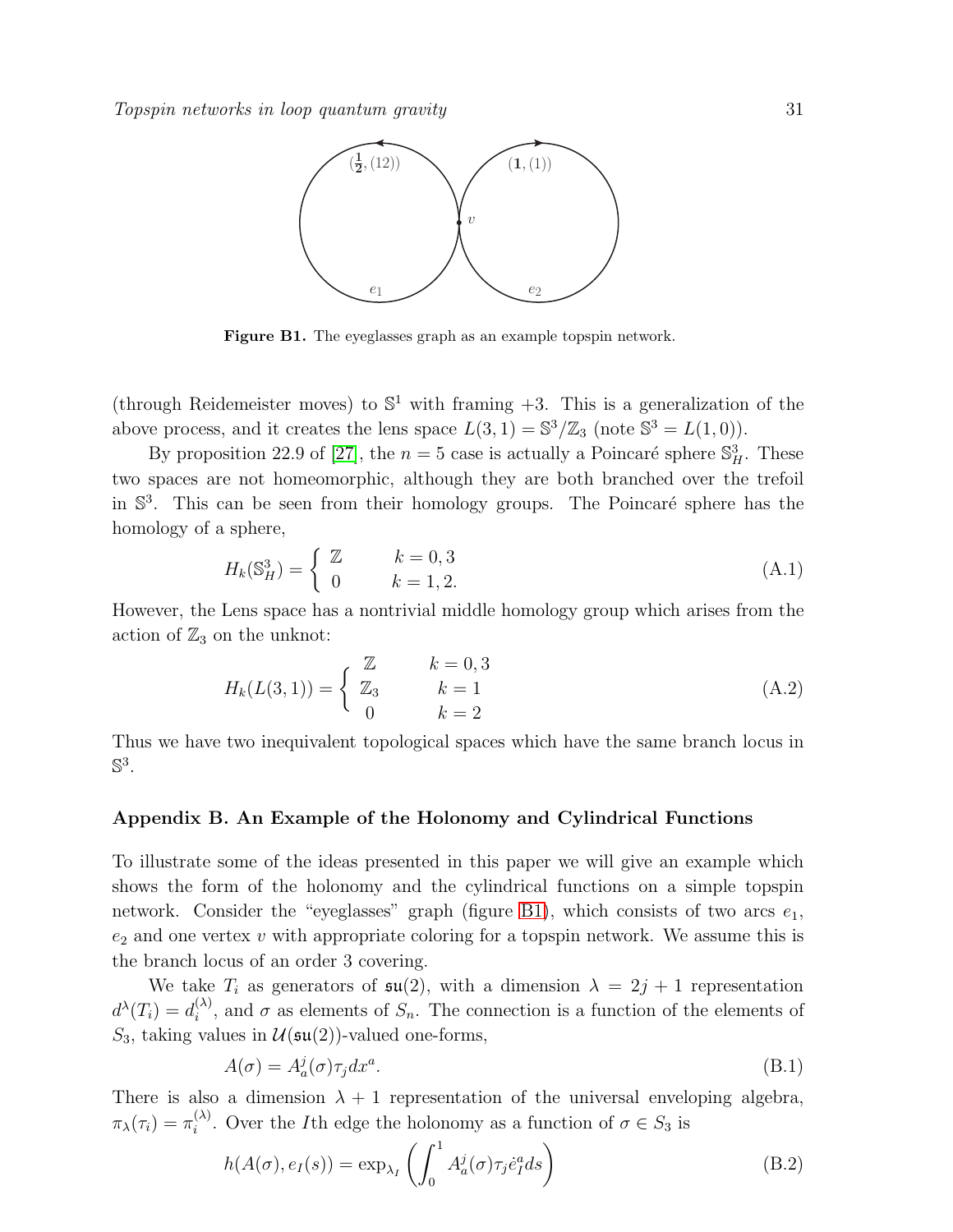Topspin networks in loop quantum gravity 32

$$
= \exp_{\lambda_I} \left( \mathcal{I}^j(A(\sigma), e_I) \tau_j \right). \tag{B.3}
$$

Here  $\dot{e}^a = dx^a/ds$  and we have the constant (with respect to  $\mathcal{U}(\mathfrak{su}(2))$ ) integral  $\mathcal{I}^j(A(\sigma), e_I) = \int_0^1 A(\sigma) \dot{a} \dot{e}^a ds$ . Now using the definition of our exponential map [\(2.22\)](#page-12-1) we have

$$
\exp_{\lambda_I} (\mathcal{I}^j(A(\sigma), e_I)\tau_j) = \exp \circ \theta_{\lambda_I} (\mathcal{I}^j(A(\sigma), e_I)\tau_j)
$$
\n(B.4)

$$
= \exp\left(\mathcal{I}^{j}(A(\sigma), e_{I})\theta_{\lambda_{I}}(\tau_{j})\right), \tag{B.5}
$$

where  $\theta_{\lambda_I}(\tau_j)$  would be the element in the matrix Lie algebra  $\mathfrak{gl}_{\lambda_I}(\mathbb{R})$  representing the appropriate polynomial  $\tau_j$  of basis elements of  $\mathfrak{su}(2)$ . For example, in the spin-1/2 representation with generators  $T_j = i\sigma_j$  ( $\sigma_3$  diagonal), the element  $T_1T_2T_3^2$  would be represented by

$$
\pi_1(T_1 T_2 T_3^2) = \pi_1(i\sigma_1)\pi_1(i\sigma_2)[\pi_1(i\sigma_3)]^2
$$
\n(B.6)

$$
=i\left(\begin{array}{cc}1 & 0\\0 & -1\end{array}\right)=i\pi_1(\sigma_3).
$$
 (B.7)

Over the first edge in figure [B1](#page-31-1) the holonomy would be

$$
H(A, e_1(s)) = \exp\left(\mathcal{I}^j(A(\sigma_1, e_1))\theta_1(\tau_j)\right) \times \dots \times \exp\left(\mathcal{I}^j(A(\sigma_6, e_1))\theta_1(\tau_j)\right).
$$
 (B.8)

Now enforcing the symmetry given by the permutation label  $(12)$  on  $e_1$ , we reduce the group from  $S_3 \to S_2$  and find

$$
H(A, e_1(s)) = \exp\left(\mathcal{I}^j(A(\sigma_1), e_1)\theta_2(\tau_j)\right) \times \exp\left(\mathcal{I}^j(A(\sigma_2), e_1)\theta_2(\tau_j)\right)
$$
 (B.9)

where  $H(A, e_1) \in \mathcal{G}_1 = GL_2(\mathbb{R}) \times GL_2(\mathbb{R})$ . The edge  $e_2$  has trivial symmetry label, so the holonomy would be

$$
H(A, e_2(s)) = \exp\left(\mathcal{I}^j(A(\sigma_1), e_2)\theta_2(\tau_j)\right) \times \dots \times \exp\left(\mathcal{I}^j(A(\sigma_6), e_2)\theta_2(\tau_j)\right) \tag{B.10}
$$

and  $H(A, e_2) \in \mathcal{G}_2 = GL_3(\mathbb{R})^6$ . The entire group is  $\mathcal{G} = \mathcal{G}_1 \times \mathcal{G}_2$ . The groupoid l for this graph contains one object, the vertex v and two morphisms  $\alpha$ ,  $\beta$  with source and target maps

$$
t(\alpha) = s(\alpha) = v, \ t(\beta) = s(\beta) = v.
$$
\n(B.11)

This groupoid does not have any non-trivial subgroupoids. The cylindrical functions are given by maps on the elements of  $\mathcal{G}$ :

$$
f(x) = \Psi(H(A, e_1) \times H(A, e_2)), \quad x: l \to \mathcal{G}.
$$
 (B.12)

### <span id="page-32-0"></span>References

- <span id="page-32-1"></span>[1] Denicola D, Marcolli M and Zainy al-Yasry A *Class. Quantum Grav.* 27(20) 205025
- [2] Smolin L 2006 The case for background independence In *The structural foundations of quantum gravity* (Oxford Univ. Press, Oxford) p 196–239
- <span id="page-32-3"></span><span id="page-32-2"></span>[3] Ashtekar A and Lewandowski J 2004 *Class. Quantum Grav.* 21(15) R53–152
- <span id="page-32-4"></span>[4] Han M, Ma Y and Huang W 2007 *International Journal of Modern Physics D* 16 1397–74
- <span id="page-32-5"></span>[5] Ashtekar A 2005 *New J. Phys.* 7 198
- [6] Rovelli C 1998 *Living Rev. Relativ.* 1 1